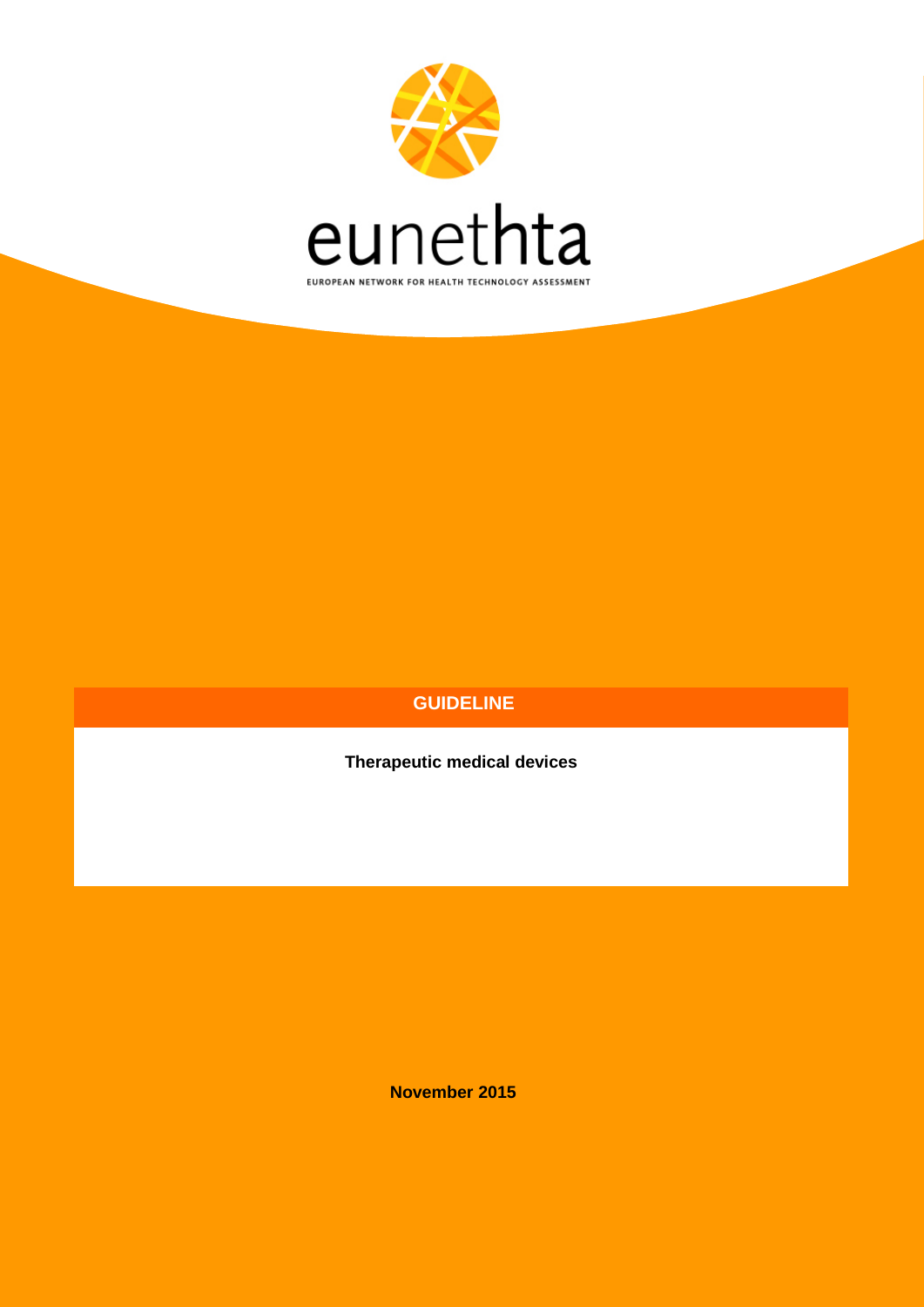The primary objective of the EUnetHTA methodology guidelines is to focus on methodological challenges that are encountered by HTA assessors while performing a relative effectiveness assessment.

The guideline represents a consolidated view of non-binding recommendations of EUnetHTA network members and is in no case an official opinion of the participating institutions or individuals.

The research leading to these results has received funding from the European Community's Seventh Framework Programme under grant agreement HEALTH-F3-2012- 305694 (Project MEDTECHTA "Methods for Health Technology Assessment of Medical Devices: a European Perspective").

Further the ADVANCE-HTA project ("Advancing and strengthening the methodological tools and policies relating to the application and implementation of Health Technology Assessment") shared the results on medical device specific methodological guidelines of HTA agencies within the EU and also their draft manuscript regarding a taxonomy of medical devices submitted for publication.

Although we built on the work of MedtecHTA, the recommendations given in this EUnetHTA guideline are independent results. They have been derived from an iterative process of internal discussions within the guideline authors´ team, and also reflect reviewers´ feedback from scheduled internal (EUnetHTA) and external consultations (Stakeholder Advisory Group, Public).

**Disclaimer:** EUnetHTA Joint Action 2 is supported by a grant from the European Commission. The sole responsibility for the content of this document lies with the authors and neither the European Commission nor EUnetHTA are responsible for any use that may be made of the information contained therein.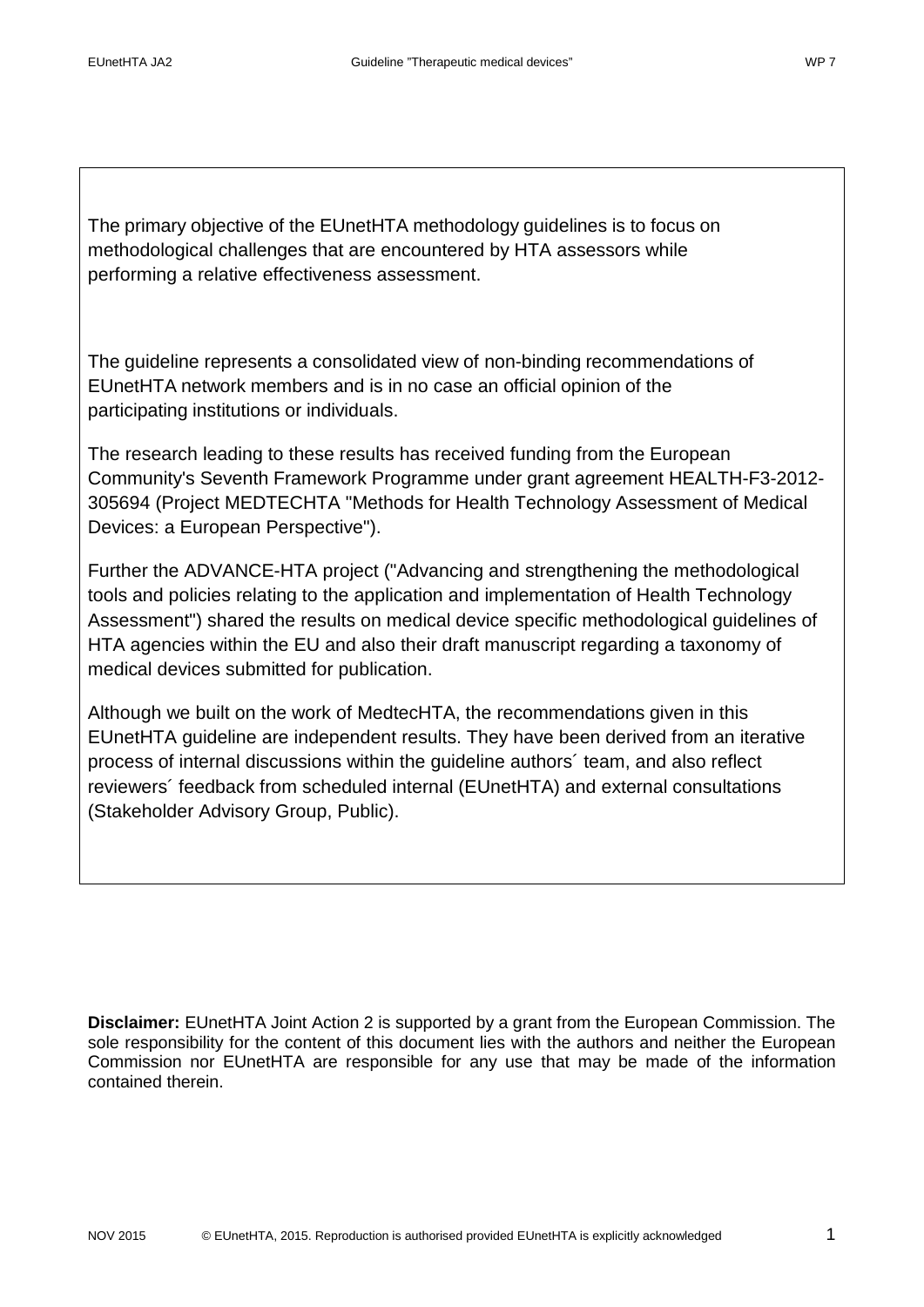This guideline "Therapeutic medical devices" has been developed by UMIT (University for Health Sciences, Medical Informatics and Technology), Austria

With assistance from draft group members from IQWiG (Institute for Quality and Efficiency in Health Care), Germany G-BA (Federal Joint Committee), Germany Osteba (Basque Office for Health Technology Assessment, Ministry for Health), Basque Country, Spain

The guideline was also reviewed and validated by a group of dedicated reviewers from IER – Slovenia VASPVT – Lithuania ZIN – Netherlands

EUnetHTA´s contact person for this guideline document is Dr. Petra Schnell-Inderst [\(petra.schnell-inderst@umit.at\)](mailto:petra.schnell-inderst@umit.at).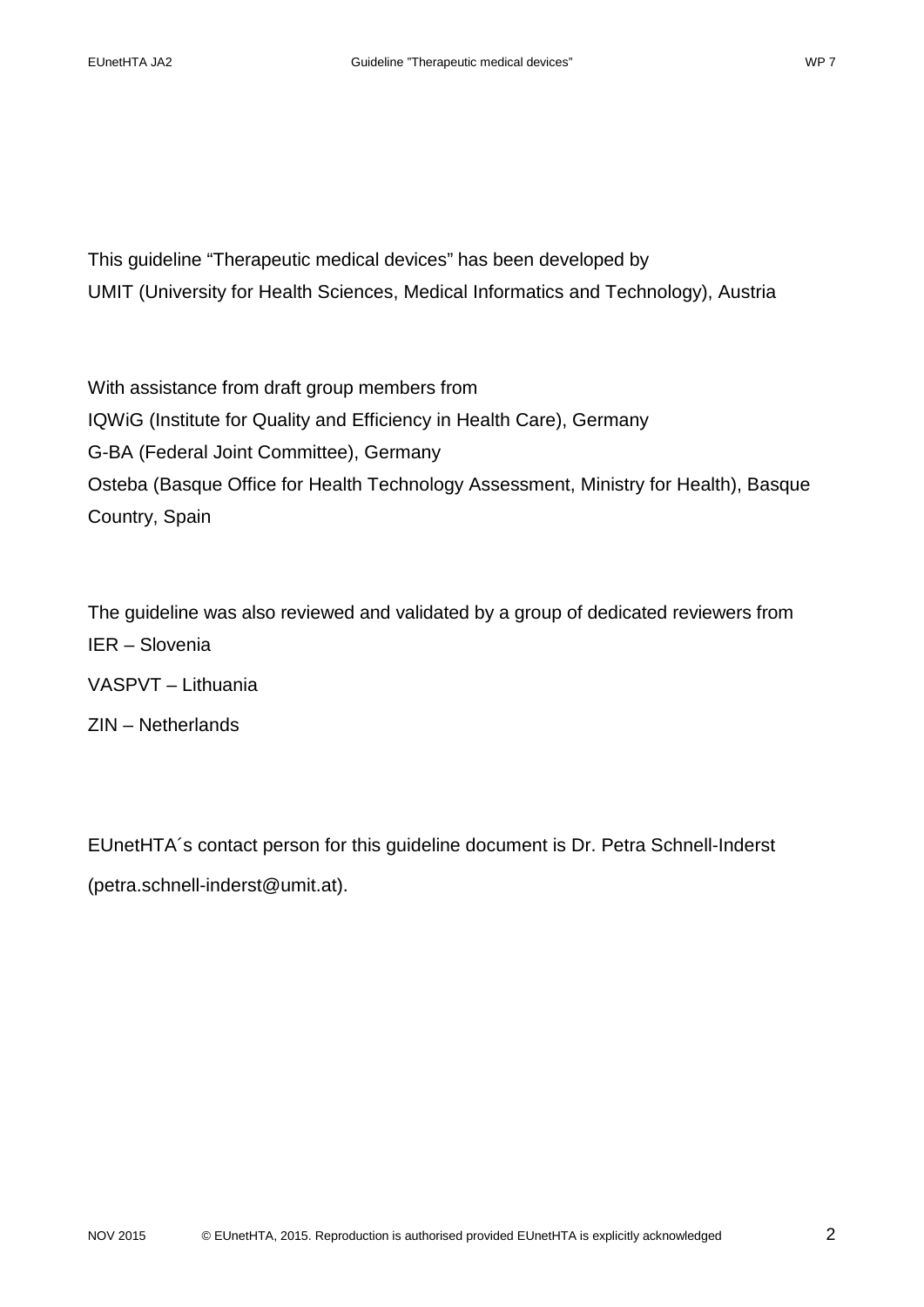# <span id="page-3-0"></span>**Table of contents**

| 1 <sub>1</sub>                                                            |  |  |  |  |
|---------------------------------------------------------------------------|--|--|--|--|
|                                                                           |  |  |  |  |
|                                                                           |  |  |  |  |
|                                                                           |  |  |  |  |
|                                                                           |  |  |  |  |
|                                                                           |  |  |  |  |
|                                                                           |  |  |  |  |
|                                                                           |  |  |  |  |
|                                                                           |  |  |  |  |
|                                                                           |  |  |  |  |
| 2.3. Systematic Reviews of MD: Framing the research question  16          |  |  |  |  |
|                                                                           |  |  |  |  |
| 2.3.2. Identifying context and user dependency and other potential effect |  |  |  |  |
|                                                                           |  |  |  |  |
|                                                                           |  |  |  |  |
|                                                                           |  |  |  |  |
|                                                                           |  |  |  |  |
|                                                                           |  |  |  |  |
|                                                                           |  |  |  |  |
|                                                                           |  |  |  |  |
|                                                                           |  |  |  |  |
|                                                                           |  |  |  |  |
|                                                                           |  |  |  |  |
|                                                                           |  |  |  |  |
|                                                                           |  |  |  |  |
|                                                                           |  |  |  |  |
|                                                                           |  |  |  |  |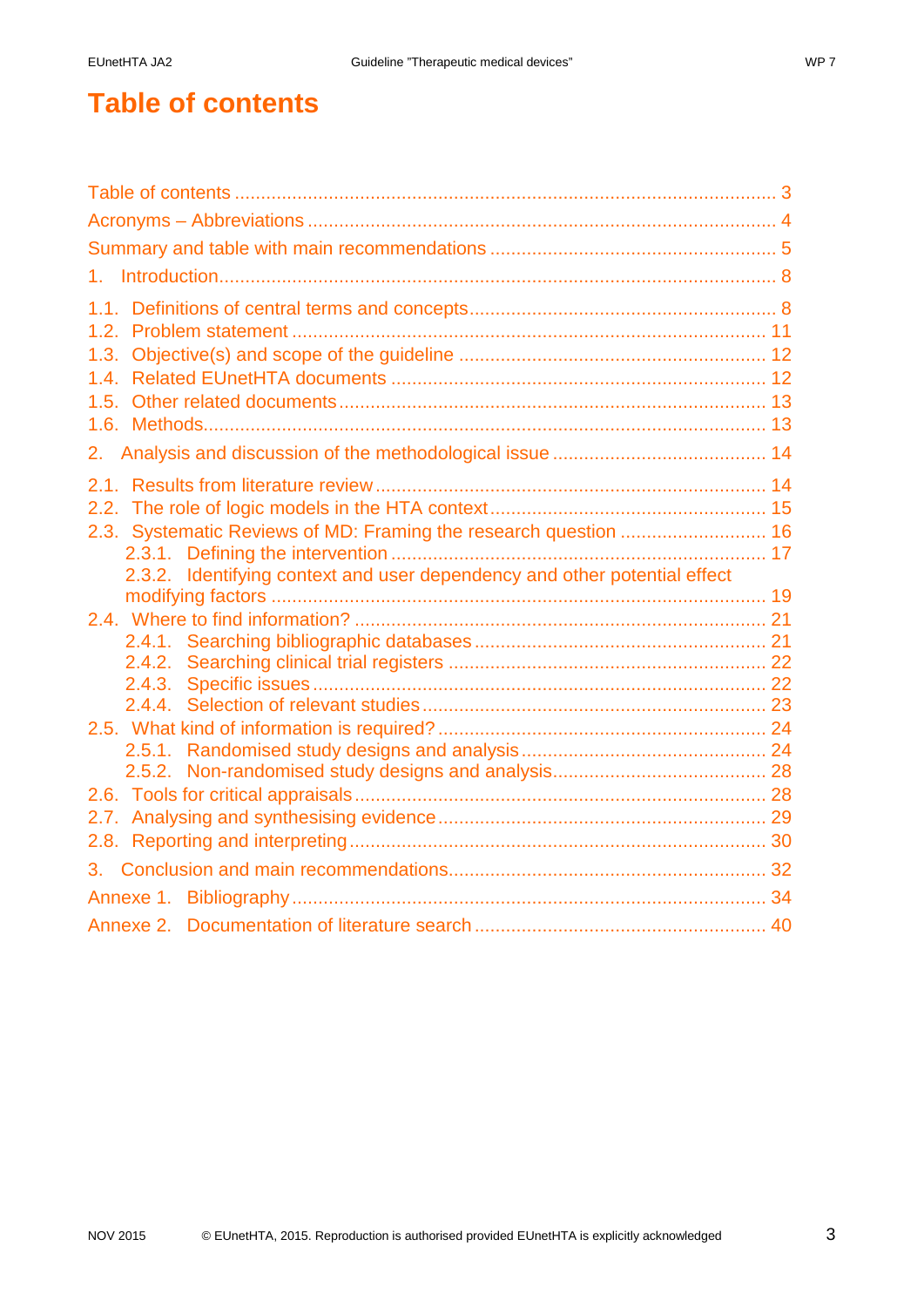# <span id="page-4-0"></span>**Acronyms – Abbreviations**

ACROBAT-NRSI - A Cochrane Risk of Bias Assessment Tool for Non-Randomized Studies of Interventions

- AMSTAR Assessing the Methodological Quality of Systematic Reviews
- CONSORT Consolidated Standards of Reporting Trials
- EuroScan International Information Network on New and Emerging Health Technologies
- EPAR European public assessment reports
- EUnetHTA European network for Health Technology Assessment
- FDA Food and Drug Administration
- G-BA Gemeinsamer Bundesausschuss (Federal Joint Committee)
- GRADE Grading of Recommendations, Assessment, Development and Evaluation
- HTA Health Technology Assessment

IQWiG – Institut für Qualität und Wirtschaftlichkeit im Gesundheitswesen (Institute for Quality and Efficiency in Health Care)

- ISPOR International Society for Pharmacoeconomics and Outcomes Research
- JA Joint Action
- MAUDE Manufacturer and User Facility Device Experience
- MD Medical Device
- MTA Multi-Technology Assessment

Osteba – Osasun teknologien Ebaluazioaren Zerbitzua (Basque Office for Health Technology Assessment, Ministry for Health)

- PBAC Pharmaceutical Benefits Advisory Committee
- PICO Population, Intervention, Comparison, Outcome
- PRISMA Preferred Reporting Items for Systematic Reviews and Meta-Analyses
- RCT Randomised Controlled Trial
- REA Relative Effectiveness Assessment
- RoB Risk of Bias
- STA Single Technology Assessment
- SuRE Info Summarized Research in Information Retrieval for HTA
- UMIT University for Health Sciences, Medical Informatics and Technology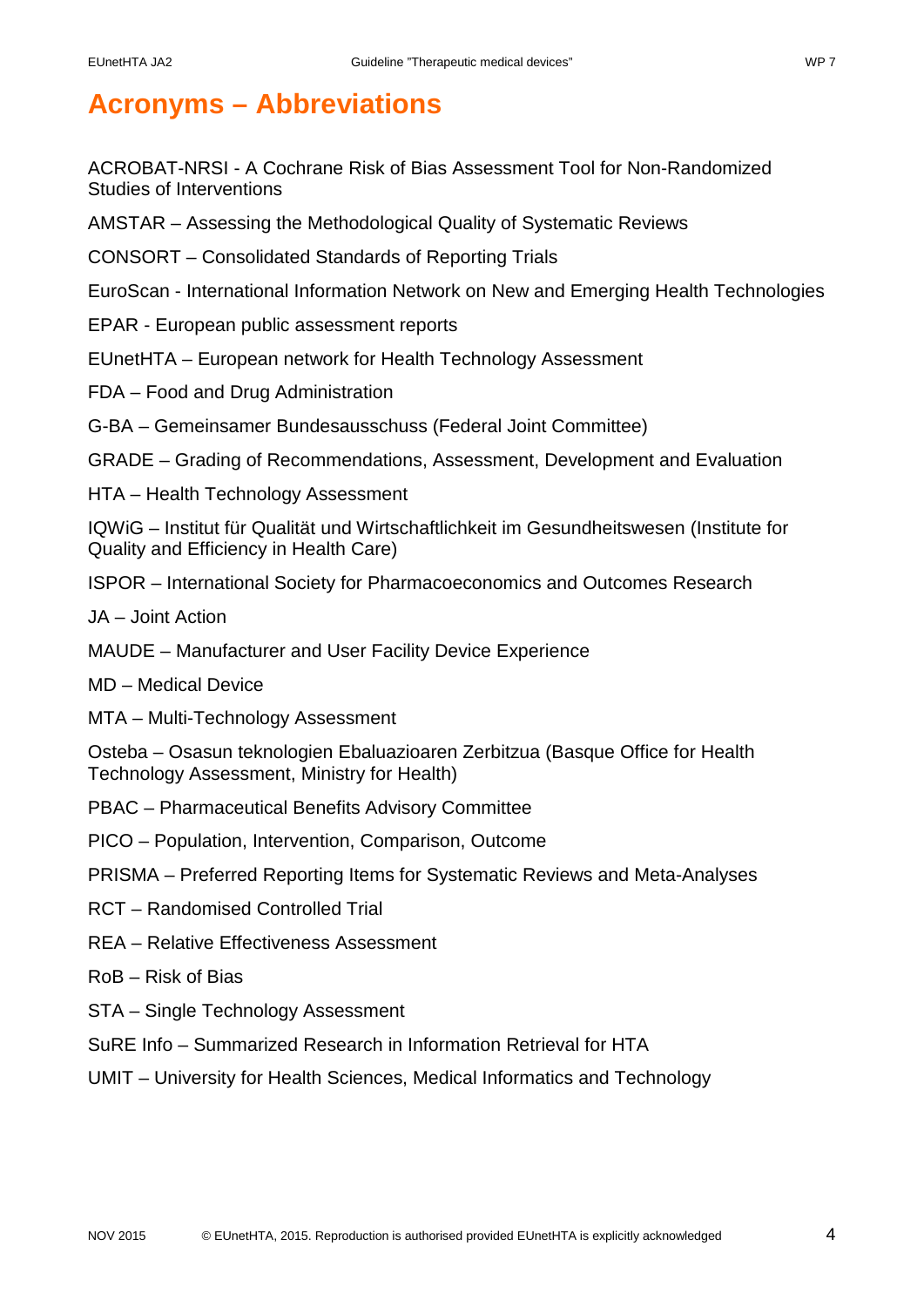# <span id="page-5-0"></span>**Summary and table with main recommendations**

INTRODUCTION: Health technology assessment (HTA) of medical devices (MD) may present specific challenges as compared to an assessment of medicinal products. OBJECTIVES: The aim of this guideline was to identify those areas where specific HTA methods may be required and to propose best-practice solutions for these problems. METHODS: On the basis of a literature review, we identified issues and methods that are specific or particularly relevant for MD assessment, drawing on the results from a EU FP7 project.

RESULTS: The vast majority of standard HTA methodology (e.g. in selecting evidence and evaluating its validity) is also applicable when assessing medical devices. For some reasons, however, specific attention is required when defining, describing and evaluating MD interventions. First, the use of therapeutic MDs implies often further procedures and steps that may vary and the MD itself can be composed of several components undergoing frequent incremental modification. This makes it difficult to judge whether two MD interventions are sufficiently similar to be considered as representing the same medical intervention and whether and which analyses of subgroups of intervention characteristics may be appropriate. Furthermore the rapid development poses also a challenge to trial design. Secondly, treatment effects may strongly depend on the skills and experience of the MD user, may it be physician, patient, nurse or other healthcare professional, as well as on the infrastructure of the providing institutions. From the perspective of the HTA assessor both problems can be partially addressed by a more detailed analysis of the available evidence considering these factors. To deal with these issues appropriately clinical prior information about former versions of the intervention and professional judgment will often be needed. However, appropriate primary studies are the basis for more conclusive evaluation of clinical effectiveness of MD. Knowledge about study designs addressing MD specific challenges is also necessary to assess MD interventions and to give advice for future research.

| <b>Recommendations</b>                                                                                                                                                                                                                                                                                                                                                                                   | The recommendation<br>is based on<br>arguments presented<br>in the following<br>publications and / or<br>parts of the guideline<br>text |
|----------------------------------------------------------------------------------------------------------------------------------------------------------------------------------------------------------------------------------------------------------------------------------------------------------------------------------------------------------------------------------------------------------|-----------------------------------------------------------------------------------------------------------------------------------------|
| 1 <sup>st</sup> recommendation: Specifics of HTA of MD                                                                                                                                                                                                                                                                                                                                                   | 2 Introduction                                                                                                                          |
| HTA of medical device interventions should generally be done<br>with currently established methods for finding, selecting, analy-<br>sing, synthesizing and interpreting evidence on clinical<br>effectiveness. A need for specific methods mainly derives from<br>the incremental development of MDs and their user and context<br>dependency, and some implications of the physical mode of<br>action. |                                                                                                                                         |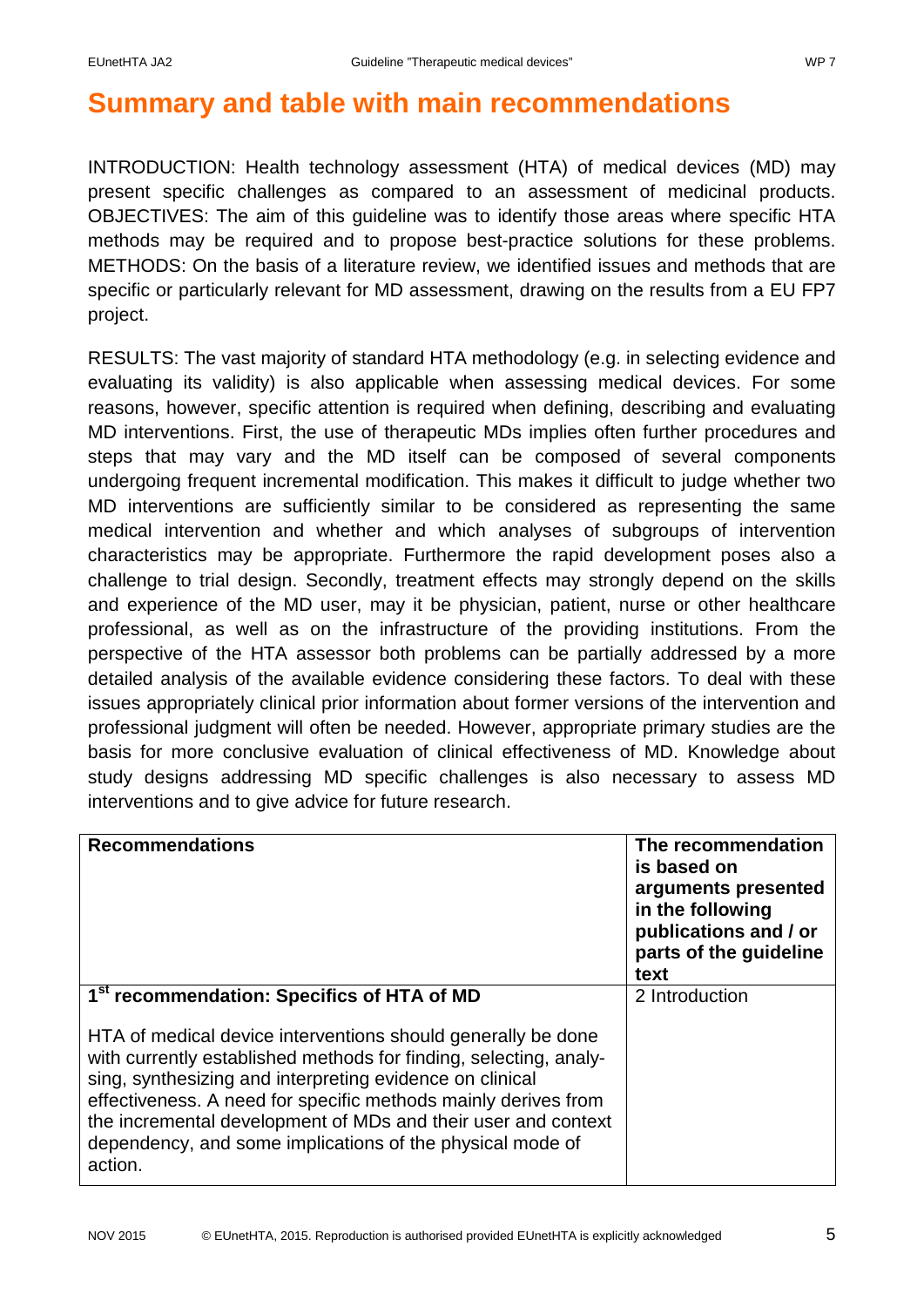| 2 <sup>nd</sup> recommendation: Framing the research question                                                                                                                                                                                      | 2.3   |
|----------------------------------------------------------------------------------------------------------------------------------------------------------------------------------------------------------------------------------------------------|-------|
| The more complex nature of MD interventions requires a more<br>elaborated development of the research question.                                                                                                                                    |       |
| A logic model (e. g. analytical framework) may help in<br>describing the components of the intervention and comparators,<br>outcomes and effect-modifying factors such as individual and<br>institutional learning.                                |       |
| Try to use clinical prior information about properties of the<br>intervention that might influence treatment effects. Provide the<br>sources / evidence for this information.                                                                      |       |
| 3 <sup>rd</sup> recommendation: Defining the intervention                                                                                                                                                                                          | 2.3.1 |
| Explicitly state whether the focus of the HTA report is the<br>evaluation of one particular MD product (single technology<br>assessment, STA) or of all MDs that can be used for a certain<br>treatment method (multi technology assessment, MTA). |       |
| If the aim is to perform a MTA, the review should take a broad<br>scope for the definition of the intervention.                                                                                                                                    |       |
| Try to identify                                                                                                                                                                                                                                    |       |
| all MD interventions,<br>which technologies are used in combination or<br>alternatively,<br>potentially important differences.<br>Redefinition of the intervention may become necessary during<br>the course of the assessment.                    |       |
| 4 <sup>th</sup> recommendation: Information retrieval                                                                                                                                                                                              | 2.4   |
| For information retrieval search strategies may include both<br>general search terms such as the generic name of the device<br>type as well as specific devices (proprietary or brand names).                                                      |       |
| If randomized controlled trial (RCT) data are not available or for<br>developing the research question, literature search can be<br>broadened to include all types of study design, including case<br>series and even case reports.                |       |
| In addition to the search in bibliographical databases,<br>information about the MD may also be retrieved from device<br>registries, incident reporting databases and administrative<br>databases.                                                 |       |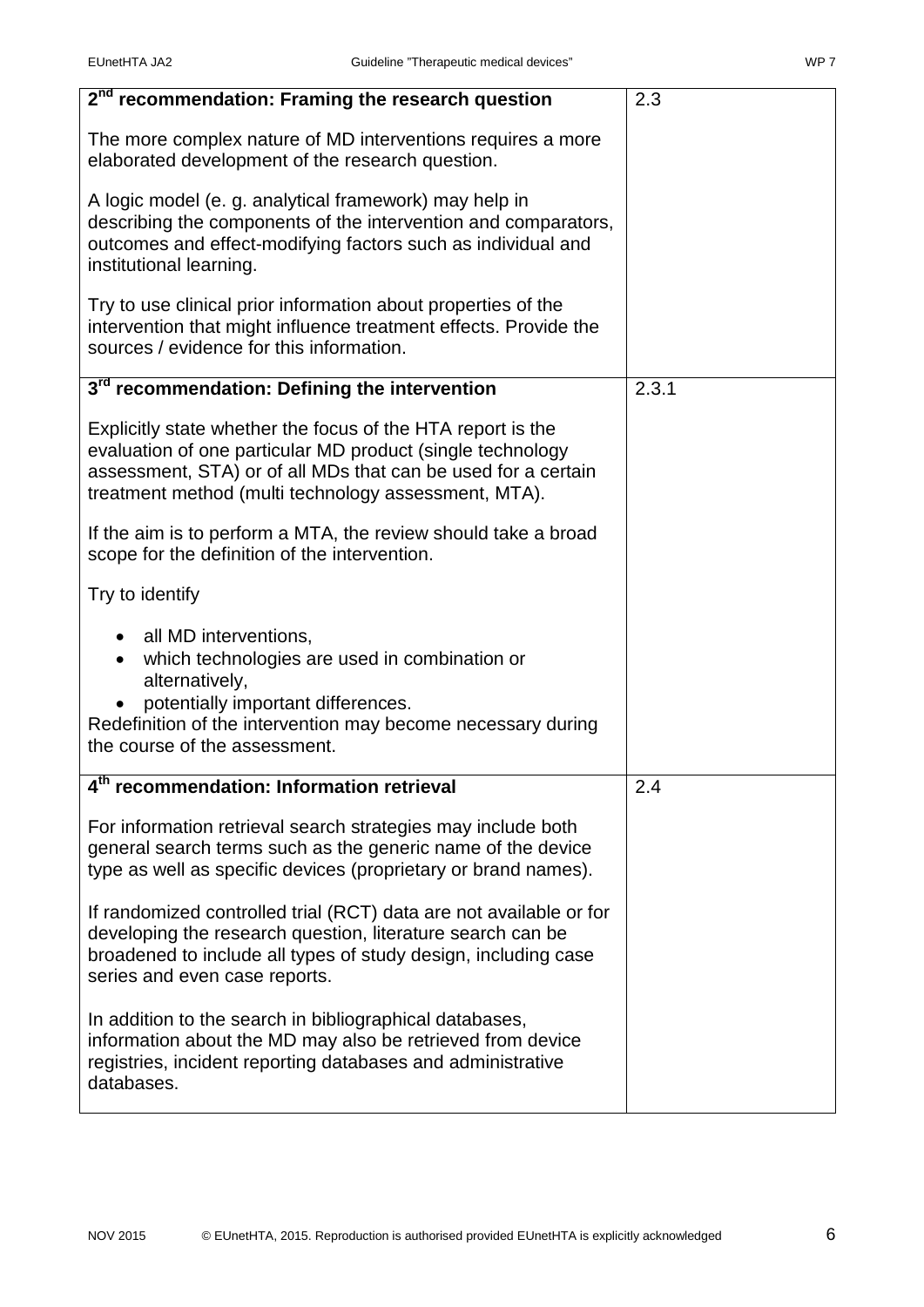| 5 <sup>th</sup> recommendation: Information requirements for clinical<br>effectiveness                                                                                                                                                                                                                                                                              | 2.5        |
|---------------------------------------------------------------------------------------------------------------------------------------------------------------------------------------------------------------------------------------------------------------------------------------------------------------------------------------------------------------------|------------|
| Although RCT are to be preferred in the assessment of<br>effectiveness, HTA assessors should anticipate that such<br>evidence is frequently lacking for MD interventions. Thus, no<br>definite conclusions should be expected, especially when<br>assessing the effectiveness of very new MD interventions.                                                         |            |
| HTA assessors should also be familiar with special RCT<br>designs that take into account the specifics of MD (e.g.<br>expertise-based trials, tracker designs).                                                                                                                                                                                                     |            |
| 6 <sup>th</sup> recommendation: Information requirements for long-<br>term effects                                                                                                                                                                                                                                                                                  | 2.5        |
| In case of an assessment of long-term safety, it is useful to<br>include disease-specific or MD-specific registries of high quality<br>and incident reporting databases.                                                                                                                                                                                            |            |
| Registry analyses should be considered to assess long-term<br>outcomes but should only be used for the assessment of<br>treatment effects when appropriate confounder control is<br>possible. Also residual confounding has to be addressed.                                                                                                                        |            |
| 7 <sup>th</sup> recommendation: User dependency and context factors                                                                                                                                                                                                                                                                                                 | 2.3.2, 2.7 |
| If it is likely that there is an influence of institutional expertise,<br>learning and infrastructure (e. g. level of care, volume of<br>interventions, case mix) and individual proficiency or learning (e.<br>g. physician, patient, caregiver) on treatment effects, take this<br>into account in the assessment.                                                |            |
| User proficiency and healthcare setting may affect both,<br>intervention and comparator.                                                                                                                                                                                                                                                                            |            |
| 8 <sup>th</sup> recommendation: Applicability of findings                                                                                                                                                                                                                                                                                                           | 2.8        |
| When interpreting the review's findings consider the influence of<br>health care settings, user proficiency, and incremental treatment<br>modification.<br>In addition, systematically check the applicability by an<br>applicability checklist (see EUnetHTA's guideline "Applicability<br>of evidence in the context of a relative effectiveness<br>assessment"). |            |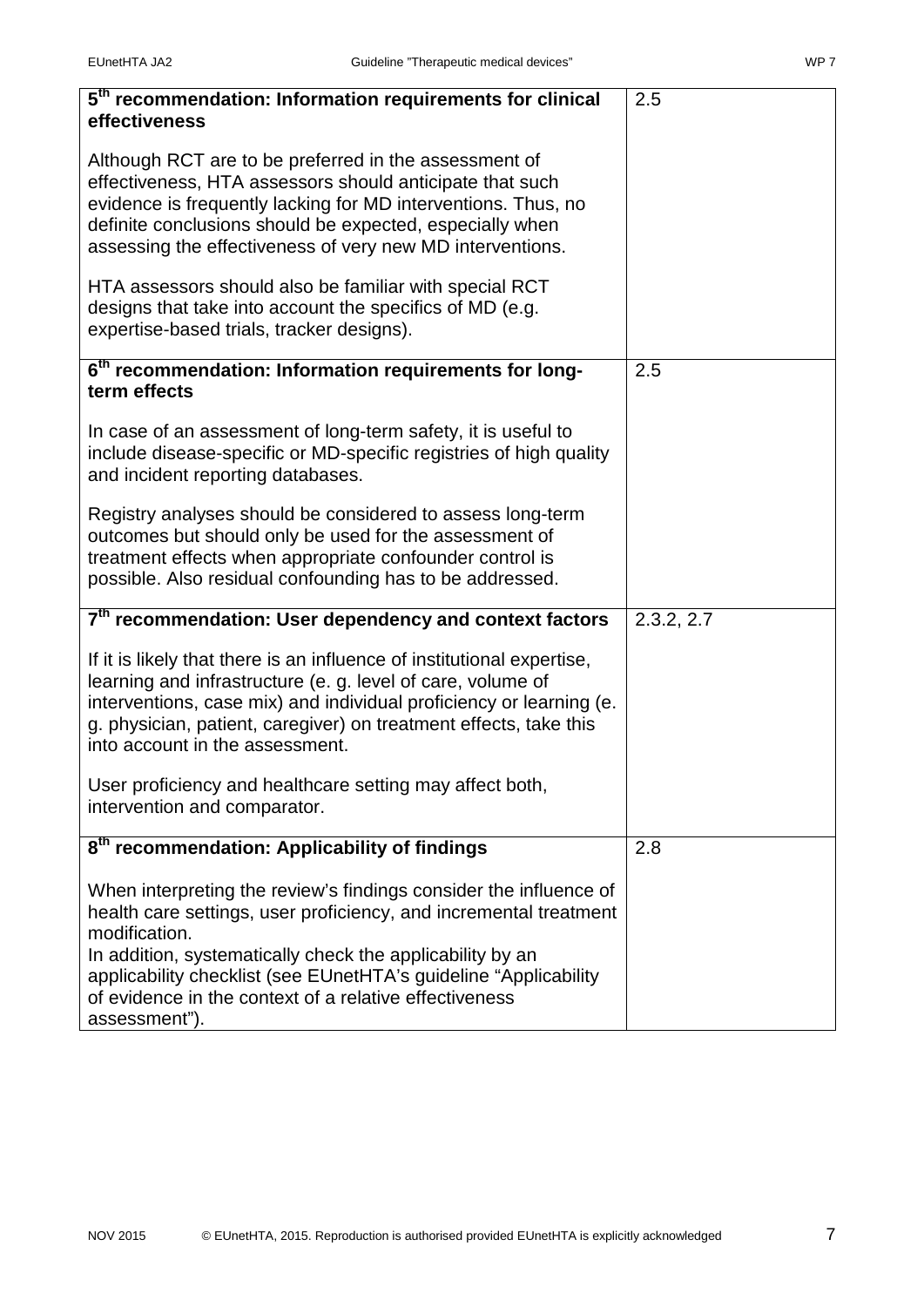# <span id="page-8-0"></span>**1. Introduction**

## <span id="page-8-1"></span>**1.1. Definitions of central terms and concepts**

• **Medical device:** any instrument, apparatus, appliance, software, material or other article,

i) which is intended by the manufacturer to be used for human beings for the purpose of diagnosis, prevention, monitoring, treatment, disease alleviation, handicap or injury compensation, investigation, replacement or modification of the anatomy or of a physiological process, or control of conception and

ii) which does not achieve its principal intended action in or on the human body by pharmacological, immunological or metabolic means, but which may be assisted in its function by such means.

MD are classified by the European Union Medical Devices Directive into four classes (I, IIa, IIb, III) according to the risk associated with their use. Eighteen rules guide classification based on the degree of invasiveness, duration of use, anatomical location, and other criteria. Class IIb (medium–high risk) MD are, e.g., infant incubators and external defibrillators, class III (high risk) MD are, e.g., heparin-coated catheters and biological heart valves.

- **Therapeutic medical device:** medical device, whether used alone or in combination with other medical devices, to support, modify, replace or restore biological functions or structures with a view to treatment or alleviation of an illness, injury or handicap.
- **Taxonomy of medical devices:** A novel taxonomic model that follows the logic of HTA combines classification according to risk aspects with the distinction between diagnostic and therapeutic devices, the user group (patients versus professionals), and the fields of application. It aims at providing decision-makers with a tool for considering device characteristics across multiple dimensions. Source: Henschke 2015(1)
- **Performance:** any technical characteristics, any effects and any benefit of the device when used for the intended purpose and in accordance with the instructions of use.

Source: amendments adopted by the European Parliament on the proposal for a regulation of the European Parliament and of the Council on medical devices and amending Directive 2001/83/EC, Regulation (EC) No 178/2002 and Regulation (EC) No 1223/2009 [\(COM\(2012\)0542](http://ec.europa.eu/prelex/liste_resultats.cfm?CL=en&ReqId=0&DocType=COM&DocYear=2012&DocNum=0542) – C7-0318/2012 – [2012/0266\(COD\)\)](http://www.europarl.europa.eu/oeil/popups/ficheprocedure.do?lang=en&reference=2012/0266%28COD%29)

- **Treatment effect:** The effect on the subjects' health status or well-being attributable only to a treatment or intervention. Note: Investigators seek to estimate the true effect of a treatment or intervention by calculating the difference between the outcome obtained in the experimental group and the control group. Source: HTAGlossary.net
- **Clinical effectiveness:** The benefit of using a technology, programme or intervention to address a specific problem under general or routine conditions, rather than under controlled conditions, for example, by a physician in a hospital or by a patient at home. Source: HTAGlossary.net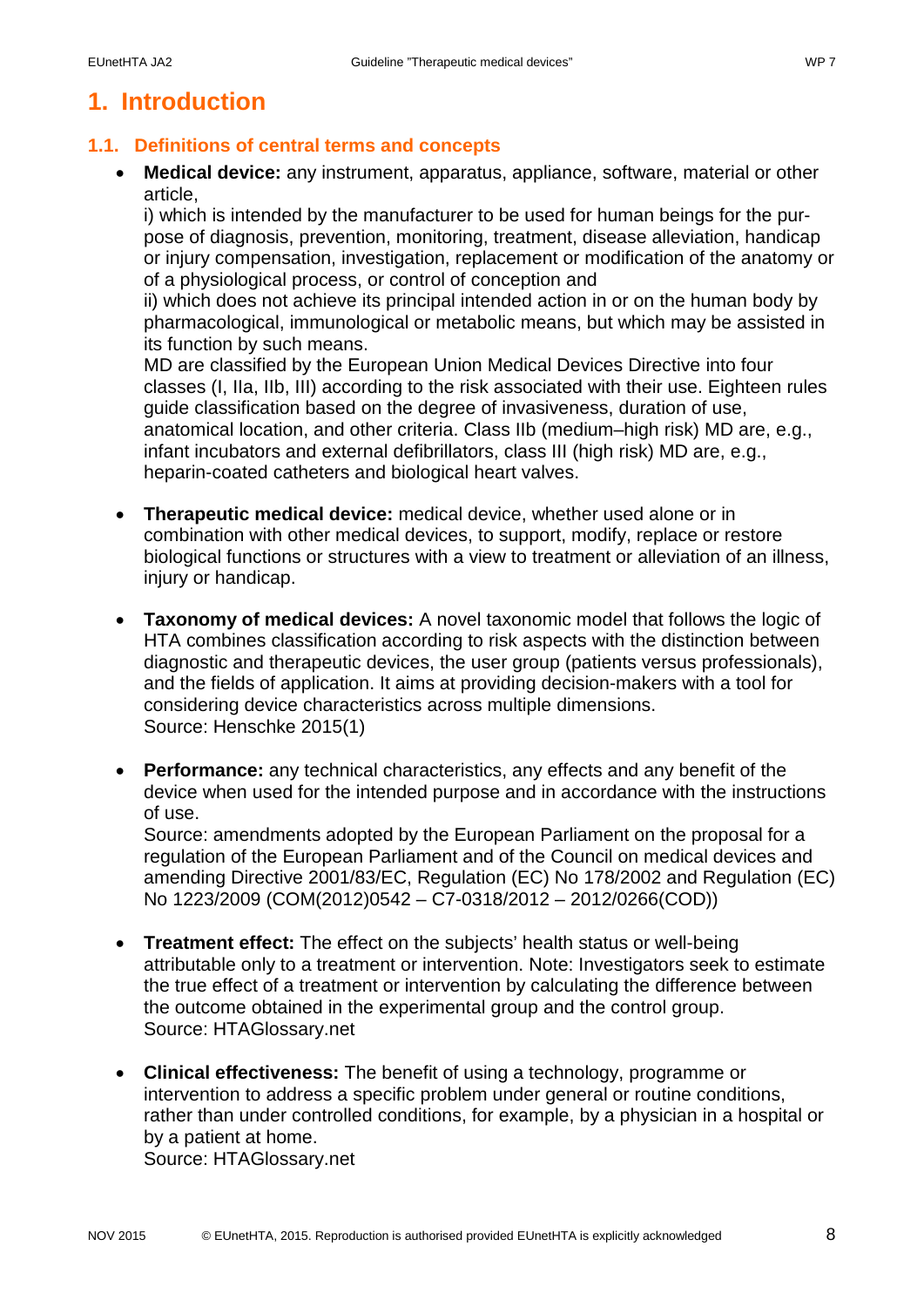- **Relative effectiveness:** Relative effectiveness can be defined as the extent to which an intervention does more good than harm compared with one or more alternative interventions for achieving the desired results when provided under the usual circumstances of health-care practice.
- **Safety:** Substantive evidence of an absence of harm. The term is often misused when there is simply absence of evidence of harm. Source: Ioannidis 2004 (2)
- **Internal validity:** the extent to which the (treatment) difference observed in a trial is likely to reflect the 'true' effect within the trial (or in the trial population) by considering methodological criteria.
- **Applicability** (also known as external validity, generalisability, or transposability): the extent to which the effects observed in clinical studies are likely to reflect the expected results when a specific intervention is applied to the population of interest.
- **Effect(-measure) modification**: Variation in the selected effect measure for the factor under study across levels of another factor. In statistical terminology this is called interaction. Effect-measure modification results in heterogeneity (see below). An effect-modifier may modify different effect-measures (e. g. relative risks, risk difference) for the same factor (e. g. age) in different directions and may modify one measure, but not another (3, 4).
- **Heterogeneity (5, 6):**
	- o **Clinical:** Variation in study population characteristics, coexisting conditions, cointerventions, and outcomes evaluated across studies included in systematic reviews or comparative effectiveness research that may influence or modify the magnitude of the intervention measure of effect.
	- o **Methodologic:** In the context of systematic reviews on effectiveness, among-study differences in estimated effect sizes for the intervention that can be attributed to variability and quality of study designs and analyses.
	- o **Statistical:** Variability in the observed treatment effects beyond what would be expected by random error. Statistical heterogeneity may signal the presence of clinical heterogeneity, methodological heterogeneity, or chance.
- **Prognostic factor**: A prognostic factor is a measurement that is associated with clinical outcome in the absence of therapy or with the application of a standard therapy that patients are likely to receive. It can be thought of as a measure of the natural history of the disease (7).
- **Confounding by indication:** Patients are selected for different therapies based on clinical indications. If these indications are also prognostic factors, the estimates of treatment efficacy become confounded by these factors. This phenomenon is often referred to as confounding by indication (3).
- **Contextual factors:** The phenomena of health care and health, are complex systems that are fundamentally context-dependent. Contextual factors with potential influence on health outcomes could be for example: national, state, local, and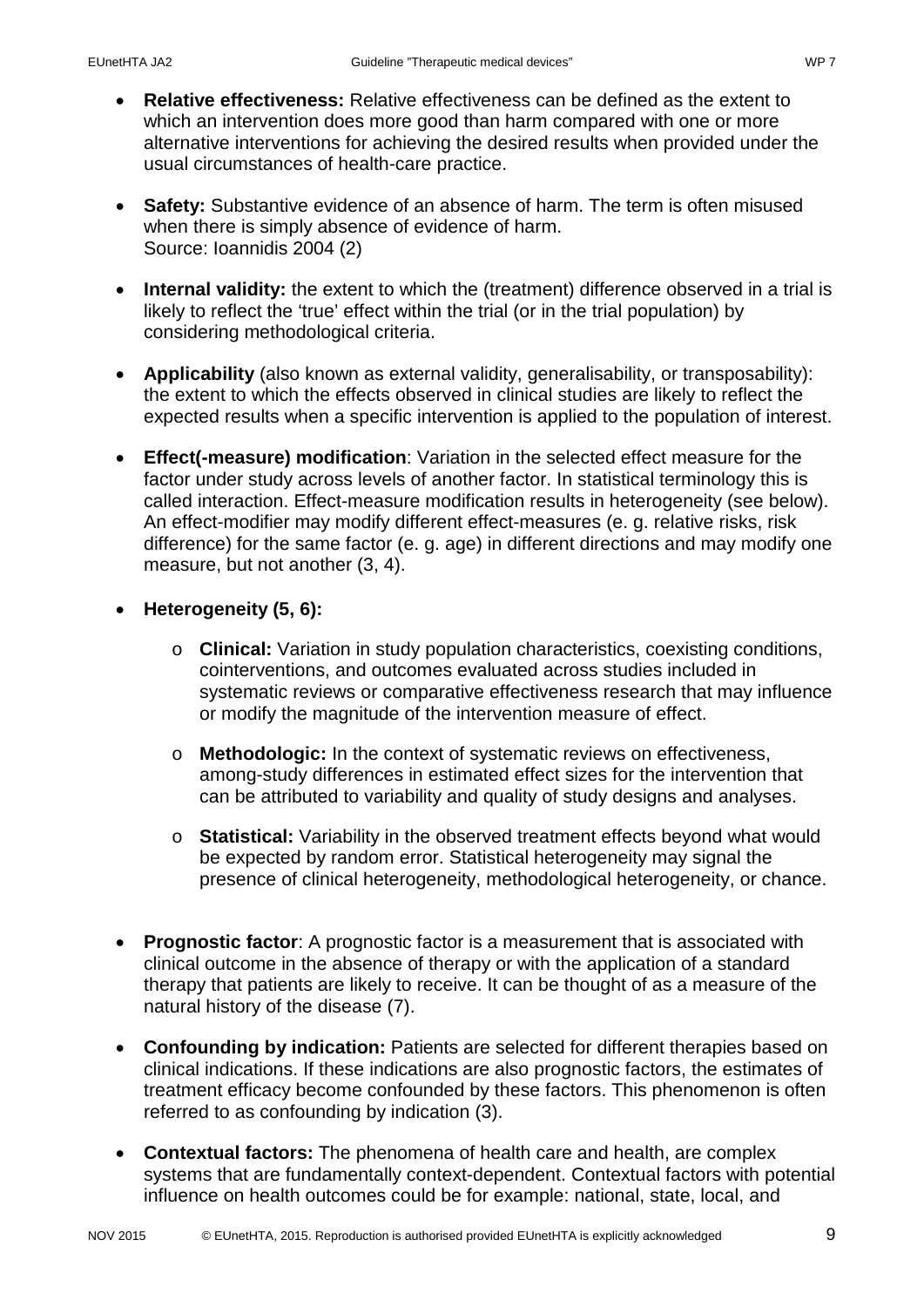organizational policies, community norms and resources, health care system organization, payment and incentive systems, practice culture, history, and staffing, historical factors and recent events, the culture and motivations surrounding the use of MD, changes in these factors over time (8).

- **User dependency:** the extent to which the treatment result in a clinical study or in clinical practice is influenced by the skills or experience of the people involved in the treatment.
- **Learning effect/ curve**: improvements in the technical performance of a new technique over time (9).
- **Incremental development:** Many device classes are developed in a step-wise process with frequent technology changes each of which present only minor modifications, resulting in short product life cycles.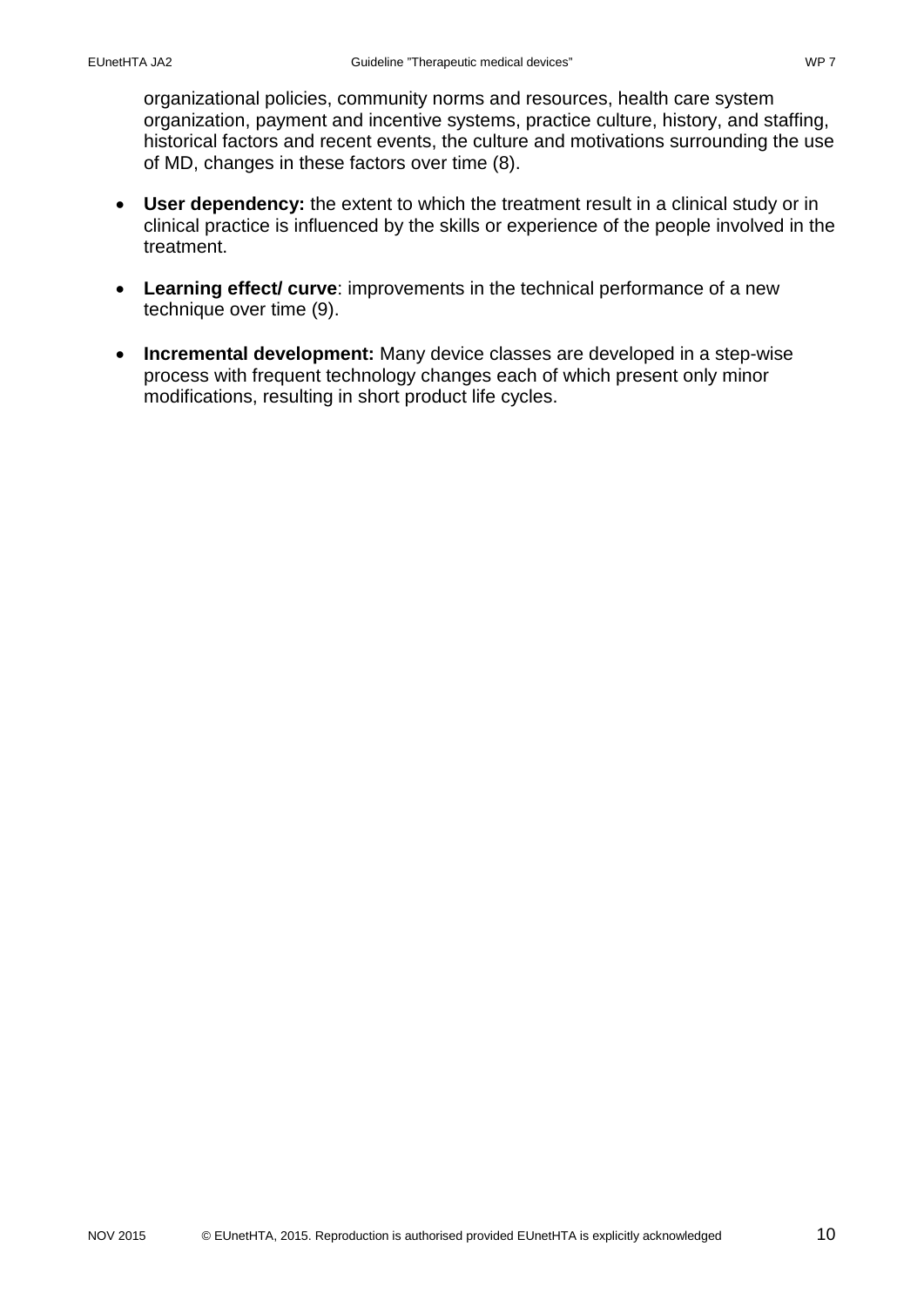#### <span id="page-11-0"></span>**1.2. Problem statement**

Health technology assessment (HTA) is aiming to inform decisions on adoption to benefit catalogues, reimbursement, best practice, and on disinvestment of health technologies. Guidelines on HTA methods were predominantly developed in the context of the evaluation of medicinal products. Additionally the focus of regulation for market access of MD in Europe is on safety and performance and not on the assessment of clinical effectiveness. Typically, the small and medium sized technology enterprises have limited resources for clinical investigations. This all leads to a situation with a scarce evidence base on clinical effectiveness at market access for many MD (10). Assessors will often be in the situation that they have to assess a technology on the basis of the existing data. However, there are differences in the mandates and competencies of agencies, and additional data generation may be requested for coverage and reimbursement. Nevertheless, the regulatory situation cannot be an argument to lower the level of clinical evidence for HTA and decision making. Rather, HTA agencies may have the mandate to request additional data (generation) for their purposes (11).

We have identified three major issues relevant for relative effectiveness assessment (REA) in which MD differ from drugs:

1. The short life-cycle, and rapid, and predominantly incremental development

MD are developed in a highly dynamic market environment. Product life cycles are usually shorter than 3 years (12, 13). Each of the frequent technology updates of a product may represent only minor modifications and competitor "me too" products enter the European market soon after the first comer (14).

The short time frame and regulatory landscape limit the performance of randomized controlled trials with sufficient sample size and follow-up. Results may already be outdated when finally available and a new model of a product may be introduced during the course of a trial.(15) In addition, the reference technology is also subject to modification (16). The need for new clinical studies for small modifications is unclear (17). Similarity of products and how to define it is not only an issue for successive modifications of a specific product but also for products of different manufacturers. The question of which devices can be grouped into one "class" (e.g., in terms of technical comparability) is important in health technology assessment for the choice of comparator in the evaluation of new technologies (18).

2. Stronger user dependency of the treatment effect and learning curves

High risk MD are often combined with surgical procedures or other interventions (19). In such more complex procedures, a MD is an essential part based on a specific theoretical and scientific concept. These interventions usually require specific skills and training. The context of the intervention such as user characteristics, institutional knowledge, facilities and ancillary care may substantially influence the effect of treatment and it might be difficult to separate the contribution of the individual factors. Learning curves of individual users, but also of institutions have to be taken into account (20).

3. Evaluation of long-term effects for high risk devices

A third issue, which is not completely unique to MD, but is relevant to many high risk devices (e. g. implants), is their long-term use. Long-term effectiveness measures as well as adverse events have to be followed up (21).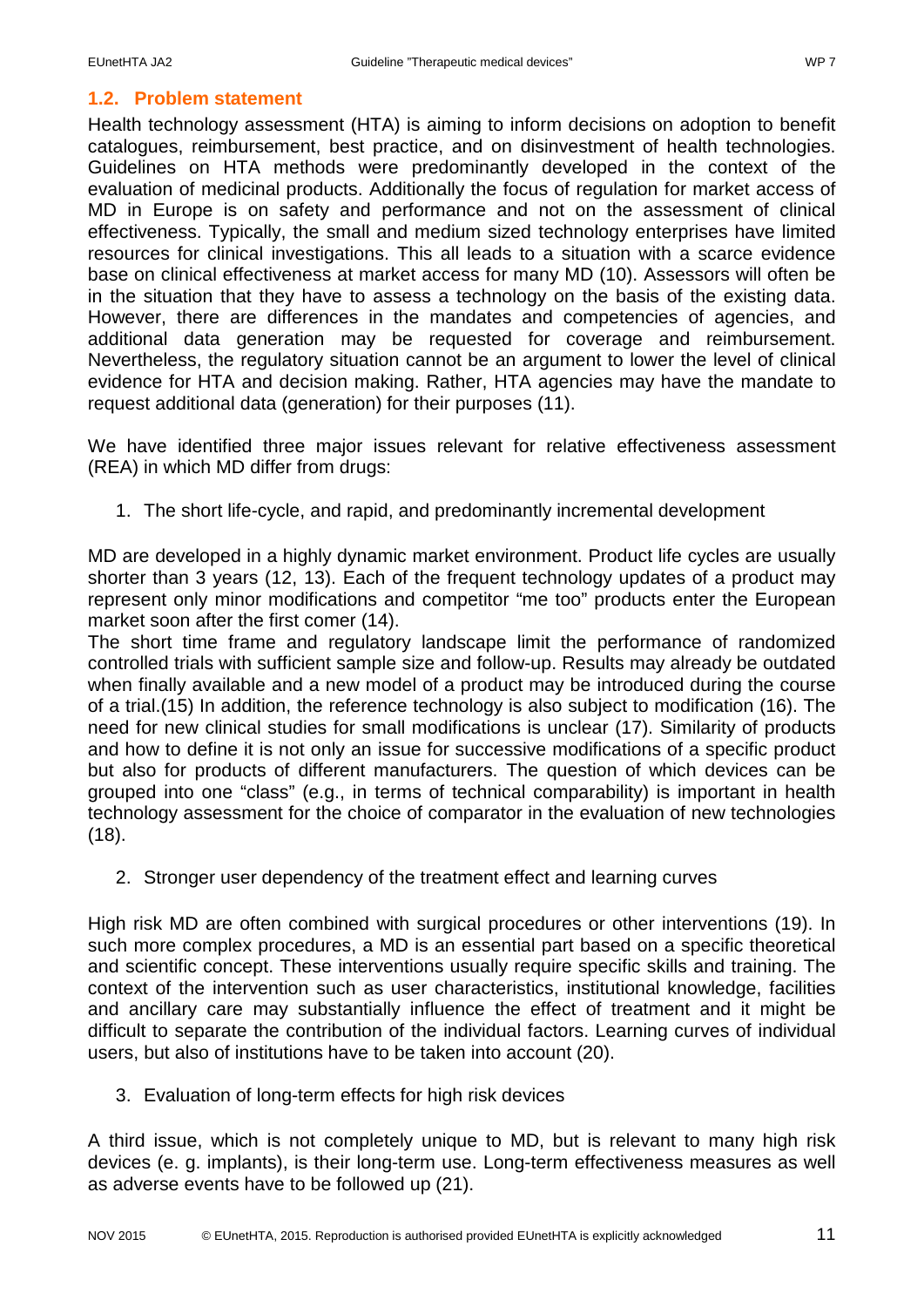# <span id="page-12-0"></span>**1.3. Objective(s) and scope of the guideline**

MD encompass a huge variety of heterogeneous products which hardly could be addressed in one guideline. This guideline will primarily focus on therapeutic devices which are associated with high safety risks (class IIb and III, according to European regulatory framework) and therefore are in special need for thorough evaluation. But many recommendations will also apply to other MD.

In principle HTA methods for finding, selecting, analyzing, synthetizing and interpreting evidence on clinical effectiveness are also applicable to MD. MD differ only in some aspects from drugs. This methodology guideline has the goal to address MD-specific issues in relative effectiveness assessment (REA) of MD. The guideline will support HTA assessors, systematic reviewers and decision makers in HTA agencies by providing systematic review methodology advice for evaluating the clinical effectiveness of therapeutic medical devices. The focus is on:

- 1. Aspects deriving from the incremental development of MD
- 2. The greater importance of context and user dependence in the evaluation of MD compared to drugs

We will address these points through all steps of a systematic review of relative effectiveness. Cost-effectiveness will not be discussed, nor will other non-clinical benefits and harms (e.g., system/ organisation benefits/harms) due to limited time resources.

# <span id="page-12-1"></span>**1.4. Related EUnetHTA documents**

- EUnetHTA guidelines (http://www.eunethta.eu/eunethta-guidelines):
	- Methodological guideline for REA: Endpoints used for relative effectiveness assessment of pharmaceuticals: Clinical endpoints
	- Methodological guideline for REA: Endpoints used for relative effectiveness assessment of pharmaceuticals: Composite endpoints
	- Methodological guideline for REA: Endpoints used in relative effectiveness assessment of pharmaceuticals: Surrogate endpoints
	- Methodological guideline for REA: Endpoints used in relative effectiveness assessment of pharmaceuticals: Safety
	- Methodological guideline for REA: Endpoints used for relative effectiveness assessment of pharmaceuticals: Health-related quality of life and utility measures
	- Methodological guideline for REA: Comparators & comparisons: Criteria for the choice of the most appropriate comparator(s). Summary of current policies and best practice recommendations
	- Methodological guideline for REA: Comparators & comparisons: Direct and indirect comparison
	- Methodological guideline for REA: Levels of Evidence: Internal validity of randomized controlled trials
	- Methodological guideline for REA: Levels of Evidence: Applicability of evidence in the context of a relative effectiveness assessment of pharmaceuticals
	- Internal validity of non-randomised studies (NRS) on interventions
	- Process of information retrieval for systematic reviews and health technology assessments on clinical effectiveness
- EunetHTA Core Model® [\(http://www.eunethta.eu/hta-core-model\)](http://www.eunethta.eu/hta-core-model)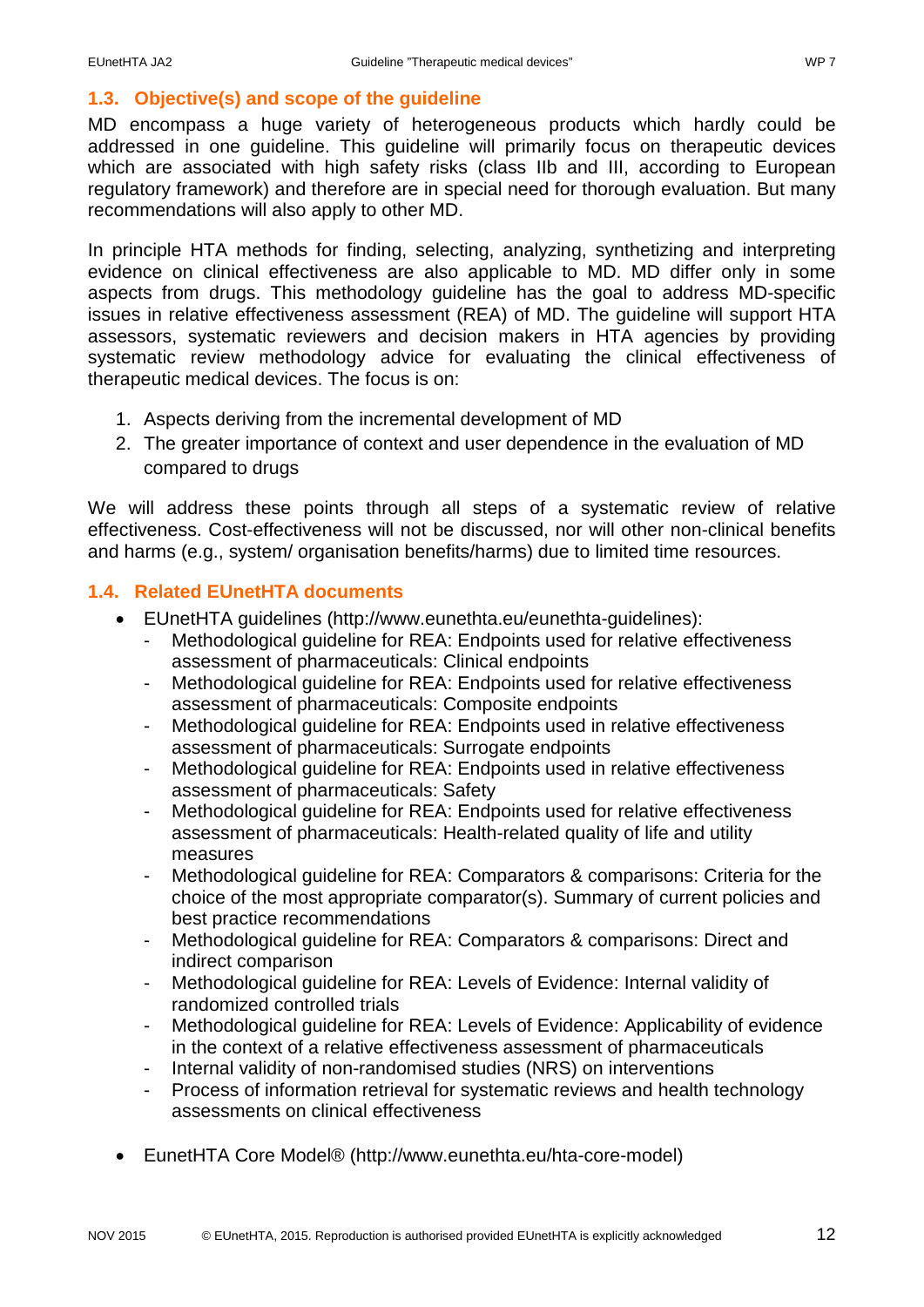#### <span id="page-13-0"></span>**1.5. Other related documents**

- IDEAL framework (22-25)
- JCE series on complex interventions (26-34)
- ADVANCE-HTA (1)
- HTA guidelines with reference to MD (35-44)

#### <span id="page-13-1"></span>**1.6. Methods**

Two European Framework Programme 7 (FP7) projects recently searched for official guidance documents on MD assessment on European ( "Advancing and strengthening the methodological tools and policies relating to the application and implementation of Health Technology Assessment", ADVANCE-HTA, http://www.advance-hta.eu/) and international levels ("Methods for Health Technology Assessment of Medical Devices: a European Perspective", MedtecHTA, [http://www.medtechta.eu\)](http://www.medtechta.eu/), covering the period until mid-2014. Relevant methodological guidance of the seven identified documents (35, 36, 41-44) is considered in this guideline.

This guideline also includes results of work package 3 "Comparative effectiveness of medical devices" of MedtecHTA. In this project a targeted literature search for any methodological guidance on comparative effectiveness research issues relevant to MD evaluation was performed. It consisted of an initial systematic search in selected journals and was amended by screening the reference lists of included publications and consultation of experts. Methodological publications addressing MD as well as methodological publications addressing topics identified as being relevant for MD, such as learning curve, operator characteristics, non-inferiority studies, post-market surveillance were included. We use the information base identified by MedtecHTA and also results on topics relevant for the scope of this guideline. Most important, two recent reviews on study designs for MD assessment by HAS and KNAW were added (38, 40).

Regarding methods for information retrieval we used the experience of the institutions in the guideline authors group: We used a preliminary version (status May 2015) of EUnetHTA's guideline on information retrieval as a starting point.

The recommendations of this guideline have been derived from an iterative process of internal discussions within the guideline authors´ team, and also reflect reviewers´ feedback from scheduled internal (EUnetHTA) and external consultations (Stakeholder Advisory Group, Public).

Chapter 2 of this guideline is structured according to the methodology section of the clinical effectiveness domain of EUnetHTA's HTA Core Model®. Specific aspects for primary studies of therapeutic MD are described under the heading "What kind of information is required. Primary studies for therapeutic MD" in section 2.3.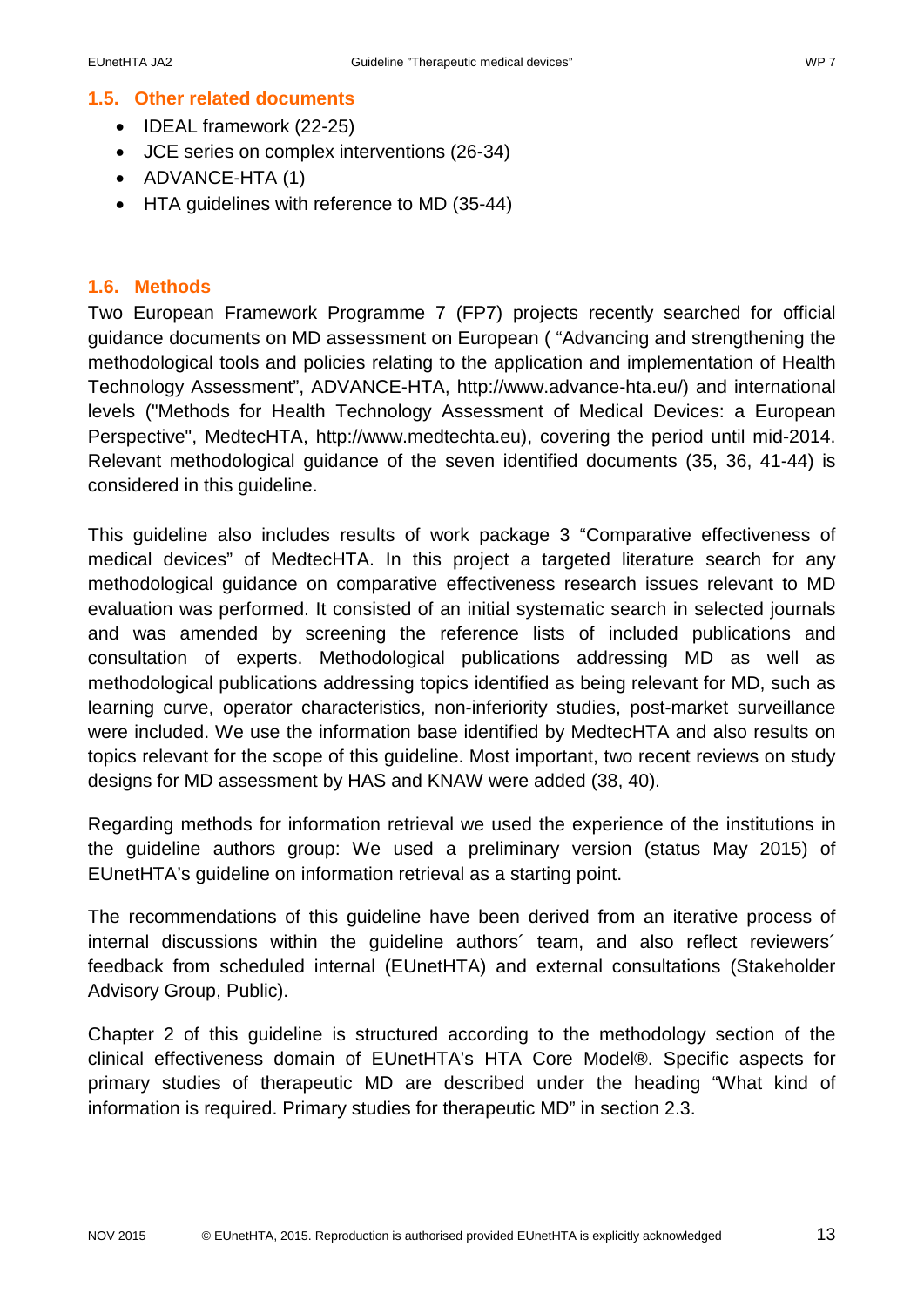# <span id="page-14-0"></span>**2. Analysis and discussion of the methodological issue**

## <span id="page-14-1"></span>**2.1. Results from literature review**

Methods for finding, selecting, analysing, synthesizing and interpreting evidence on clinical effectiveness in systematic reviews as recommended, for example by the Cochrane handbook (45) or the CRD handbook (46) are in principle applicable to all health technologies, including MDs for therapeutic purposes. Both guidance documents are also endorsed by the EUnetHTA HTA Core Model® (see methodology section of clinical effectiveness domain). The results of the targeted literature review of WP3 of MedtecHTA on methods for the evaluation of clinical effectiveness of therapeutic MD showed that existing tools are fully applicable. Nevertheless, additional guidance and recommendations specific or more prominent for MD could be derived for

- the framing of the research question,
- requirements for primary studies for MD,
- selection and analysis of primary studies on MD,
- evidence synthesis and interpretation of the review's results.

No specific tools or methods were identified regarding appraisal tools for validity of studies, meta-analysis or decision-analytical modelling. With respect to information retrieval the review did not identify specific issues (47). However we used the experience of the institutions in the guideline authors group to give some MD-specific advice for information retrieval (see 1.6. methods).

A need for specific methods or specific guidance for applying well-known methods to therapeutic MD mainly derives from the incremental development of MD (16, 48), user and context dependency of the intervention, and some implications of the physical mode of action of MD (47, 49).

High risk MD interventions, in particular implants, comprise multiple components often changing with fast pace over time (i.e. different parts of the implant itself and techniques and procedures to apply them). Typical contextual factors such as expertise and learning of operators, institutions or patients interact with treatment effect on the causal pathway between intervention and outcomes. These are properties of complex interventions at least when compared to drugs (22, 47).

A framework for systematic reviews of complex interventions was published in 2013 by authors from Cochrane methods groups (26-34). It gives guidance for clarifying the review question, identifying what study types should be sought as evidence and which evidence synthesis methods can be chosen, and how applicability of findings can be assessed. Although the authors mainly give examples from the field of health promotion showing a higher degree of complexity, applying this framework as far as it is relevant to therapeutic MD may help to better take into account the specifics of the evaluation of MD interventions in a systematic and transparent way.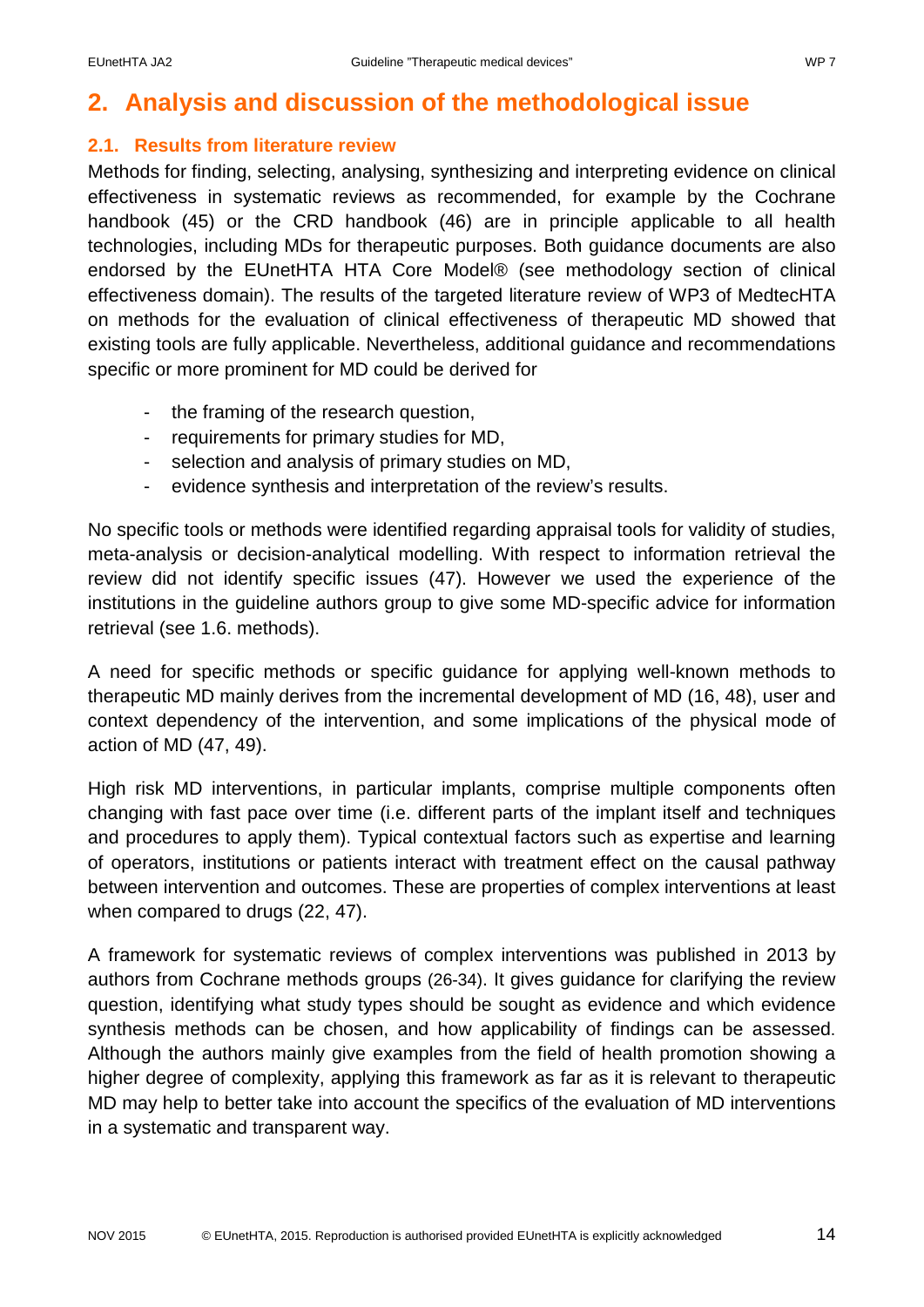# <span id="page-15-0"></span>**2.2. The role of logic models in the HTA context**

To get a better understanding of the intervention's components and the relation between intervention, modifying factors and outcome the use of logic models is recommended. "A logic model is a graphic description of a system and is designed to identify important elements and relationships within a system" (26). In the context of health care interventions logic models describe a theory of change, that is, how the intervention achieves beneficial and harmful changes in outcomes (27). A logic model can add to a common initial understanding in review production regarding evidence requirements before the evidence synthesis stage. It can be a tool to support a priori decisions regarding the proposed approach to evidence synthesis (27). The use of logic models is already a regular step in supporting the development of the analytical framework of systematic reviews on clinical effectiveness on public health interventions such as screening programs by the US Preventive Services Task Force (50). In the agency's reviews they are used to identify all relevant steps mediating beneficial and harmful treatment effects by screening, diagnostics and early intervention and related subcategories of research questions (see example in [Figure 1\)](#page-15-1). With respect to MD a logic model could be used to clarify which elements belong to the intervention and to comparators and which contextual factors could potentially modify treatment effects. This can support defining search terms and inclusion and exclusion criteria for literature search and selection as well as better specifying which outcomes should be sought, which modifying factors should be extracted, and which subgroups of interventions or populations should be analyzed in evidence synthesis.



<span id="page-15-1"></span>Figure 1: Example of a logic model: Analytical Framework for Universal Newborn Hearing Screening. From the US Preventive Services Task Force (51).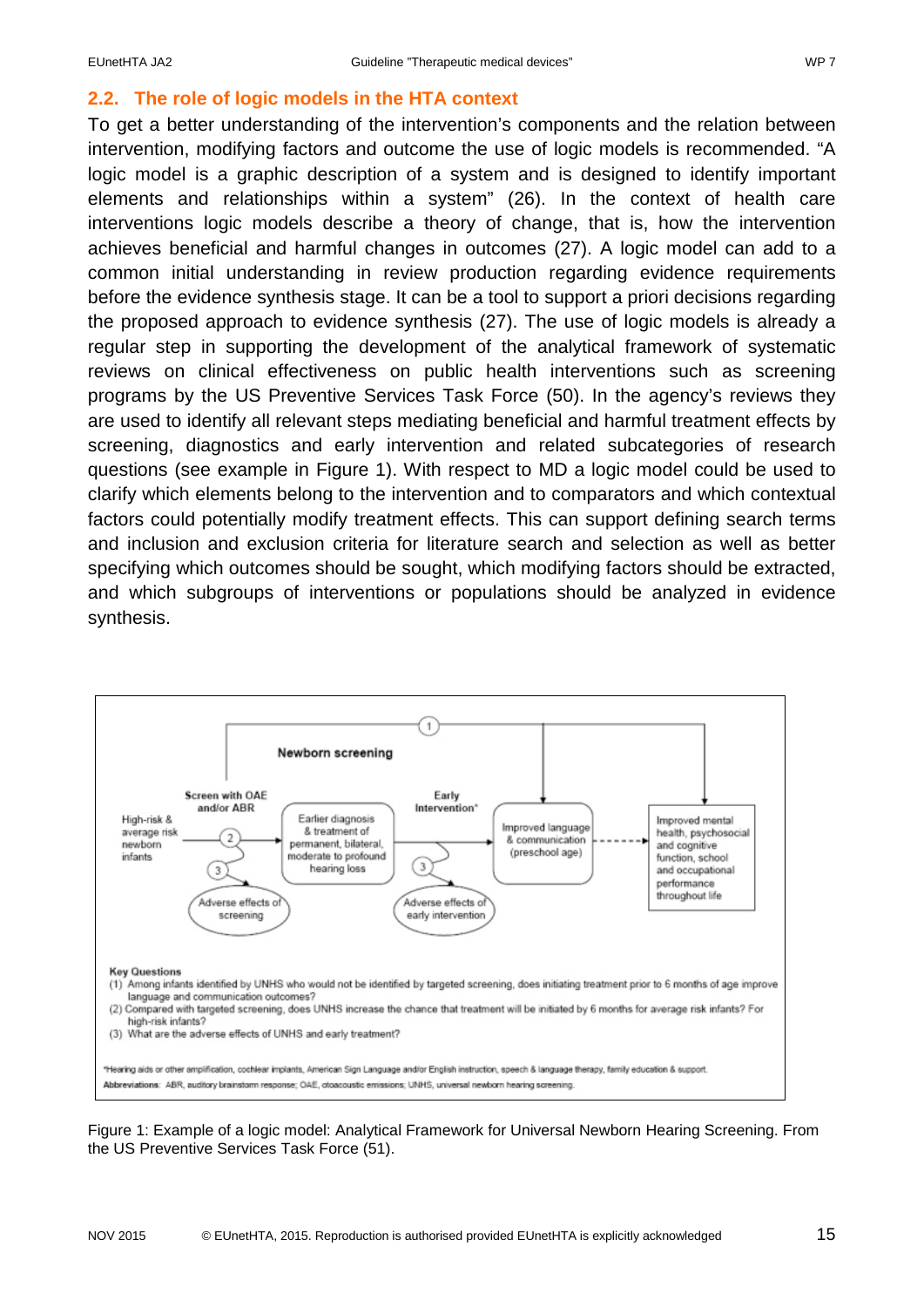## <span id="page-16-0"></span>**2.3. Systematic Reviews of MD: Framing the research question**

The focus of a systematic review of clinical effectiveness should be determined by a wellformulated research question, because the research question will guide the further steps of the review process. General guidance for deriving a well-defined research question is provided in the Cochrane handbook (45): "Where possible the style should be of the form 'To assess the effects of [*intervention or comparison*] for [*health problem*] in [*types of people, disease or problem and setting if specified*]'. This might be followed by one or more secondary objectives, for example relating to different participant groups, different comparisons of interventions or different outcome measures….The 'clinical question' should specify the types of population (participants), types of interventions (and comparisons), and the types of outcomes that are of interest. The acronym PICO (**P**articipants, **I**nterventions, **C**omparisons and **O**utcomes) helps to serve as a reminder of these".

In addition to applying PICO to therapeutic MD, a logic model can address contextual factors that modify outcomes. Besides these - as for all other types of reviews of interventions - prognostic factors, co-therapies, etc. may also influence the outcomes of interest. Here the logic model can be used as an analytical tool to sum up and help to clarify relations between intervention, outcome and other factors.

This will also help to better explore the larger heterogeneity of treatment effects which has to be expected from the above mentioned greater number of effect-modifying factors. Because the number of studies is usually limited and only the influence of a small number of variables can be formally analyzed in subgroup analysis or meta-regression, thinking about pre-specification of these variables should start with framing the research question, to avoid spurious results by multiple testing. The information for the development of different parts of the logic model can stem from various sources, ranging from clinical studies with different designs to expert advice and patient opinion. For example, information whether learning curves are relevant may be found in case series.

In [Figure 2](#page-17-1) we provide a template that can be used for framing the research question during subsequent steps.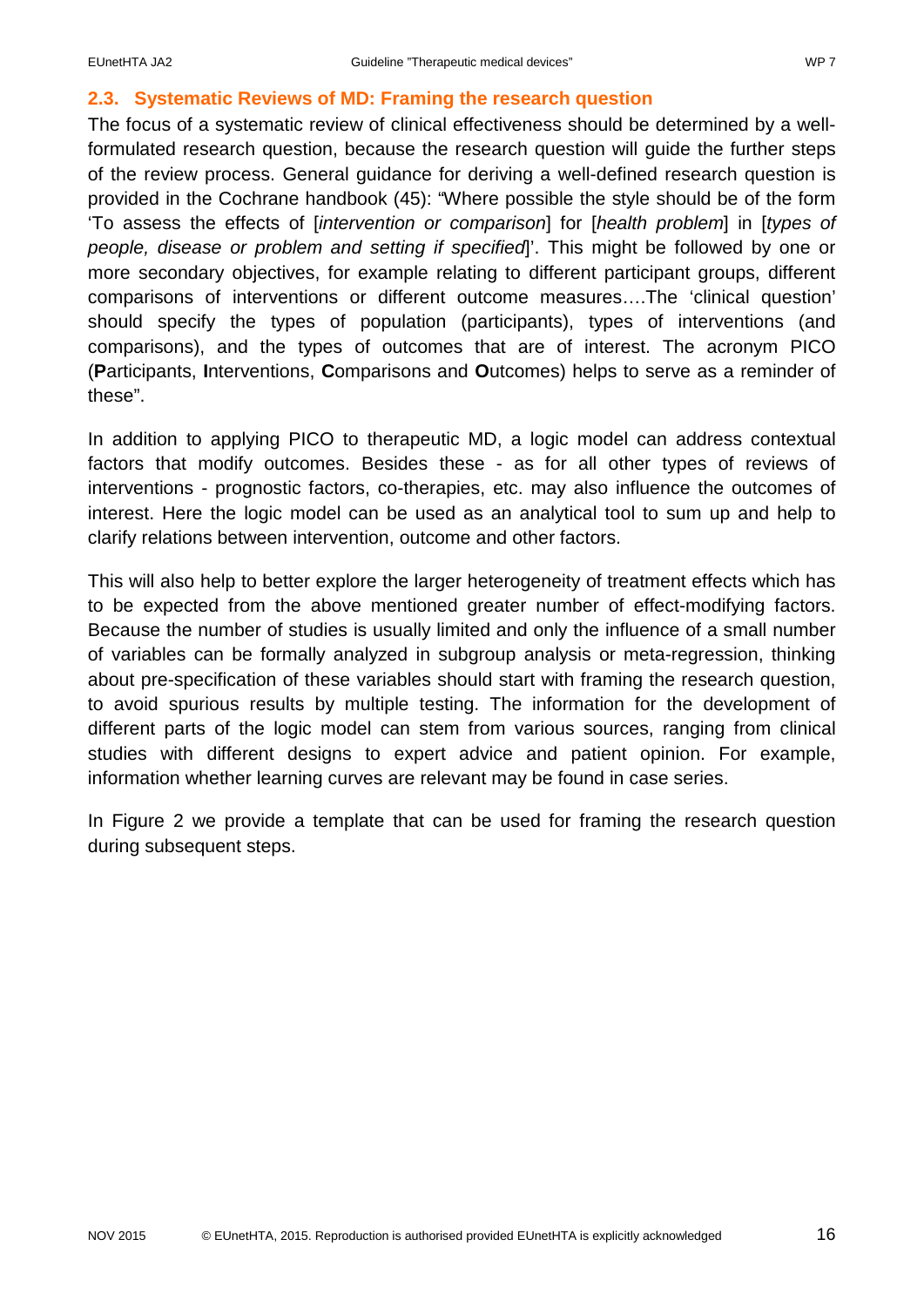|                                                                                      |                                                                                                               | <b>Treatment Effect</b>                                                                                                                                                                                                                                                                                                                                |                                                                                                                                            |
|--------------------------------------------------------------------------------------|---------------------------------------------------------------------------------------------------------------|--------------------------------------------------------------------------------------------------------------------------------------------------------------------------------------------------------------------------------------------------------------------------------------------------------------------------------------------------------|--------------------------------------------------------------------------------------------------------------------------------------------|
| Population<br>Intervention<br>Eligibility<br>criteria<br>meta-analysis<br>Comparator | Prototypical components<br>If relevant, specify<br>potential subgroups for<br><b>Discretionary components</b> | <b>Modifying Factors</b><br><b>Prognostic factors patients</b><br>Severity of disease<br>Co-morbidity, etc.<br><b>Effect modifiers</b><br>Compliance with co-therapy<br>Operator<br>Operator skills, experience<br>Institution<br>Level of care, volume of<br>interventions, infrastructure<br>Other care providers<br><b>Other contextual factors</b> | <b>Outcomes</b><br>(Consider impact of<br>follow-up duration)<br><b>Beneficial /harmful</b><br><b>Patient relevant</b><br><b>Surrogate</b> |
|                                                                                      | <b>Prototypical components</b><br><b>Discretionary components</b>                                             |                                                                                                                                                                                                                                                                                                                                                        |                                                                                                                                            |

<span id="page-17-1"></span>Figure 2. Template for a logic model for interventions with therapeutic medical devices (47). Prototypical components need to be present for the intervention to meet the working definition; discretionary components may be present but are not compulsory to meet the working definition (33).

# <span id="page-17-0"></span>**2.3.1. Defining the intervention**

Evaluation of MD can focus on only one particular product (STA), but in many cases HTA aims to investigate the clinical effectiveness of a whole group of MD that can be used for a certain treatment method or indication (MTA). This may encompass similar products from different manufacturers and different versions of one manufacturer's product. The way how the MD is applied, that is for example surgery, is also a part of the intervention (47). HTA authors should clearly define the aim of their evaluation and explicitly state whether their focus is the evaluation of one particular MD product or of all MDs that can be used for a certain treatment method. Example 1 in the box describes a case of STA and MTA.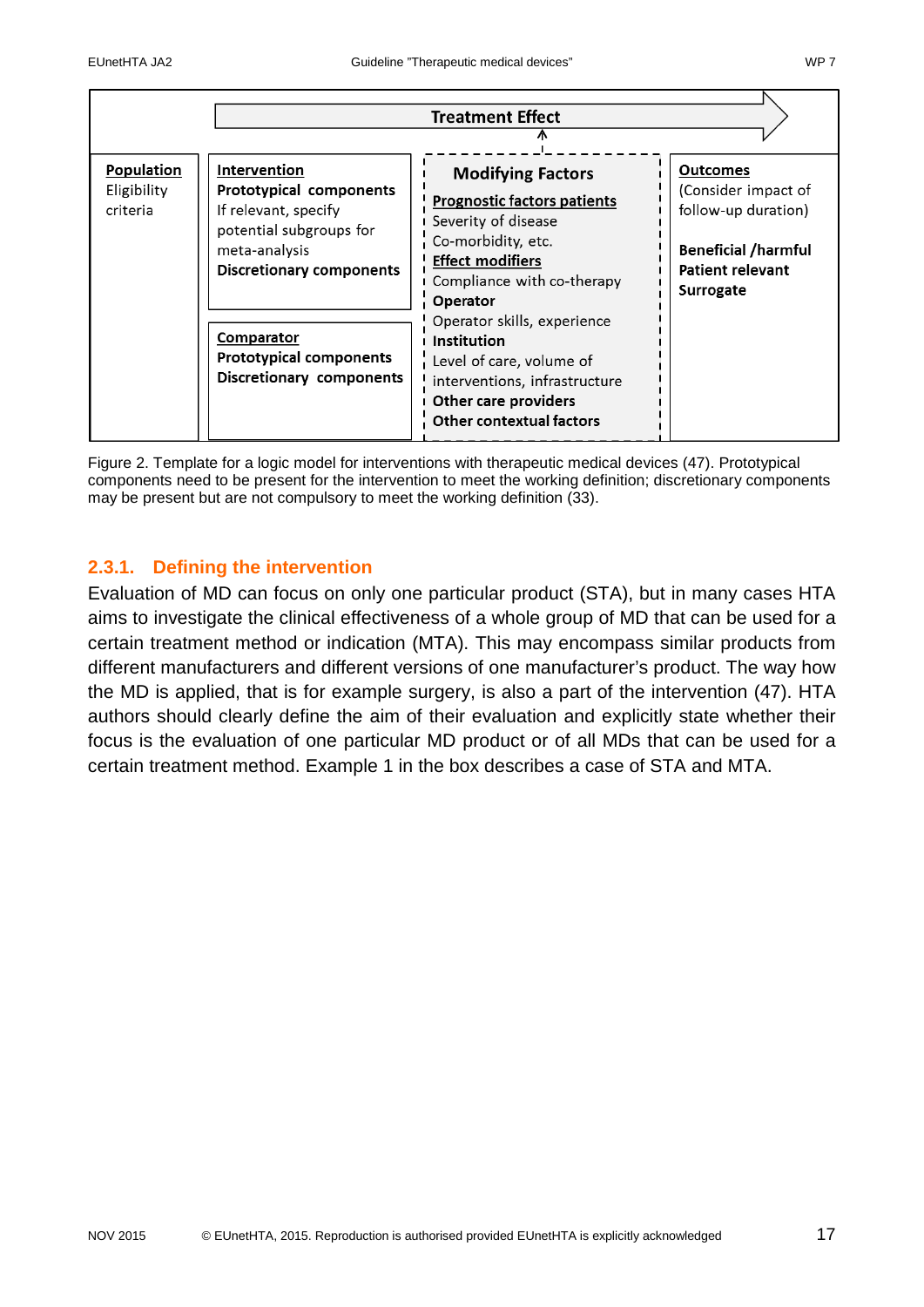#### **Example 1: How to choose between device-specific and product class evaluation**

Between 2007 and 2011, the French Agency HAS (Haute Autorité de Santé) assessed several total hip implants with metal-on-metal bearing surfaces, including the DePuy ASR XL Head system (52) and the Zimmer Metasul/Durom LDH (large diameter head) system (53). In each of these assessments, a product system of a single manufacturer was evaluated. For each individual product, quite different types of clinical evidence were available and used. If the manufacturer submitted unpublished studies, these were also accepted. Over time, some products were not accepted for reimbursement, because no or only very weak short-term clinical data was available. In some cases, data indicated potential wear of the component materials. Other products were accepted for coverage in France. Then in 2013, HAS reassessed all metal-on-metal hip implants. This step was triggered by worrying results observed in three national registries. The available data now indicated that wear and early implant failure was not a device-specific problem. The problem appeared to be present in all metal-on-metal hip implants, primarily in those devices with large femoral head diameter  $(≥ 36$  mm). Therefore, it was appropriate to assess the whole class of products and to define new subgroups according to femoral head diameter (54). The 2013 report was based on a systematic review of randomized and non-randomized studies, and several orthopaedic surgeons participated in data interpretation (55). Finally, reimbursement of all large head metal-on-metal hip implants was discontinued.

This example shows that HTA of medical devices can be done on a device-specific or on a product class level. The criteria to define a class of devices may be adjusted or changed if data indicate this is necessary.

If an intervention that might be delivered with different MD or procedures is evaluated, the HTA report should use a broad approach for defining the intervention. For complex interventions it is recommended by Squires et al. to "use as broad an approach (i. e., lumping with subsequent explicit a priori subgroup analysis) as makes practical sense" and that "potentially important differences between the composition or intensity of the interventions in question should be specified in the review question"(33). For interventions involving the application of MD it is often not so obvious what can be classified as the same or similar intervention as for drugs.

Squires et al. also recommend to "identify any prototypical and discretionary components of the intervention. Prototypical components are those that need to be present for the intervention to meet the working definition of the intervention. Discretionary components are those that may be present but do not need to be present to meet the working definition" (33). Assessors should try to identify which technologies are used together or alternatively. Redefinition of the intervention may become necessary during the course of the assessment.

When including variants of a MD or MD with similar functioning in the assessment, it should be made explicit whether the MD is assumed to be generic ('genericization'(18)), that is, that they belong to the same class of devices and are therefore in principal of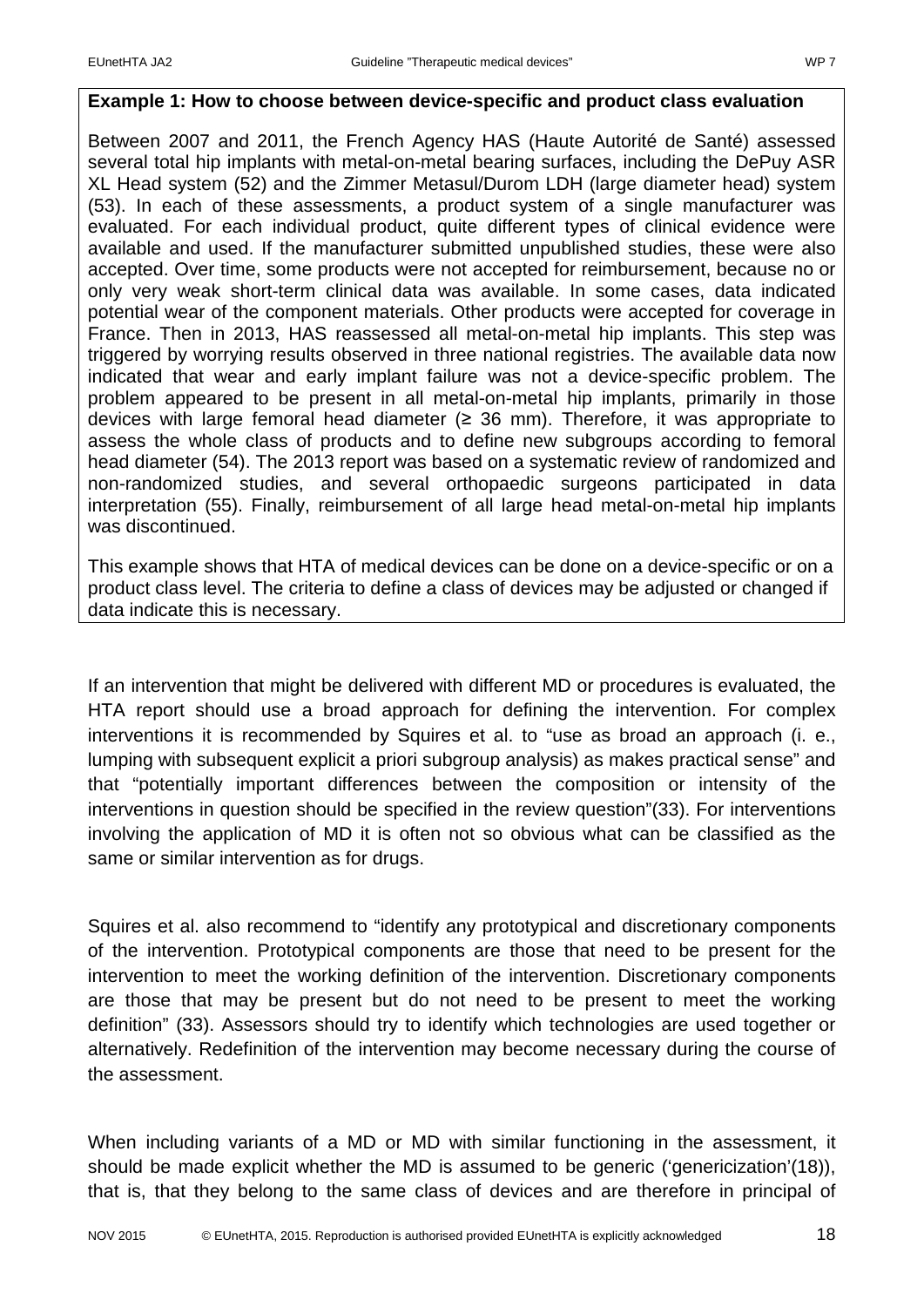comparable effectiveness. Assumptions about comparability of interventions are critical issues when decisions on the appropriateness of the combination of data are made. They should be clearly stated. Often it is also part of the research question to compare subgroups of the intervention. Furthermore, it is often useful also to search for, include and assess clinical studies that compare different variants of a MD intervention. Prior information from clinical studies on former versions of the technology or similar technology should be used to decide whether and which modifications of the MD could impact the clinical effect. This information can guide the definition of subgroups of intervention characteristics that may be relevant for the investigation of differences in treatment effects. The sources of this information used to decide on subgroups should be provided (47).

See an example how to discern between MD that are substantially equivalent or not for catheter ablation in patients with atrial fibrillation in Example 2.

#### **Example 2: How to discern between medical devices that are substantially equivalent or not**

In 2012, the Belgian HTA body KCE (Belgian Health Care Knowledge Centre) published a report on catheter ablation in patients with atrial fibrillation (56). This procedure involves ablation of myocardial tissue in the left atrium by radiofrequency waves, freezing (cryoablation), high intensity focused ultrasound (HIFU) or laser beams. Several MD are (or were) available for this procedure on the European market. Although all devices have the same aim of destroying tissue through a catheter, it was concluded from the different types of energy sources that this large spectrum of devices is best assessed in subgroups. Accordingly, radiofrequency ablation was assessed separately from cryoablation, HIFU and laser ablation. This subgroup formation was based on medical knowledge, but turned out to be appropriate when safety and effectiveness data were examined. Randomised controlled trials had been completed only for those devices that used radiofrequency waves as energy source. Early-stopped randomised and nonrandomised studies indicated that the other energy sources either were less effective or led to serious complications. However, there was also one radiofrequency device that was found to have a safety problem. The report concluded that catheter ablation should only be performed in rigorously selected patient subgroups. This example illustrates that expert knowledge, safety data and effectiveness results all can and should be used when deciding about subgroup analyses of MD.

# <span id="page-19-0"></span>**2.3.2. Identifying context and user dependency and other potential effect modifying factors**

Exploring effect modifiers and critical factors for implementation may enhance the value of a review of clinical effectiveness for users (33). If heterogeneity within and between studies can be explained by effect modification, these factors should be considered in clinical practice.

For interventions with therapeutic MD implying surgery or other procedures individual and institutional expertise (including infrastructure) and learning effects/curve have to be taken into account as potential effect modifying factors (see definitions).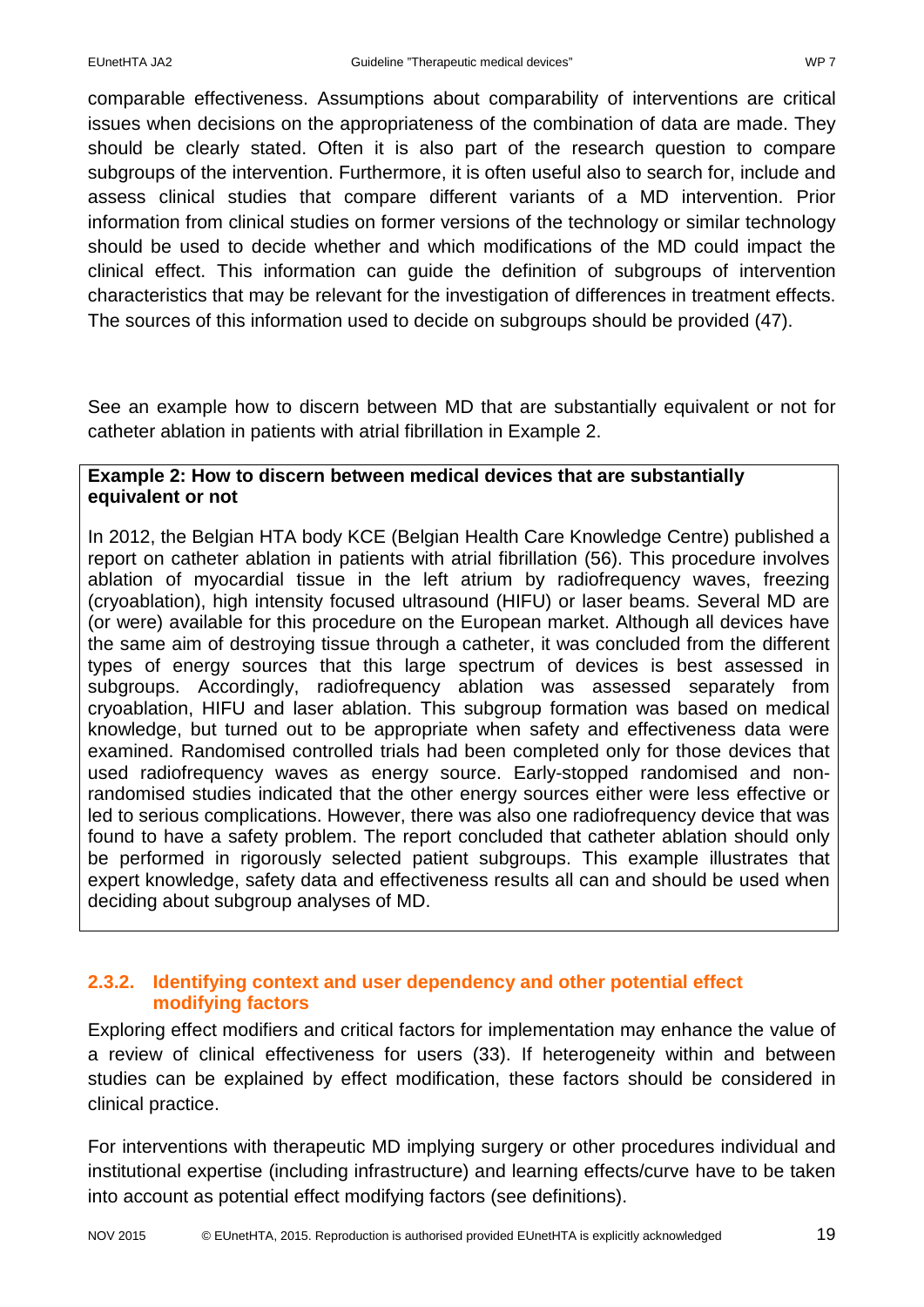Cook et al. provide a framework that integrates the various factors that influence learning and highlight their hierarchical structure ((20), Figure 3). The first level is the clinical community that informs guidelines and protocols for the use of the MD. Next, the institution can adapt its organizational pathways and facilities to the new technology and thereby influence the surgeon's learning curve. Also the experience and type of people in the surgical team influence the MD performance. The case mix level reflects that more experienced surgeons may be likely to see more complicated cases that have poor outcomes which makes the performance appear becoming worse. Finally, the surgeon's abilities, attitudes and capacities determine his or her learning curve.



Figure 3: Hierarchical factors that influence learning (source: Cook 2004(20))

In practice, a three-tiered approach may be helpful to analyse user-dependency:

- 1. Screen whether a data analysis of an association between user proficiency (e.g. more or less skilled surgeons, patients with or without training) or healthcare setting (e.g. hospitals or study centers) has been done and reported **within included studies** or how studies tried to handle a possible effect modification by these factors (e. g. run-in periods). Particularly, pragmatic randomised trials may be considered.
- 2. If learning curves are not reported in RCT and no information can be retrieved by contacting the authors search and include additional non-randomized or even noncomparative evidence (e.g. administrative database analyses) in order to analyse the association between user proficiency or healthcare setting and treatment results in more detail.
- 3. Consider the influence of user proficiency and healthcare setting as source of heterogeneity of the treatment effect **between studies**. Try also to explore influence of learning curves across studies in meta-analysis, e. g. by subgroup analysis, meta-regression or more sophisticated methods. These analyses could compare among studies conducted in centers with a high or low level of user proficiency (defined for example by strict or less strict eligibility criteria for study physicians or study centers).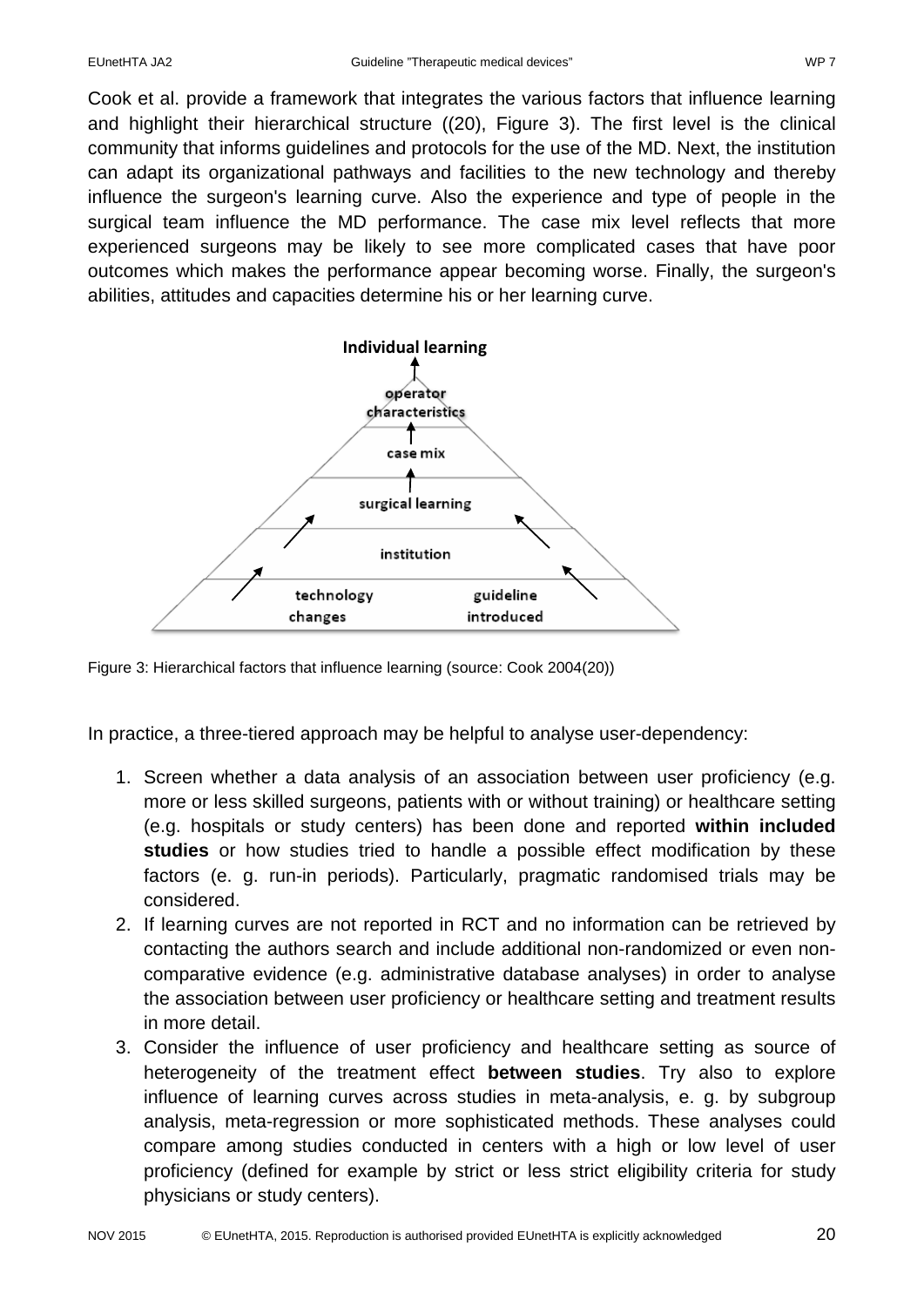# <span id="page-21-0"></span>**2.4. Where to find information?**

In contrast to the European Clinical Trials Database (EudraCT) for medicines, there is no trial registry imposed by the regulators for MD, there is no list of MD on the market, and there is no document like an European Public Assessment Report (EPAR), and there is no personnel actively involved in MD vigilance in most EU countries. This poses challenges to information retrieval for MD assessments.

For principles and details of the process of information retrieval and the different sources listed above please see the EUnetHTA Guideline "Process of information retrieval for systematic reviews and health technology assessments on clinical effectiveness"(57). In case of new and emerging MD one can also refer to the EuroScan toolkit (http://euroscan.org.uk/methods/).

The search for MD-related literature should not be too restrictive, e.g. searching brand names of devices only would be inadequate, since relevant studies with similar devices could be missed. Hence, available evidence also on comparable interventions which have the same technical core features and a similar patient population should be included in the search terms.

# <span id="page-21-1"></span>**2.4.1. Searching bibliographic databases**

The two approaches of searching generic electronic databases, using controlled terms (such as MeSH in MEDLINE and Cochrane Library databases or EMTREE in EMBASE) or using text words (including synonyms, abbreviations, and acronyms) should be combined to account for the variability of the many different ways a certain technology can be indexed in a database.

Search strategies may include both general search terms (such as the generic name of the device type, for example 'transcatheter aortic valve replacement') as well as specific devices (proprietary or brand names). The development of search strategies can be challenging and may involve several iterations to reach a strategy that captures the complex way, records may present concepts of a device-related procedure and the target condition [\(http://vortal.htai.org/?q=node/339\)](http://vortal.htai.org/?q=node/339). The search syntax needs to be adapted to specific databases. Additional features of a device may be included in the search strategy. These may include product codes (Global Medical Device Nomenclature), authorization holder, risk class, mechanism of action, invasiveness of approach (e.g. percutaneous, vascular, endoscopic), technical platform / additional equipment if required. In general, careful selection of search terms is crucial, since there is no public availability of an EPAR or similar information on specific devices.

Regarding the structuring of the search strategy along the PICO scheme, careful selection of search terms for the relevant patient population is of particular importance since (often different from drugs) the same devices may be used for several patient populations and indications. The intervention is not necessarily identical to the device, especially when a procedure to apply the MD is involved. Comparator may be another procedure, a drug or quite often a sham device or procedure. In order to avoid language bias, no language restrictions should be applied to the search strategy. Date restrictions should be applied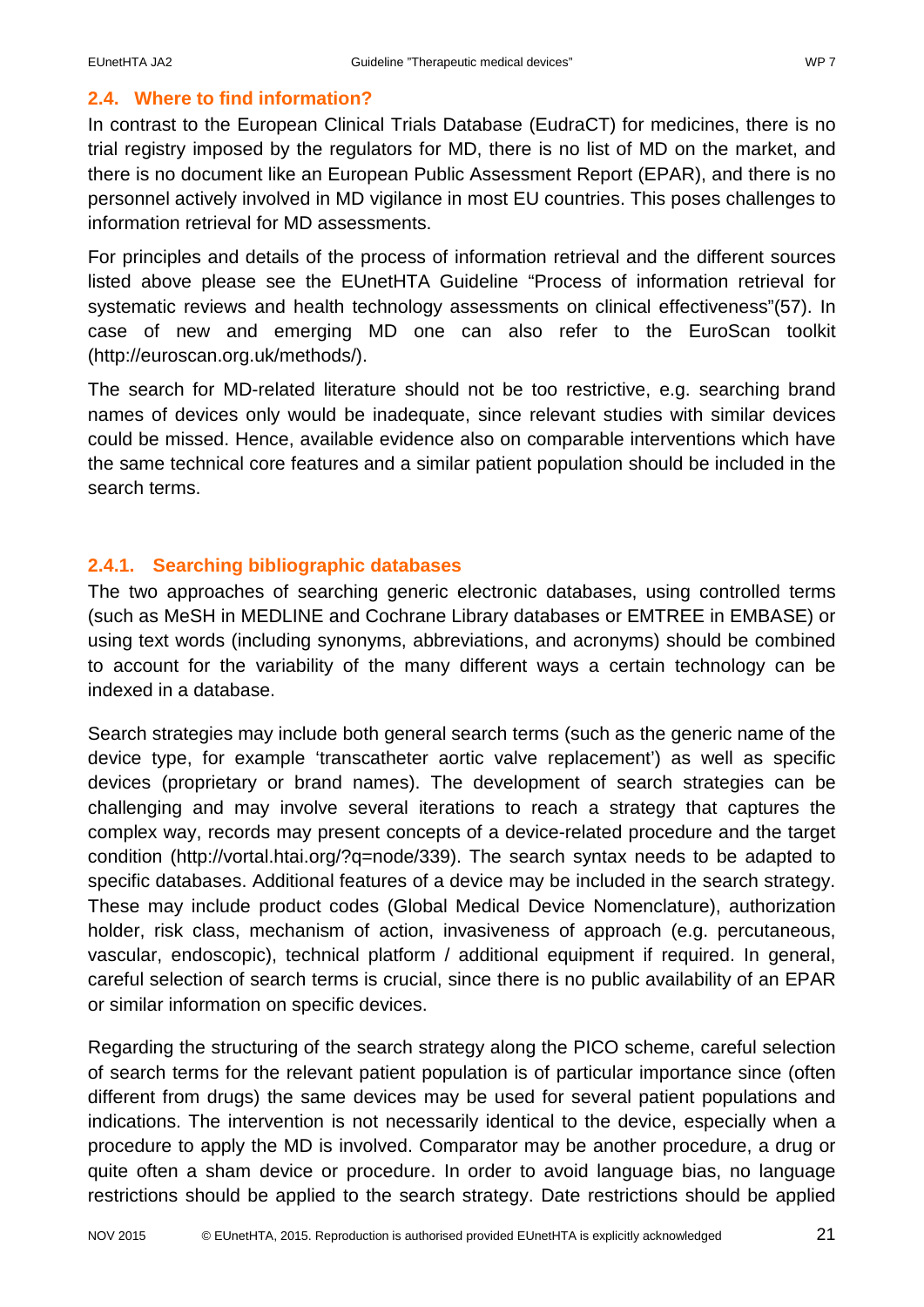only if it is known that relevant studies could have been reported during a specific time period, for example if the device or procedure was only available after a given time point (Cochrane Handbook Chapter 6 (45), EUnetHTA (57)).

The literature search should be documented in a transparent way. As a minimum requirement, the databases included in the search, the respective search strategy, date of search, number of hits and applied limits / filters should be documented.

# <span id="page-22-0"></span>**2.4.2. Searching clinical trial registers**

A search of publicly available studies in clinical trials registries (i.e. <http://apps.who.int/trialsearch/> including clinicaltrials.gov and EU clinical trials register) complements database searches in order to ensure that ongoing, terminated or completed but not yet published trials are identified and eventually to identify study results. Study registries may provide valuable insights into the status of the development of innovative MD and procedures including relevant target diseases that are addressed. For more registries also check "Health Technology Assessment on the Net: 2014" (http://www.ihe.ca/index.php?/publications/health-technology-assessment-on-the-net-2014) or "HTA 101" [\(http://www.nlm.nih.gov/nichsr/hta101/ta10109.html\)](http://www.nlm.nih.gov/nichsr/hta101/ta10109.html).

# <span id="page-22-1"></span>**2.4.3. Specific issues** *Further information sources*

In order to obtain full information on unpublished studies or unpublished data from published studies it is necessary to search further sources. It is known that many trials on high risk MD remain unpublished or publications give incomplete information (58). Thus, reporting bias should be considered. Besides searching in bibliographic databases and clinical trial registries additional information sources include documents from regulatory bodies, unpublished company documents, and other options like queries to authors or conference abstracts. Also experts and patients may be a valuable source of information.

# *Studies on efficacy and effectiveness*

Since the regulatory approval process for MD in Europe does not necessarily require conducting RCTs, literature search can be broadened to include the best available evidence. In absence of RCT, this may be all types of study designs, including case series and even case reports. In many cases, this applies also for devices licensed under the 510(k) pathway in the USA (see Safety Guideline, chapter 2.3.1.2). It might be helpful to search the FDA website for clinical trial information of devices previously licensed for the US market, including data on conditional marketing approval and its status. Medical device databases at FDA are freely accessible (http://www.fda.gov/MedicalDevices/DeviceRegulationandGuidance/Databases/default.ht m) and searches can be performed separately for premarket approval, humanitarian device exemption, 510(k) and other legal procedures. Most of these databases are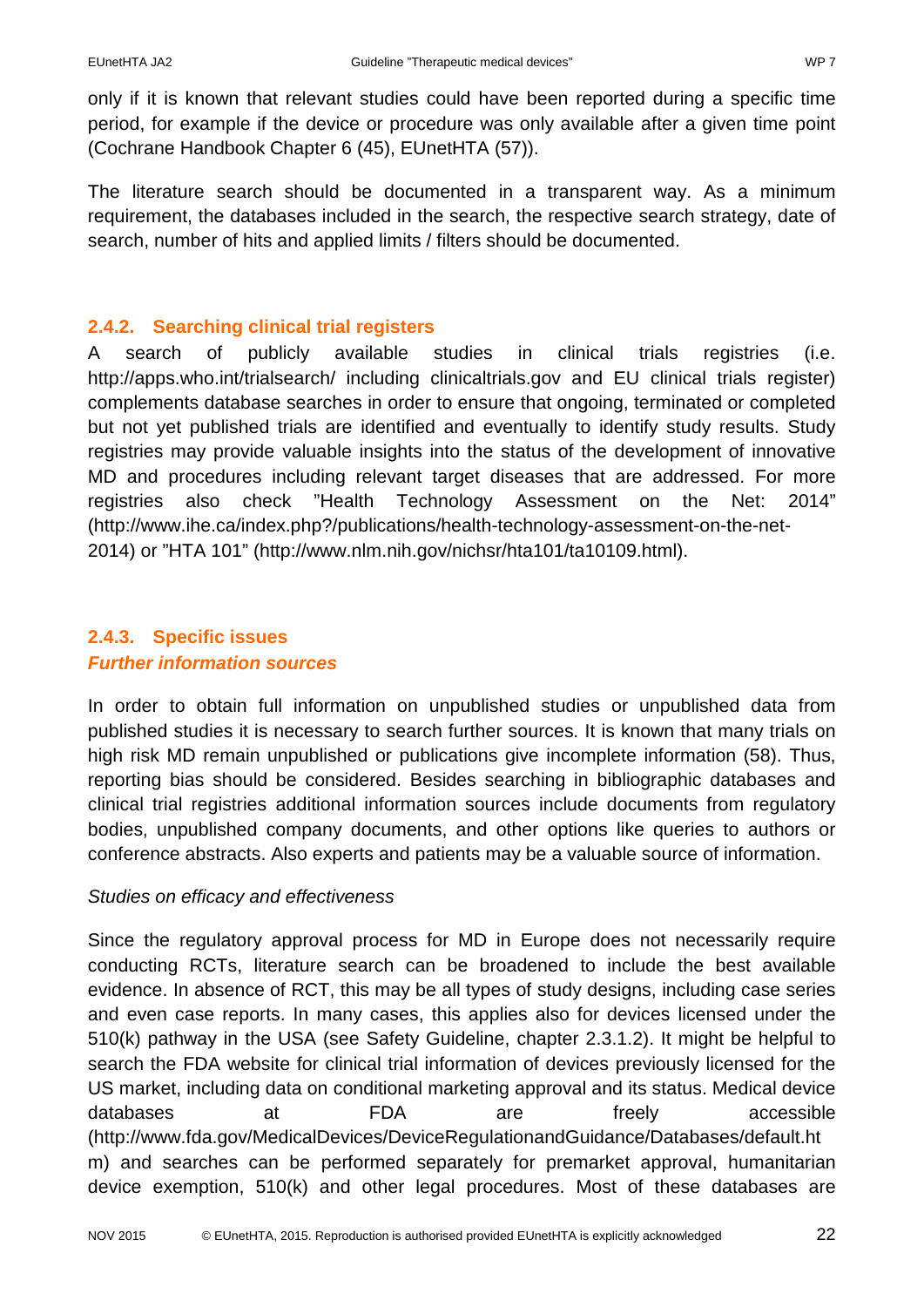updated weekly. In addition it might by advisable to additionally search Clinicaltrials.gov for ongoing studies on medical devices using a combination of device and company-specific search terms, as trial registration is mandatory for FDA approval of medical devices.

Other regulatory agencies can be checked for information on regulatory status and marketing approval such as: PBAC [\(http://www.pbs.gov.au\)](http://www.pbs.gov.au/) or Health Canada (http://www.hc-sc.gc.ca). Horizon scanning or Early Awareness and alert programs and databases could be checked also for additional information (see Health Technology on the Net (http://www.ihe.ca/index.php?/publications/health-technology-assessment-on-the-net-2015) and contact EuroScan (http://euroscan.org.uk/) members and active programs).

# *Data on safety*

In addition to the search in bibliographical databases, orienting/initial information on safety may also be retrieved from device registries, incident reporting databases (e.g. US Manufacturer and User Facility Device Experience Database [MAUDE]) and administrative databases. For details refer to the EUnetHTA Safety Guideline (chapter 2.3.5) and to the SuRE Info on the HTAi webpage [\(http://vortal.htai.org/?q=node/50\)](http://vortal.htai.org/?q=node/50).

# *User or setting dependency*

Retrieving data on user or setting dependency (e.g. learning curves) may require several approaches. One approach refers to the analysis of eligibility criteria of institutions and operators in clinical trials regarding their level of expertise and experience. If properly described, these criteria may provide the level of qualification needed to successfully use a MD. There may also be dedicated studies on user dependency and contextual factors available (infrastructure required, architectural requirements, etc.). These should be searched for and included using a combination of device-specific search terms, controlled vocabulary if available (e.g. MeSH "learning curve" and "clinical competence" in MEDLINE) and text words (e.g. "learning", "learning curve", "training", "minimal experience", "experience curve", "experience effects", "qualification"). Restrictions for study design should not be applied since many studies are low level evidence (mostly case series).

# <span id="page-23-0"></span>**2.4.4. Selection of relevant studies**

The selection of relevant studies from the resulting pool of studies follows the items that have been set out in the Preferred Reporting Items for Systematic Reviews and Meta-Analyses PRISMA statement and flow diagram (59). Inclusion and exclusion criteria of individual studies should be stated in advance.

After removing duplicate records of the same report (e.g. by merging search results in a reference management software), the first step is to remove obviously irrelevant reports by examining title and abstract of the records. This should be done by two reviewers on the basis of pre-specified exclusion criteria. At this stage, reviewers can be over-inclusive (sensitive) in order not to miss potentially relevant entries. In other words, preferably exclusion criteria should be applied.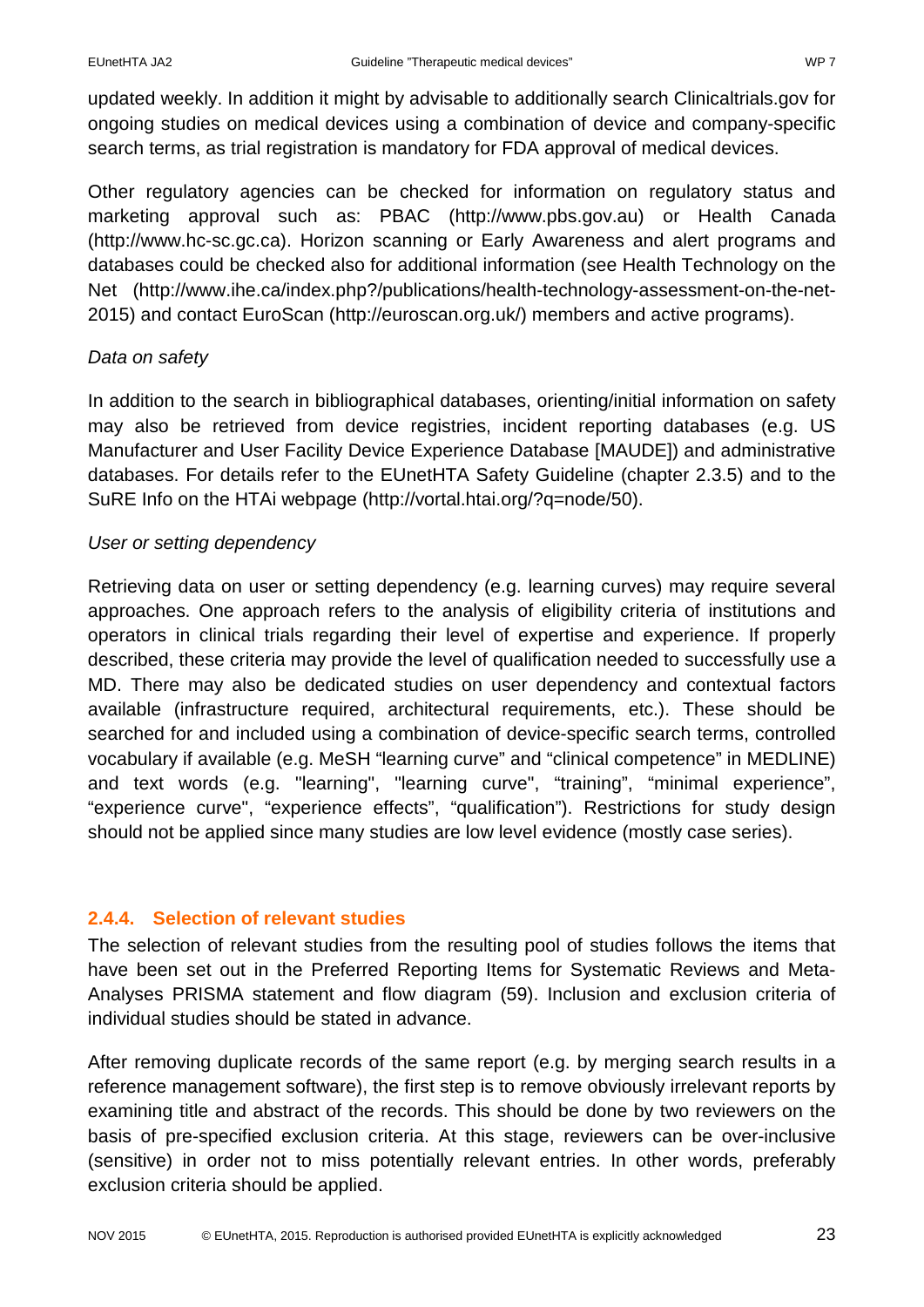#### <span id="page-24-0"></span>**2.5. What kind of information is required?**

In the assessment of MD, different information for different purposes is required. Framing the research question and filling all the parts of the logic model, for example, need prior information that may be different from the information needed for the effectiveness assessment. For the former, a broad range of sources should be consulted and used, including grey literature, expert advice, and patient opinion and data from various study designs, while the latter task requires more robust evidence.

According to the developmental stage of a technology, starting from the idea to the development and exploration, further to assessment and finally to the long-term study (22, 25), one should consider the different aims and appropriate study designs for each stage. The recommended study design for the evaluation of comparative effectiveness of a MD is a RCT. Challenges may arise for performing the classical large double-blind RCT with respect to blinding, placebo arms, preferences of patients and investigators, rapid development of the device, and contextual factors (47).

Since the regulatory approval process for MD in Europe does not necessarily require conducting RCTs such evidence is frequently not available, therefore observational studies including case series and even case reports may be the only evidence available. Due to risk of bias such evidence usually does not allow drawing definite conclusions on treatment effects.

#### <span id="page-24-1"></span>**2.5.1. Randomised study designs and analysis**

A comprehensive overview of available randomized and non-randomized study designs and their advantages and disadvantages with respect to MD assessment is given by Bernard 2014 (60), HAS 2013 (38), and KNAW 2014 (40). KNAW also gives examples of real MD studies for most designs. Table 1 lists study design description, advantages and disadvantages of different study designs that may help to address challenges more prominent in MD interventions.

For the study design of RCT for therapeutic MD, the rapid incremental development of MD, the influence of contextual factors and user proficiency on treatment effects, the MD's physical mode of action including surgical procedures, as well as preferences of providers and patients have to be considered:

#### *Rapid incremental development*

The fact that the MD under investigation may be subject to modification even during the course of the trial needs to be reflected (48). , In addition to studies comparing new vs standard intervention also those studies that compare different variants of the new intervention should be included and assessed.

It has to be investigated whether these changes have the potential to make a difference to the device effectiveness or safety (16).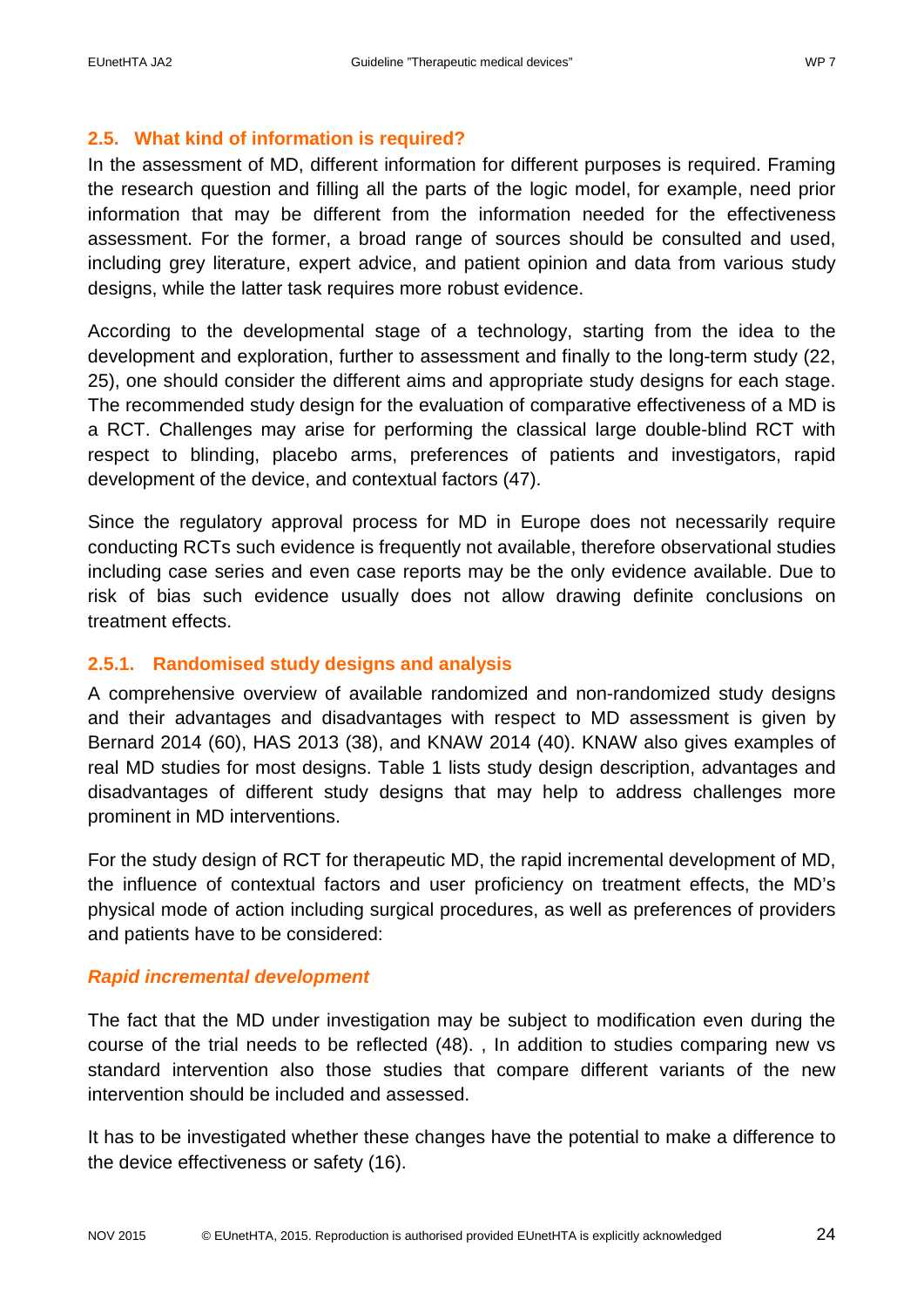Tracker trials provide an opportunity to track device variations over time and allow comparisons at each stage. They are guided by flexible protocols for the collection of randomized data and require sophisticated interim analyses (61).

"Adaptive study designs allow for changes in sample size or randomization ratios throughout the trial as additional information about the performance of the device is gathered. They are in principle possible by frequentist and Bayesian approaches"(47).

For the analysis of MD trials, Bayesian methods are especially useful, because development in small steps with minor modifications makes it more plausible that former versions of the device might also be a source of information which should be taken into account as prior information (47, 62, 63).

# *Preferences*

Patients as well as providers may have strong preferences for one or the other compared treatment. This may be because medical management is conceived more convenient, or because the surgeon is particularly familiar with one method (22). These preferences are sources for slow recruitment and patients' crossing over between treatment arms or dropping out. In case of superiority trials with intention-to-treat analysis cross-over will dilute treatment effects (16, 47). Expertise-based randomization (64) and randomization of patients before obtaining consent (Zelen's design (65, 66)) or groups available for randomisation also include a preference group (Wennberg's design (67)) are approaches for dealing with this problem. In the first case all physicians can perform their preferred treatment and therefore have an incentive to participate. In the latter case patients giving informed consent are certain to get the new device; patients who do not consent receive the usual treatment. In Wennberg's design patients are randomised to a preference group (treatment of choice) or a randomisation group (new or control treatment). This reduces the number of patients that refuse to participate in trials either because they do not want to be randomised to placebo/ standard treatment or have strong preferences.

# *Blinding*

The physical mode of action of MD often challenges blinding patients and providers towards treatment and comparator. Generally, the comparator in a study can be no treatment, placebo, sham device treatment (blinding possible) or an active treatment and in principle, all these approaches are also possible for MD trials. A placebo can be any inactive fake treatment (no matter the route of administration) while a sham procedure in MD trials should mostly resemble the (invasive) experimental intervention, e.g., surgery, without achieving a treatment effect. A sham arm with blinded investigators and patients may not always be feasible or ethical. If blinding is impossible, at least blinded endpoint evaluation is recommended (16, 48, 60). In those situations, where all available evidence stems from open studies, objective outcomes (e.g. mortality, some morbidity endpoints) should have more influence on the HTA report's conclusion than subjective outcomes (e.g. symptoms, quality of life). In an meta-epidemiological study, effect sizes were found to be exaggerated by 25 % in trials with subjective outcomes and lack of blinding (68) However,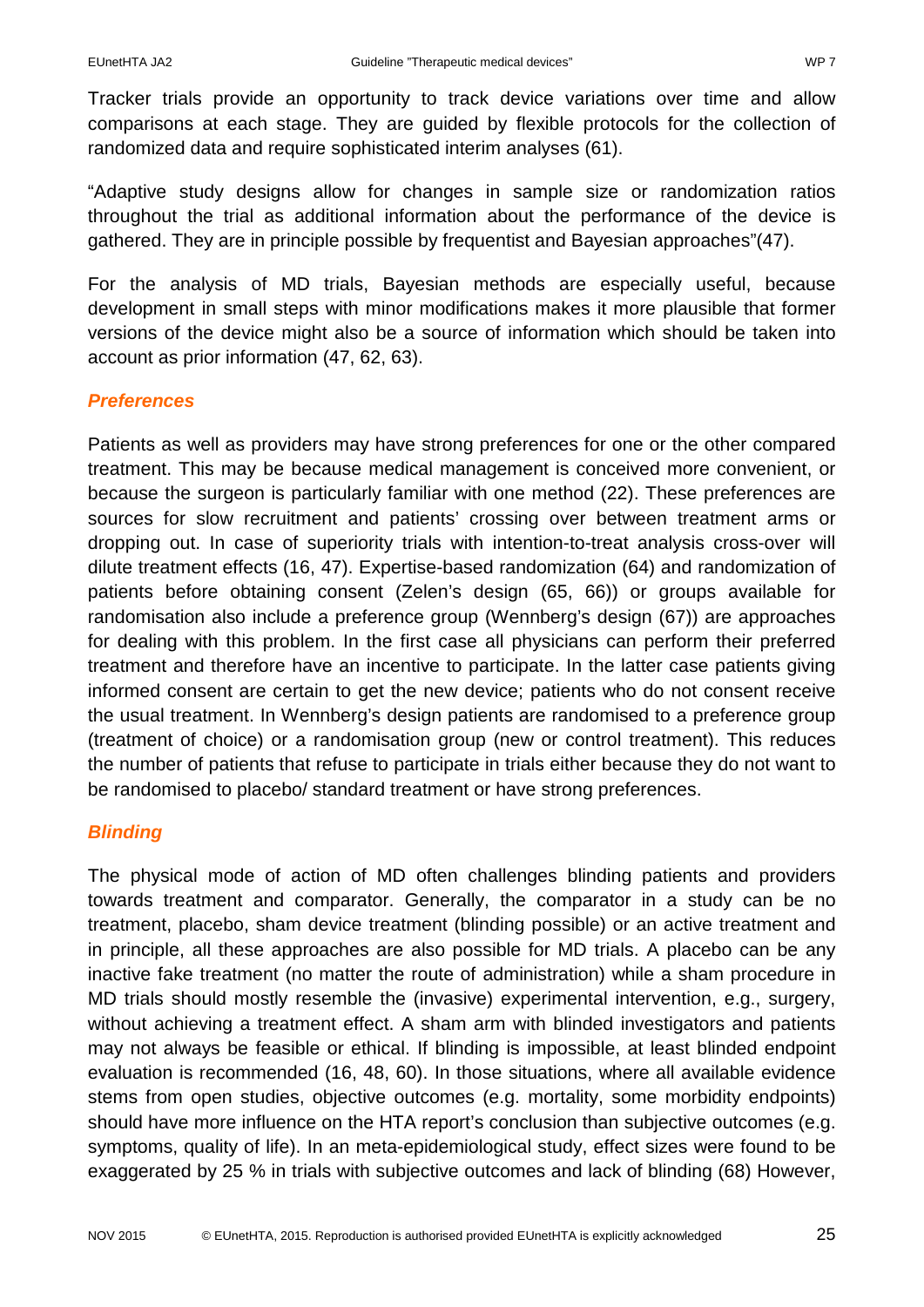the larger the effect sizes, the less they can be attributed only to information bias in an unblinded study.

# *Contextual factors and user proficiency*

The most general recommendation for clinical researchers is to collect and report the contextual factors in detail to allow for later interpretation and analysis of their influence on the MD intervention effectiveness (19, 20, 47, 48).

To reflect improvement in performance of individual users and institutions, learning curves should be taken into account (20). First the existence of learning effects needs to be assessed and then it should be quantified. For the identification of learning effects, all factors likely to have a learning curve effect need to be systematically collected. When there is evidence of a learning curve, in a trial one can either standardize baseline conditions or capture and evaluate variations to quantify learning effects. Approaches to deal with learning in an RCT are, for example, to standardize trainings given to the investigators or to define a certain level of expertise for investigators to assure that learning occurs outside the trial (15, 16). For the comparative effectiveness assessment, training and experience of operators would have to correspond to that of the personnel that will finally use the device (47, 48).

Existing approaches to describe and quantify learning curves can be applied for different data structure and at different levels of complexity (20, 69).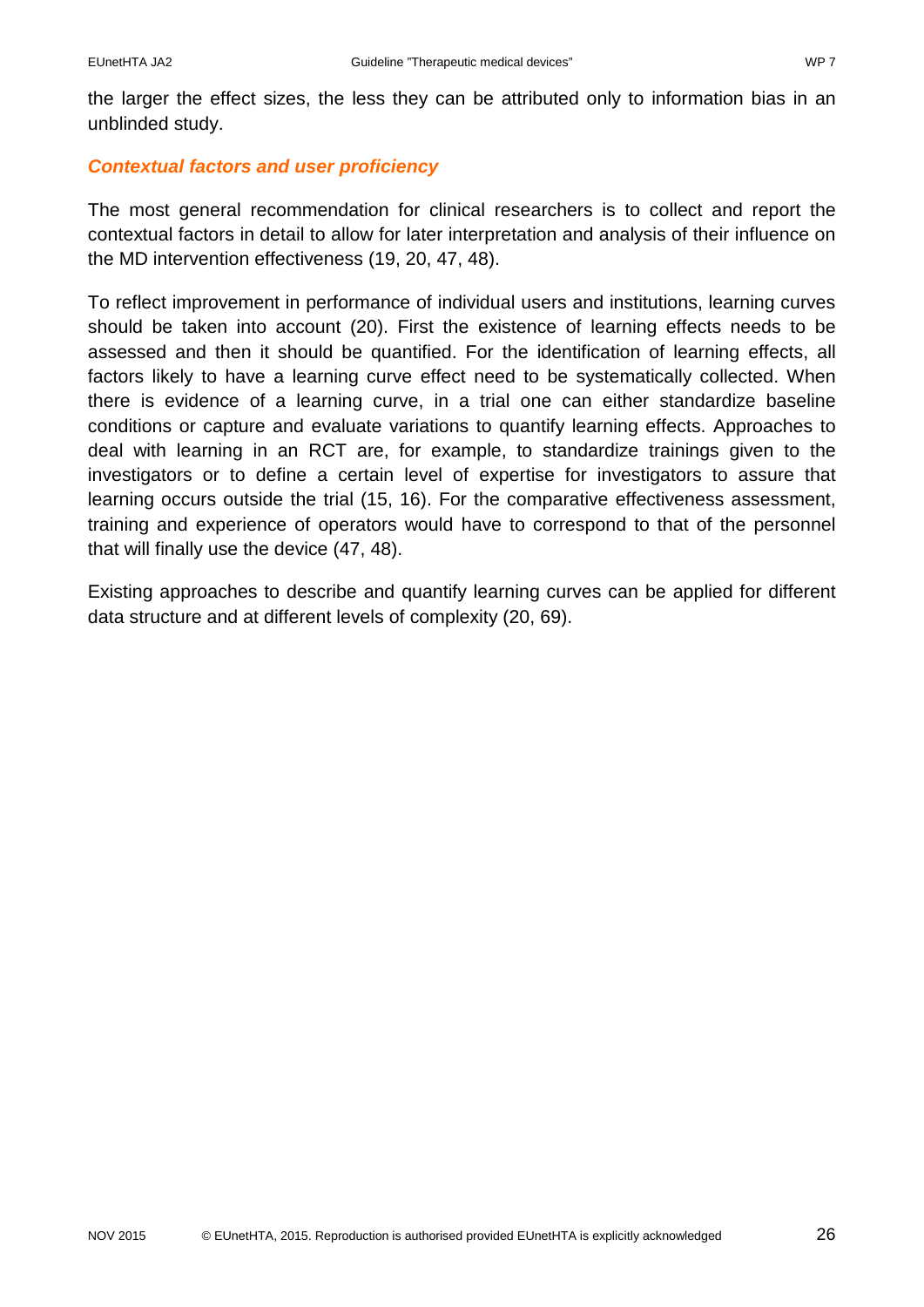Table 1: Description of different experimental designs and adaptive methods that can address challenges prominent for the evaluation of medical devices (modified and adapted from Bernard 2014(60))

| <b>Technological</b><br>oreferences<br>Provider<br>changes<br>atient<br>n. | preferences<br>Design               | <b>Principle</b>                                                                                                                                                          | <b>Advantages</b>                                                             | <b>Disadvantages</b>                                                                                                                                                                                   |
|----------------------------------------------------------------------------|-------------------------------------|---------------------------------------------------------------------------------------------------------------------------------------------------------------------------|-------------------------------------------------------------------------------|--------------------------------------------------------------------------------------------------------------------------------------------------------------------------------------------------------|
| X                                                                          | Zelen's design                      | Randomizing before requesting consent                                                                                                                                     | • Facilitates inclusion                                                       | · Selection bias possible<br>• Loss of statistical power if many patients<br>refuse treatment<br>• Ethical problems                                                                                    |
| X                                                                          | Wennberg's Design<br>(67)           | Randomizing to preference group (people can choose their<br>treatment) or randomization group                                                                             | • Facilitates participation                                                   | • Blinding not possible<br>• Statistical power low, when a high proportion<br>of participants chooses the same treatment                                                                               |
| X                                                                          | Expertise-based<br>randomized trial | Randomizing patients to a specialized physician                                                                                                                           | • Better acceptability<br>• Reduces execution bias<br>and protocol deviations | • Difficulty of knowing whether the observed<br>difference is related to the expertise of the<br>therapist                                                                                             |
| $\mathsf{x}$                                                               | Tracker trial design                | Allowing changes in the study protocol during the trial                                                                                                                   | • Early assessment of<br>technological<br>developments                        | • Practical organization is complex<br>• Higher budget                                                                                                                                                 |
| X                                                                          | Cluster randomized<br>trials        | Randomizing clusters of individuals (hospital, department)                                                                                                                | • Easy to implement                                                           | • Lack of power<br>· Selection bias possible                                                                                                                                                           |
| X                                                                          | Sequential trials                   | Interim analysis (the results from patients already included<br>are analysed before randomization of new patients)                                                        | • Reduces the number of<br>patients needed                                    | • Lack of power for secondary endpoints or<br>adverse effects<br>• The time between the inclusion of patients<br>and endpoint must be short<br>• Independent data monitoring committee is<br>necessary |
| $\mathsf{x}$                                                               | Adaptive<br>randomization trials    | • Interim analysis<br>• Adjustments are possible, related to the ratio of<br>randomization or the re-evaluation of the number of patients<br>required or interim analysis | • Reduces the number of<br>patients needed<br>• Greater flexibility           | • Logistical constraints<br>• Independent data monitoring committee<br>• Internal validity has also been called into<br>question                                                                       |
| X                                                                          | Bayesian methods                    | • Combining prior information with information from the<br>ongoing trial<br>• A priori information is supplied by the literature or expert<br>opinions                    | • Greater flexibility<br>• Reduces the number of<br>patients needed           | • Risk of taking into account arbitrary and<br>erroneous prior information                                                                                                                             |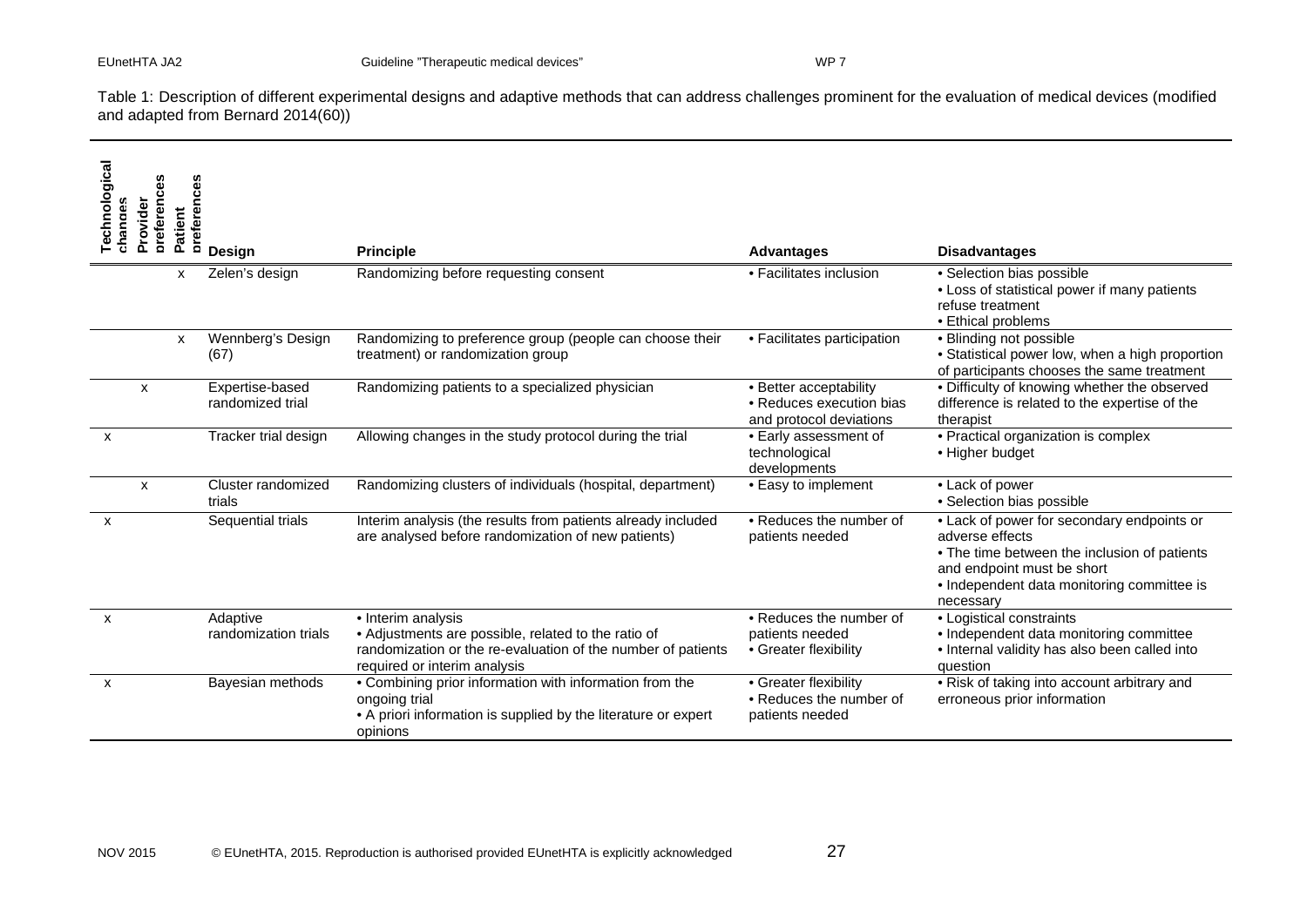# <span id="page-28-0"></span>**2.5.2. Non-randomised study designs and analysis**

Improved applicability in addition to RCT evidence motivates the need for large, rigorous observational studies for the long-term evaluation of MD for outcomes such as revision rates and also for safety outcomes and quality assurance. Prospective disease-based registries including all relevant real world treatment options can be particularly useful for this objective and are preferable over device-based registries (22). Observational studies and randomized trials can be nested within these registries (70). Registry data are sometimes the only source of evidence for MD as many products used in practice get market approval without evidence from RCT. However, data analysis of observational studies regarding treatment effects is challenging because unadjusted results are prone to bias, especially to confounding by indication (71). Data necessary for adjustment may not have been collected. Appropriate bias-adjustment is required and the potential for residual confounding has also to be addressed (72). The Agency for Healthcare Research and Quality (AHRQ) issued a comprehensive guide for the planning, design, maintenance and quality assessment of patient registries (47, 73). The cross-border PAtients REgistries INitTative (PARENT; www.patientregistries.eu) provides support and methodological advice for interoperable patient registries within the EU. They found that about 10 % of EU patient registries are product-based, 80 % (n=83) thereof are for MD (74).

For identifying safety issues post-market surveillance data can also be taken into consideration.

# <span id="page-28-1"></span>**2.6. Tools for critical appraisals**

We did not identify specific appraisal tools for internal validity for primary studies or systematic reviews of MD. The same is true for reporting guidelines or checklists for investigating the applicability of findings. Existing tools can be applied such as

- for RCT: Cochrane risk of bias tool for randomized studies, EUnetHTA guideline for internal validity of RCT
- for non-randomized studies: Cochrane risk of bias tool for non-randomized studies of intervention ACROBAT-NRSI (A Cochrane Risk Of Bias Assessment Tool for Non-Randomized Studies of Interventions), EUnetHTA guideline for internal validity of non-randomized studies (71), a quality appraisal checklist for case series published recently by authors from the Institute of Health Economics, Canada (75).
- for systematic reviews: AMSTAR (76), Oxman and Guyatt index (77)
- for modelling studies: ISPOR questionnaire for modelling studies (78)
- for network meta-analysis studies: ISPOR checklists for network meta-analysis studies (79), Grading of Recommendations, Assessment, Development and Evaluation (GRADE) approach for rating the quality of network meta-analysis studies (80, 81), PRISMA extension statement for reporting of systematic reviews incorporating network meta-analyses (82)
- EUnetHTA guideline on applicability, applicability checklist (28, 75)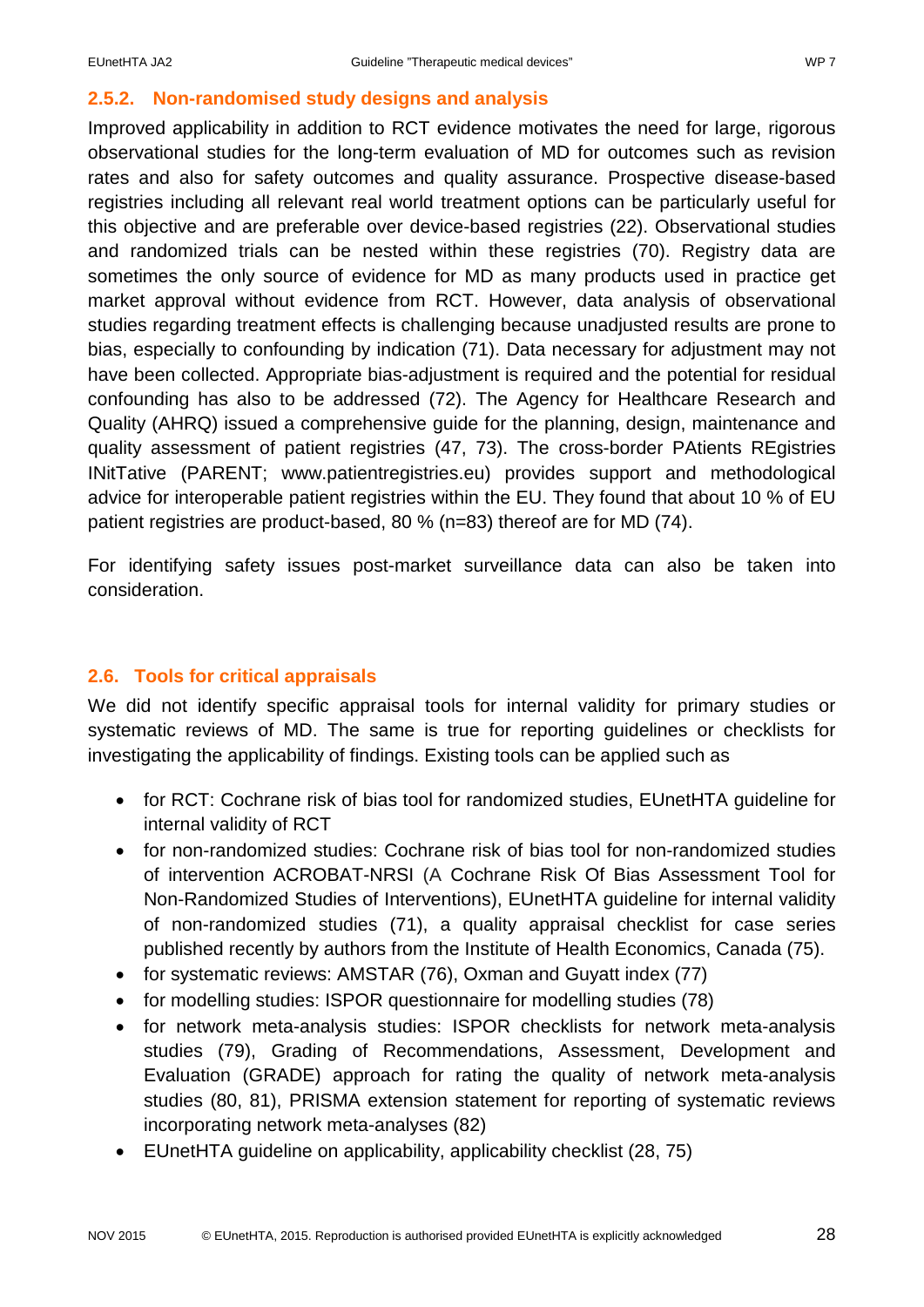# <span id="page-29-0"></span>**2.7. Analysing and synthesising evidence** *Data extraction*

To be able to take better into account incremental development, the complexity of MD interventions and its user and context dependency, in addition to the information that is usually extracted from the included studies (e. g. study design, patient characteristics, results on outcomes), characteristics of the intervention, their users and providing institutions should be thouroughly extracted. The Template for Intervention Description and Replication (TIDieR) checklist (83) was developed as reporting guideline for primary studies and can be used or customised for extracting items on a specific device. It also includes eligibility criteria for intervention providers, their expertise, background and training. But also eligibility criteria for institutions where the intervention was performed should be extracted. Further, all potentially effect-modifying factors identified during framing the research question should also be extracted such as co-therapies and adherence. It should be kept in mind that user proficiency, healthcare setting, and incremental development may affect both, intervention and comparator.

### *Evidence synthesis*

One important goal of a systematic review is to combine and summarize the findings of individual studies quantitatively using meta-analysis or through a narrative approach. A pooled overall effect estimate is only meaningful to a user of the systematic review, when clinical and methodological heterogeneity contributing to statistical heterogeneity is not too large. Therefore investigation of possible sources of heterogeneity is an important part of the analysis. Variables contributing to clinical heterogeneity (effect modifiers) should be identified to find subgroups and settings where the intervention works most effective or has fewest side effects. Methodological heterogeneity (i. e. by different study design, conduct or analysis) can distort the true effect estimate. Sensitivity analyses can be applied by inand excluding studies with different methodological features.

For interventions involving MD, incremental development, learning effects and contextual factors contribute to heterogeneity of treatment effects. Hence heterogeneity will usually be larger and its possible sources more numerous. All variables identified in the logic model - PICO and modifying factors – may contribute to heterogeneity. Some variables changing with time may not be identifiable individually such as small variation in MD due to incremental development, change in co-therapies and setting factors. Here study or publication year might serve as proxy variable. When surgical procedures are implied, different follow-up times may further contribute to heterogeneity of results, because the overall effect may be compounded of higher short-term risks but better long-term outcomes after surviving surgery (47). For reviews of complex interventions Pigott and Shepperd give advice on the identification, documentation and examination of heterogeneity (32, 47). In general there are no specific methods for evidence synthesis neither quantitative nor narrative for MD. However, with regard to meta-analytical approaches the compilation of methods by Petticrew, Rehfuess et al. (31) for systematic reviews of complex interventions adapted by the MedtecHTA project (47) can be applied to investigate subgroups of the intervention / comparator or variables that operationalize user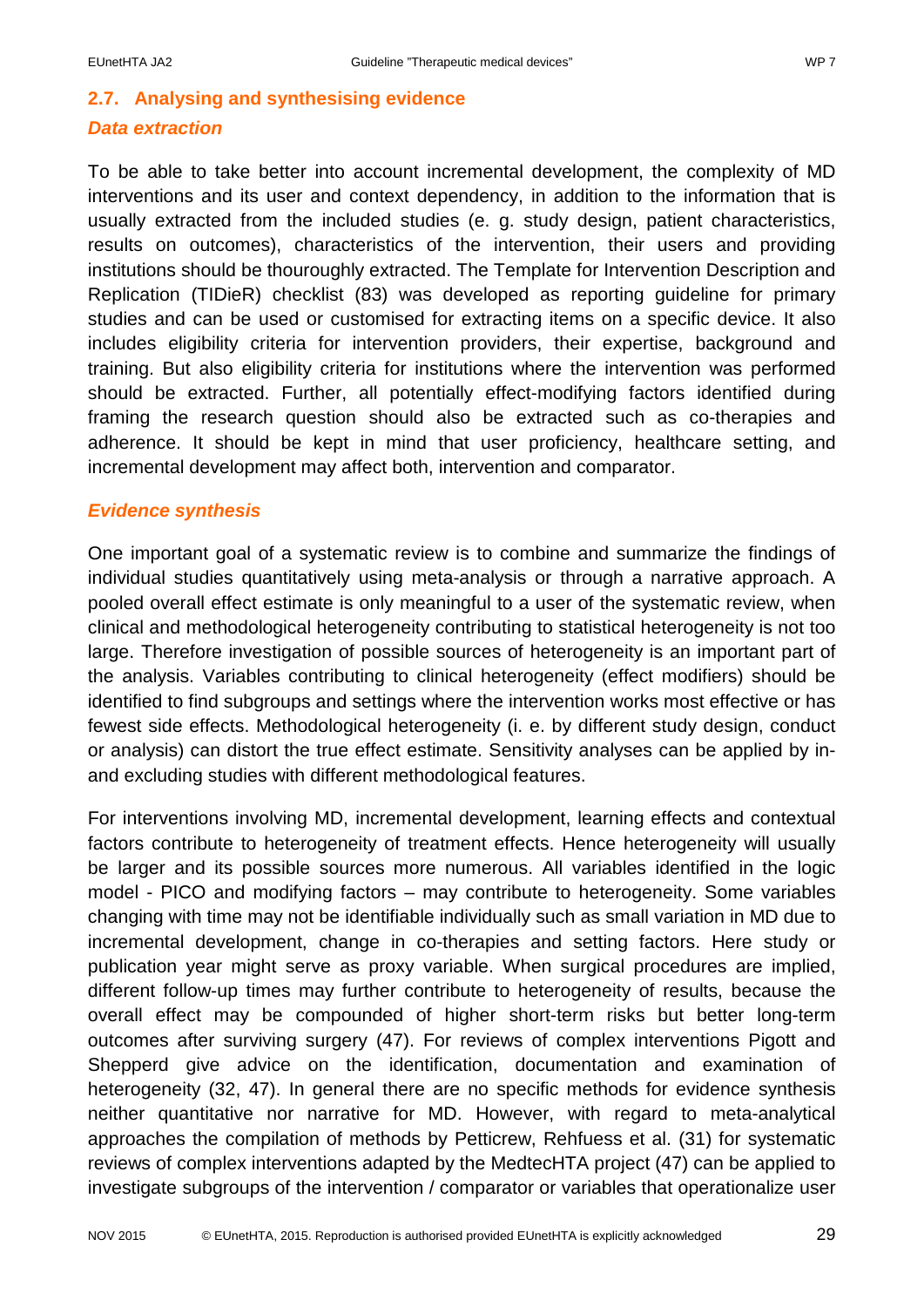dependency (e. g. eligibility criteria of operators and providing institutions, volume of interventions in the providing institution), contextual factors (e. g. level of care) and study designs issues ( e. g. blinding, study type, research procedures, definition of outcomes) relevant to MD (47). Subgroup analyses and meta-regression as well as more sophisticated statistical approaches to analyse multiple covariates can be applied. But these methods are limited by an insufficient number of studies (a rule of thumb is ten studies per variable analysed (84)).

Example 3 shows how user dependency and other factors can be addressed in a quantitative analysis.

### **Example 3: How to address the user-dependency of medical device safety and effectiveness**

Early in the evolution of radiofrequency ablation (RFA) of liver tumors, Mulier and colleagues performed a systematic review of case series (85). Based on nearly 100 studies with over 5000 patients included, they were able to examine statistically whether local recurrence rates were associated with the experience of the surgeon performing RFA. The surgeon's previous experience with RFA was used to classify studies into four groups (<20, 21 to 50, 51 to 100, and more than 100 operations). However, it was necessary to contact primary study authors to collect this information for all primary studies. Furthermore, multicenter studies had to be excluded. In the meta-analysis, recurrence rates showed a stepwise decrease of recurrence with increasing surgeon experience (18%, 16%, 14%, and 10%, respectively in the four groups). Still, this association does not necessarily mean that good technical performance of the procedure itself influences the outcomes. Mulier and colleagues also looked at patient factors, which were also found to be significantly associated with outcomes. As only tumor size and surgical (versus percutaneous) approach remained significant in the multivariate metaanalysis, it appears as if the more experienced surgeons achieved better results mainly through a more careful selection of patients. This example shows that user-dependency can be incorporated into the assessment of MD. For obtaining useable statistical results, however, a large amount of primary study data is required.

# <span id="page-30-0"></span>**2.8. Reporting and interpreting**

For reporting results the usual methods described in the Cochrane handbook (45), CRD's guidance for undertaking reviews in health care (45) or other textbooks on systematic reviews on clinical effectiveness in healthcare can be applied and the guidance of the PRISMA statement should be adhered to (59). Interpreting results of a systematic review may comprise weighing the body of evidence for example with GRADE, considering limitations including publication and related biases, the strength of evidence, applicability of results and implications for further research (86). One issue more demanding for MD interventions compared to drugs is to judge the applicability of review findings to target populations and settings. Greater diversity of interactions within and between the intended population, intervention components, comparators, contextual factors and outcomes can challenge the assessment of applicability (47). EUnetHTA's guideline 'Applicability of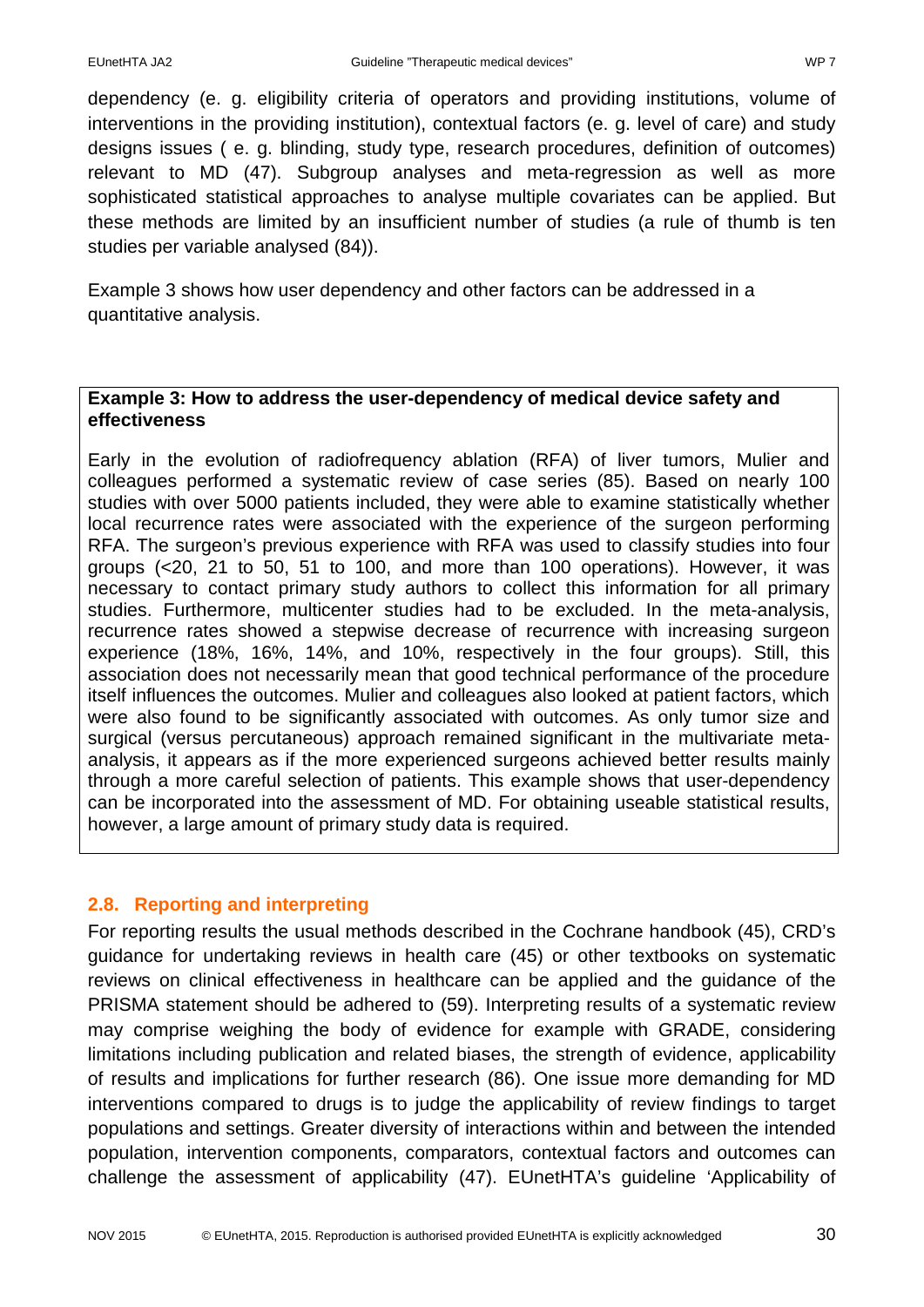evidence in the context of a relative effectiveness assessment' can be used for a systematic assessment. Another checklist of applicability criteria is provided by Burford et al 2013 (28). It is derived from a systematic review on external validity, transferability and applicability criteria. Some threats to applicability very prominent in studies on MD or procedures can be summed up as Hartling et al. write: "It should not be assumed that the efficacy and safety seen in clinical trials conducted in highly select subsets of patients cared for by highly select providers from highly select institutions will translate into similar safety and effectiveness rates when applied in usual practice, particularly over time as devices and surgical techniques evolve" (87). Relevant issues are applicability of

- eligibility criteria for patients
- modifications of the study intervention (MD and surgical procedure and or the comparator since conduction of the study)
- eligibility criteria of providers and providing institutions

It is noteworthy that MD studies may include run-in periods, which can affect eligibility and inclusion of patients and thus can also affect applicability of study results (88).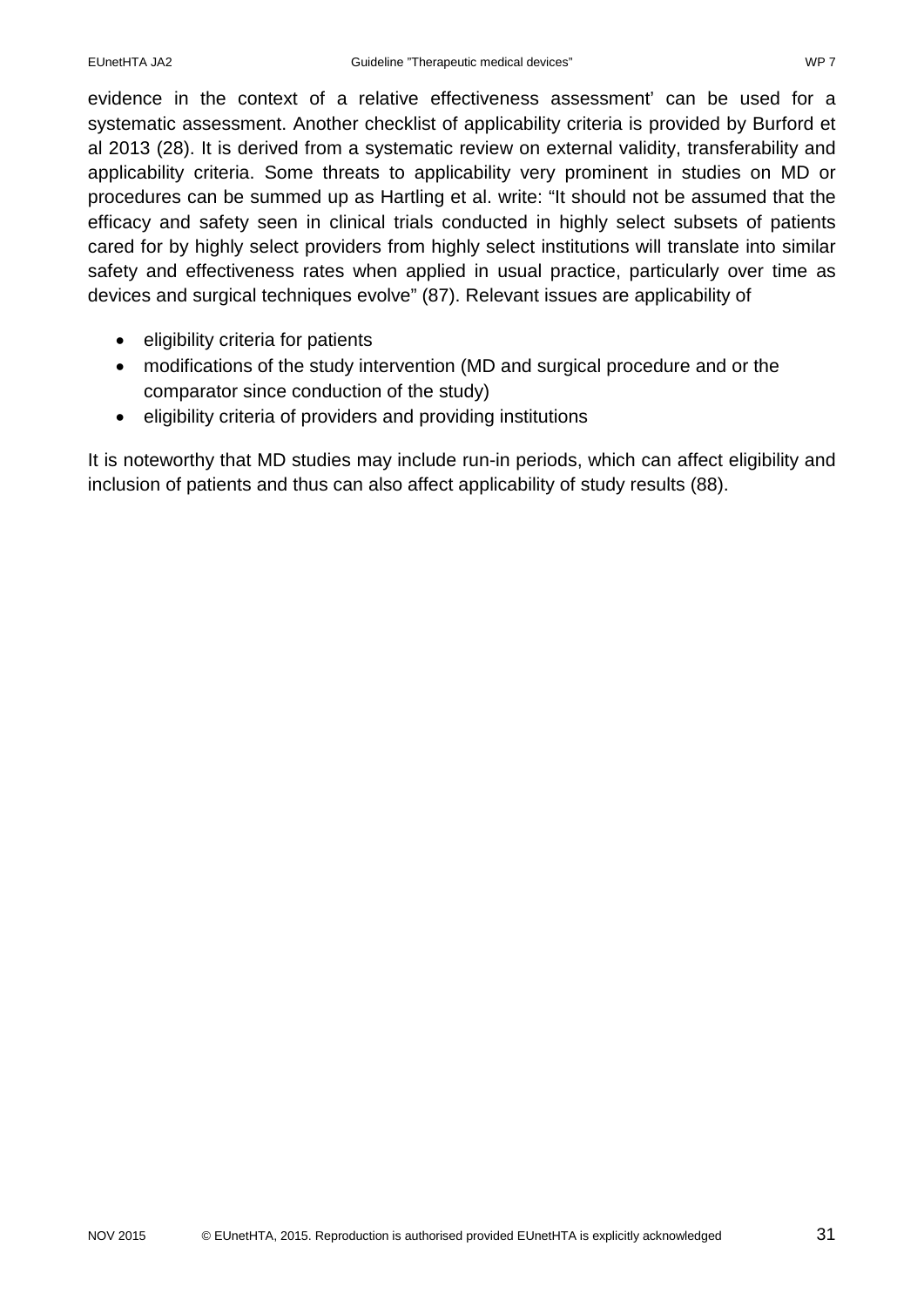# <span id="page-32-0"></span>**3. Conclusion and main recommendations**

- This methodological guideline primarily focuses on the evaluation of the clinical effectiveness of therapeutic devices that are **associated with high risks** (class IIb and III, according to European regulatory framework) and therefore are in special need for thorough evaluation. But methodological recommendations also apply to other therapeutic MD.
- Standard methods for finding, selecting, analysing, synthesizing and interpreting evidence on clinical effectiveness are in principle also applicable to therapeutic MD and therefore **evaluation should generally be done with currently established methods.** A need for specific methods mainly derives from the incremental development of MD, user and context dependence, and some implications of the physical mode of action (e. g. blinding may be difficult).
- Compared to drugs therapeutic **MD interventions are often more complex**: The intervention usually consists of several components and procedures and the effects of the intervention are more context and user dependent. In planning and conducting a systematic review this means that in framing the research question more effort is necessary 1) to systematically and clearly define the intervention and its potential subgroups and 2) to identify and characterize effect-modifying factors especially proficiency and learning of MD users and providers. If these aspects are transparently characterized, this will help to take them appropriately into account in information retrieval, data extraction and synthesis as well as in assessing the applicability of the review's results (see recommendations 1 to 3, 7, 8).
- Whether systematic reviews and HTA of clinical effectiveness can contribute to conclusive results for **decision making strongly depends on the quality of primary research.** Also primary studies have to address the specific challenges that result from the physical mode of MD action and the often invasive nature of the MD intervention. These challenges include the inability to blind the trial, the strong treatment preferences of patients and care providers, and the effect-modifying influence of MD user proficiency. Several modifications of the common two-armed double blinded RCT design exist, that can be used for therapeutic MD. The most challenging aspect of MD evaluation for an adaption of study design and analysis methods from drugs to MD is the fast pace of the development of modifications of MD interventions. Study design and analysis addressing rapid development often use Bayesian approaches but have not been used much so far despite being highly recommended by the FDA. HTA assessors should make themselves familiar with all study designs and analysis methods relevant for MD (see (40, 60), recommendation 5).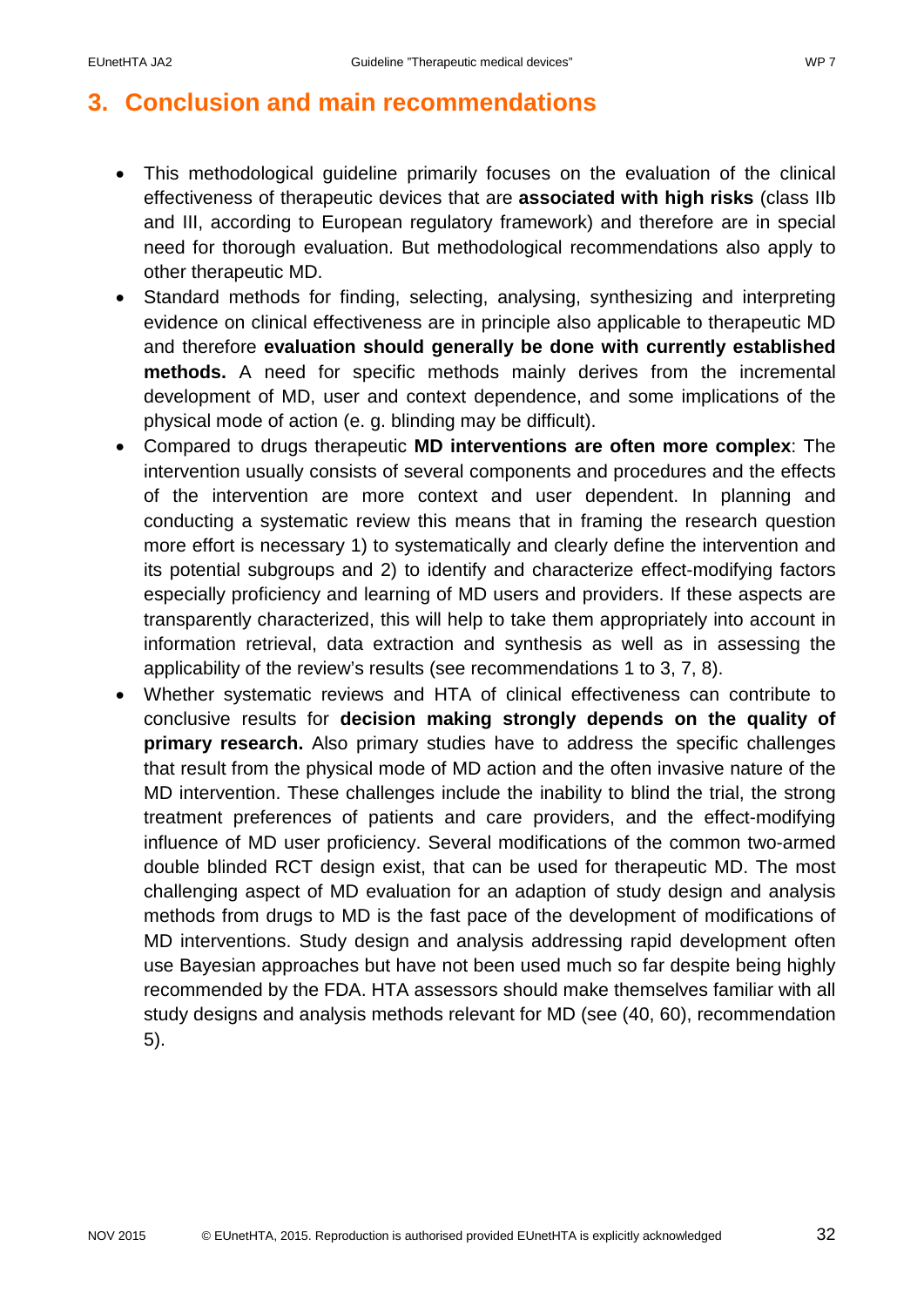#### *Limitations*

This guideline has several limitations.

- Firstly this guideline is limited to the evaluation of clinical effectiveness. This does not mean that there are no specific issues in the evaluation of other domains. For instance regarding costs and health economic evaluation the different market situation compared to drugs leads to a more dynamic pricing and organizational implications of the use of MD may result in upfront costs, which are not present for drugs. Also an impact on the organizational domain is obvious. In fact, benefits in non-health outcomes also to others than the patient (e. g., institutions, environment) may be equally important and so are possible health benefits for the care providers. Therefore the MD-specific issues for the evaluation of other domains have to be addressed in an update of this guideline.
- Secondly the targeted literature search on which much of this work is based on did not allow investigating specific issues in depth, especially when there was no MD specific literature. The search did not include more general questions such as 'where and how to find information', the patient's perspective on usability, or the handling of missing data. Therefore, our analysis lacks information e.g. on sources for description of technology and current use (specific databases, trial registries etc.), as well as MD user's preferences for device properties and handling. With regard to information retrieval we tried to compensate that by using the experience of the institutions of the guideline authors group.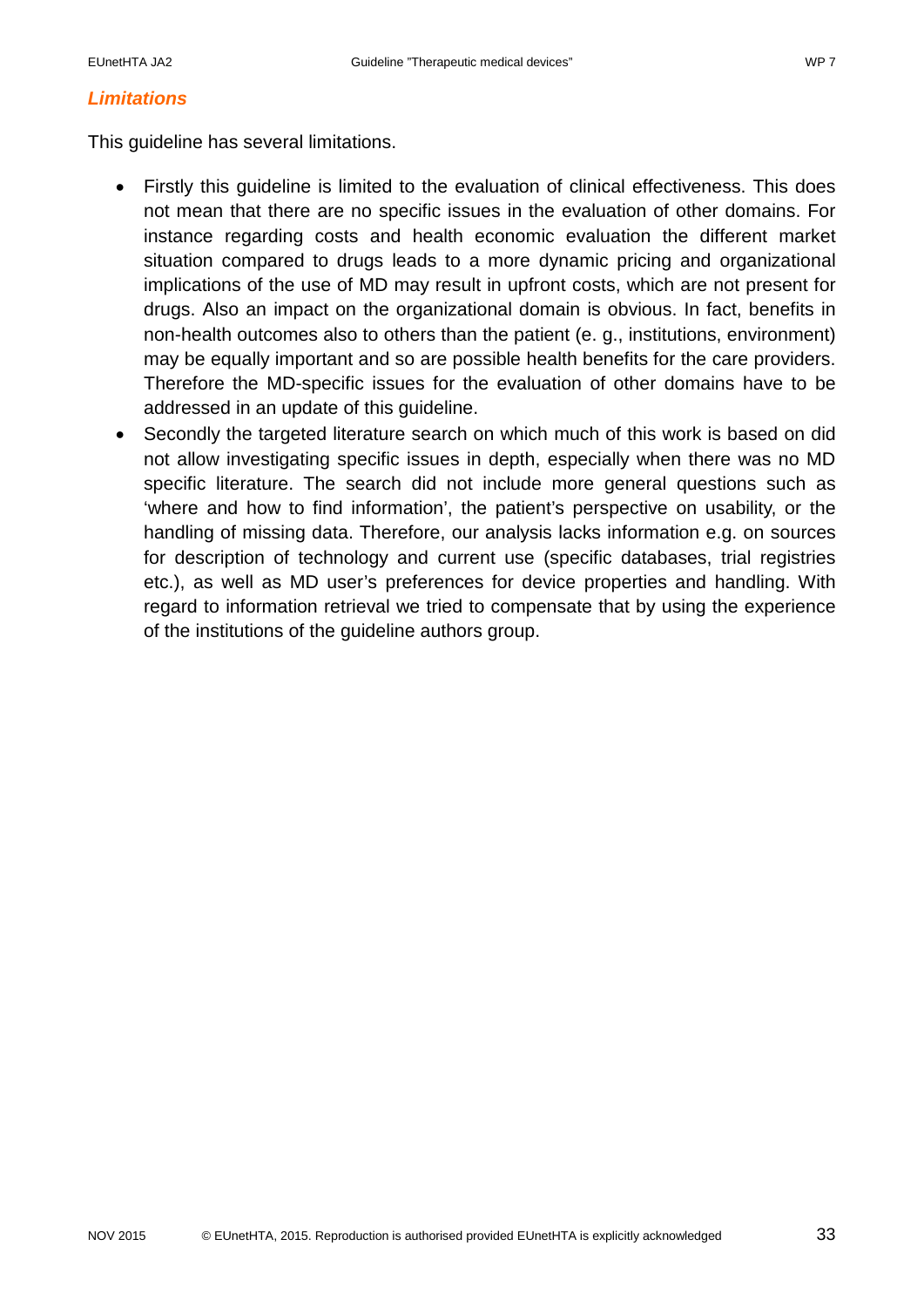# <span id="page-34-0"></span>**Annexe 1. Bibliography**

- 1. Henschke C, Panteli D, Perleth M, Busse R. A taxonomy of medical devices in the logic of HTA. Int J Technol Assess Health Care. 2015.
- 2. Ioannidis JP, Evans SJ, Gotzsche PC, O'Neill RT, Altman DG, Schulz K, et al. Better reporting of harms in randomized trials: an extension of the CONSORT statement. Ann Intern Med. 2004;141(10):781-8.
- 3. Rothman K, Greenland S, Lash T. Modern Epidemiology. 3rd Revised edition ed: Lippincott Williams and Wilkins; 2008.
- 4. Porta M, Last J. Dictionary of Epidemiology. 5th Revised edition ed: Oxford University Press Inc; 2008.
- 5. Fletcher J. What is heterogeneity and is it important? BMJ. 2007;334(7584):94-6.
- 6. West S, Gartlehner G, Mansfield A, Poole C, Tant E, Lenfestey N, et al. Comparative Effectiveness Review Methods: Clinical Heterogeneity: Agency for Healthcare Research and Quality; 2010. Available from: http://effectivehealthcare.ahrq.gov/.
- 7. Clark GM. Prognostic factors versus predictive factors: Examples from a clinical trial of erlotinib. Mol Oncol. 2008;1(4):406-12.
- 8. Stange K, Glasgow R. Considering and Reporting Important Contextual Factors in Research on the Patient-Centered Medical Home. . Rockville, MD: Agency for Healthcare Research and Quality, 2013.
- 9. Cook JA, Ramsay CR, Fayers P. Using the literature to quantify the learning curve: a case study. Int J Technol Assess Health Care. 2007;23(2):255-60.
- 10. Eikermann M, Gluud C, Perleth M, Wild C, Sauerland S, Gutierrez-Ibarluzea I, et al. Commentary: Europe needs a central, transparent, and evidence based regulation process for devices. BMJ. 2013;346:f2771.
- 11. Baeyens H, Pouppez C, Slegers P, Vinck I, Hulstaert F, Neyt M. Towards a guided and phased introduction of high-risk medical devices in Belgium: Health Services Research (HSR) Brussels: Belgian Health Care Knowledge Centre (KCE); 2015.
- 12. Siebert M, Clauss LC, Carlisle M, Casteels B, de Jong P, Kreuzer M, et al. Health technology assessment for medical devices in Europe. What must be considered. Int J Technol Assess Health Care. 2002;18(3):733-40.
- 13. Schulenburg Graf v.d. JM, Mittendorf T, Kulp W, Greiner W. Health Technology Assessment (HTA) im Bereich der Medizinprodukte - gleiches Spiel mit gleichen Regeln? Gesundh ökon Qual manag. 2009;14(3):144-55.
- 14. Parquin F, Audry A. Clinical evaluation of medical devices: main constraints and specificities. Therapie. 2012;67(4):311-8.
- 15. Campbell G. Statistics in the world of medical devices: the contrast with pharmaceuticals. J Biopharm Stat. 2008;18(1):4-19.
- 16. Sedrakyan A, Marinac-Dabic D, Normand SL, Mushlin A, Gross T. A framework for evidence evaluation and methodological issues in implantable device studies. Medical care. 2010;48(6 Suppl):S121-8.
- 17. Konstam MA, Pina I, Lindenfeld J, Packer M. A device is not a drug. J Card Fail. 2003;9(3):155-7.
- 18. Sorenson C, Tarricone R, Siebert M, Drummond M. Applying health economics for policy decision making: do devices differ from drugs? Europace. 2011;13 Suppl 2:ii54-8.
- 19. Ergina PL, Cook JA, Blazeby JM, Boutron I, Clavien PA, Reeves BC, et al. Challenges in evaluating surgical innovation. Lancet. 2009;374(9695):1097-104.
- 20. Cook JA, Ramsay CR, Fayers P. Statistical evaluation of learning curve effects in surgical trials. Clin Trials. 2004;1(5):421-7.
- 21. Lao CS, Bushar HF. Longitudinal data analysis in medical device clinical studies. J Biopharm Stat. 2008;18(1):44-53.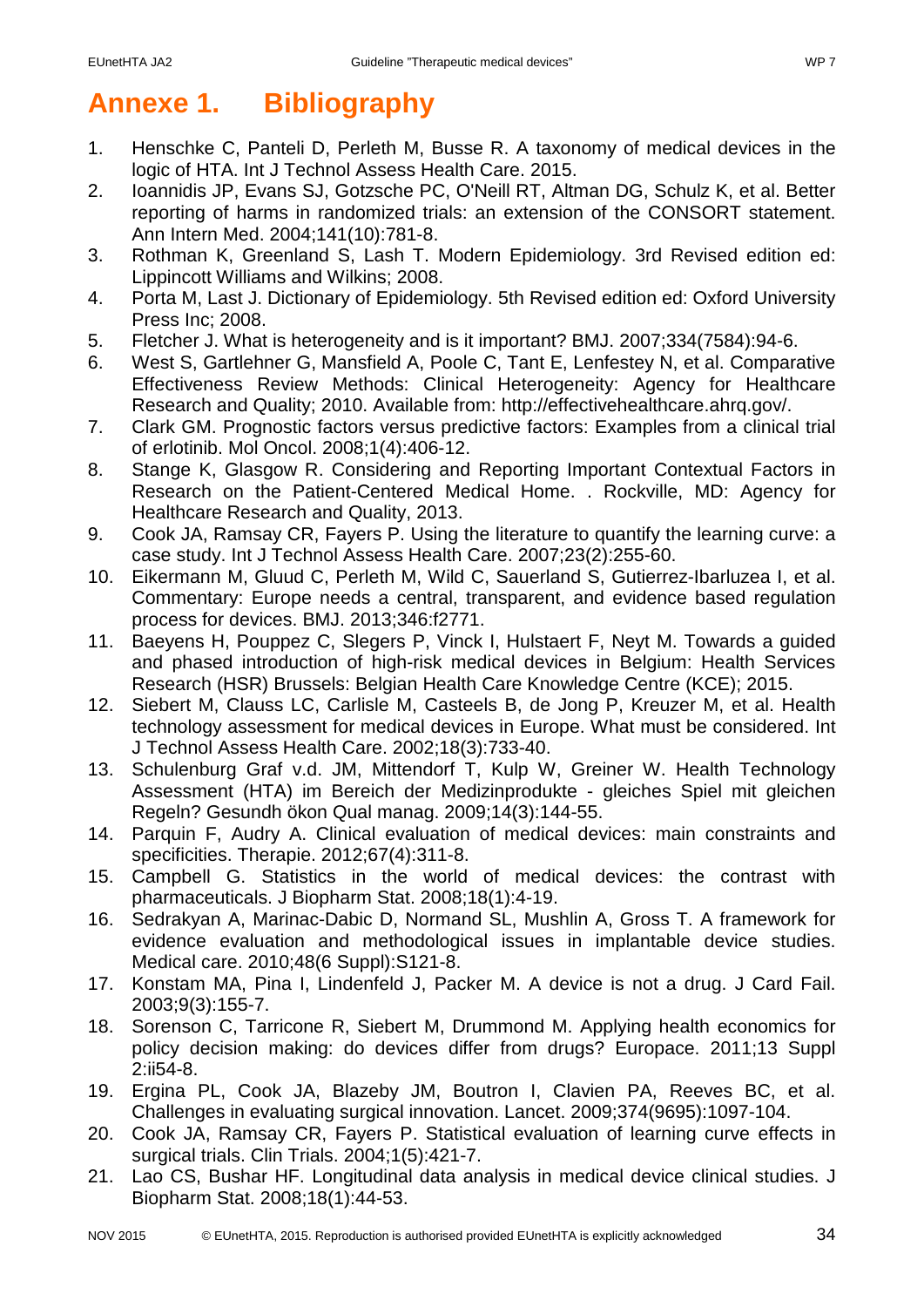- 22. Cook JA, McCulloch P, Blazeby JM, Beard DJ, Marinac-Dabic D, Sedrakyan A. IDEAL framework for surgical innovation 3: randomised controlled trials in the assessment stage and evaluations in the long term study stage. BMJ. 2013;346:f2820.
- 23. Ergina PL, Barkun JS, McCulloch P, Cook JA, Altman DG. IDEAL framework for surgical innovation 2: observational studies in the exploration and assessment stages. BMJ. 2013;346:f3011.
- 24. McCulloch P, Altman DG, Campbell WB, Flum DR, Glasziou P, Marshall JC, et al. No surgical innovation without evaluation: the IDEAL recommendations. Lancet. 2009;374(9695):1105-12.
- 25. McCulloch P, Cook JA, Altman DG, Heneghan C, Diener MK. IDEAL framework for surgical innovation 1: the idea and development stages. BMJ. 2013;346:f3012.
- 26. Anderson L, Oliver S, Michie S, Rehfuess E, Noyes J, Shemilt I. Investigating complexity in systematic reviews of interventions by using a spectrum of methods. J Clin Epidemiol. 2013;66(11).
- 27. Anderson LM, Petticrew M, Chandler J, Grimshaw J, Tugwell P, O'Neill J, et al. Introducing a series of methodological articles on considering complexity in systematic reviews of interventions. J Clin Epidemiol. 2013;66(11):1205-8.
- 28. Burford B, Lewin S, Welch V, Rehfuess E, Waters E. Assessing the applicability of findings in systematic reviews of complex interventions can enhance the utility of reviews for decision making. J Clin Epidemiol. 2013;66(11):1251-61.
- 29. Noyes J, Gough D, Lewin S, Mayhew A, Michie S, Pantoja T, et al. A research and development agenda for systematic reviews that ask complex questions about complex interventions. J Clin Epidemiol. 2013;66(11):1262-70.
- 30. Petticrew M, Anderson L, Elder R, Grimshaw J, Hopkins D, Hahn R, et al. Complex interventions and their implications for systematic reviews: a pragmatic approach. J Clin Epidemiol. 2013;66(11):1209-14.
- 31. Petticrew M, Rehfuess E, Noyes J, Higgins JP, Mayhew A, Pantoja T, et al. Synthesizing evidence on complex interventions: how meta-analytical, qualitative, and mixed-method approaches can contribute. J Clin Epidemiol. 2013;66(11):1230- 43.
- 32. Pigott T, Shepperd S. Identifying, documenting, and examining heterogeneity in systematic reviews of complex interventions. J Clin Epidemiol. 2013;66(11):1244-50.
- 33. Squires JE, Valentine JC, Grimshaw JM. Systematic reviews of complex interventions: framing the review question. J Clin Epidemiol. 2013;66(11):1215-22.
- 34. Tugwell P, Knottnerus JA, Idzerda L. Complex interventions-how should systematic reviews of their impact differ from reviews of simple or complicated interventions? J Clin Epidemiol. 2013;66(11):1195-6.
- 35. The Danish Centre for Evaluation and Health Technology Assessment (DACEHTA). Introdcution to Mini-HTA – a management and decision support tool for the hospital service 2005. Available **notice** from: http://sundhedsstyrelsen.dk/publ/publ2005/cemty/mini\_mty/introduction\_mini\_hta.pdf.
- 36. Department of Science and Technology (DECIT). Methodological Guidelines. Elaborating Studies for the Assessment of Medical Care Equipment [Diretrizes Metodológicas. Elaboração de Estudos para Avaliação de Equipamentos médicoassistenciais]. Brazilia: Ministry of Health; 2013. Available from: http://bysms.saude.gov.br/bys/publicacoes/diretrizes\_metodologicas\_elaboracao\_est udos.pdf.
- 37. Haute Autorité de Santé (HAS). Medical Device Assessment in France. Paris 2009. Available **from:** http://www.hassante.fr/portail/plugins/ModuleXitiKLEE/types/FileDocument/doXiti.jsp?id=c\_930908.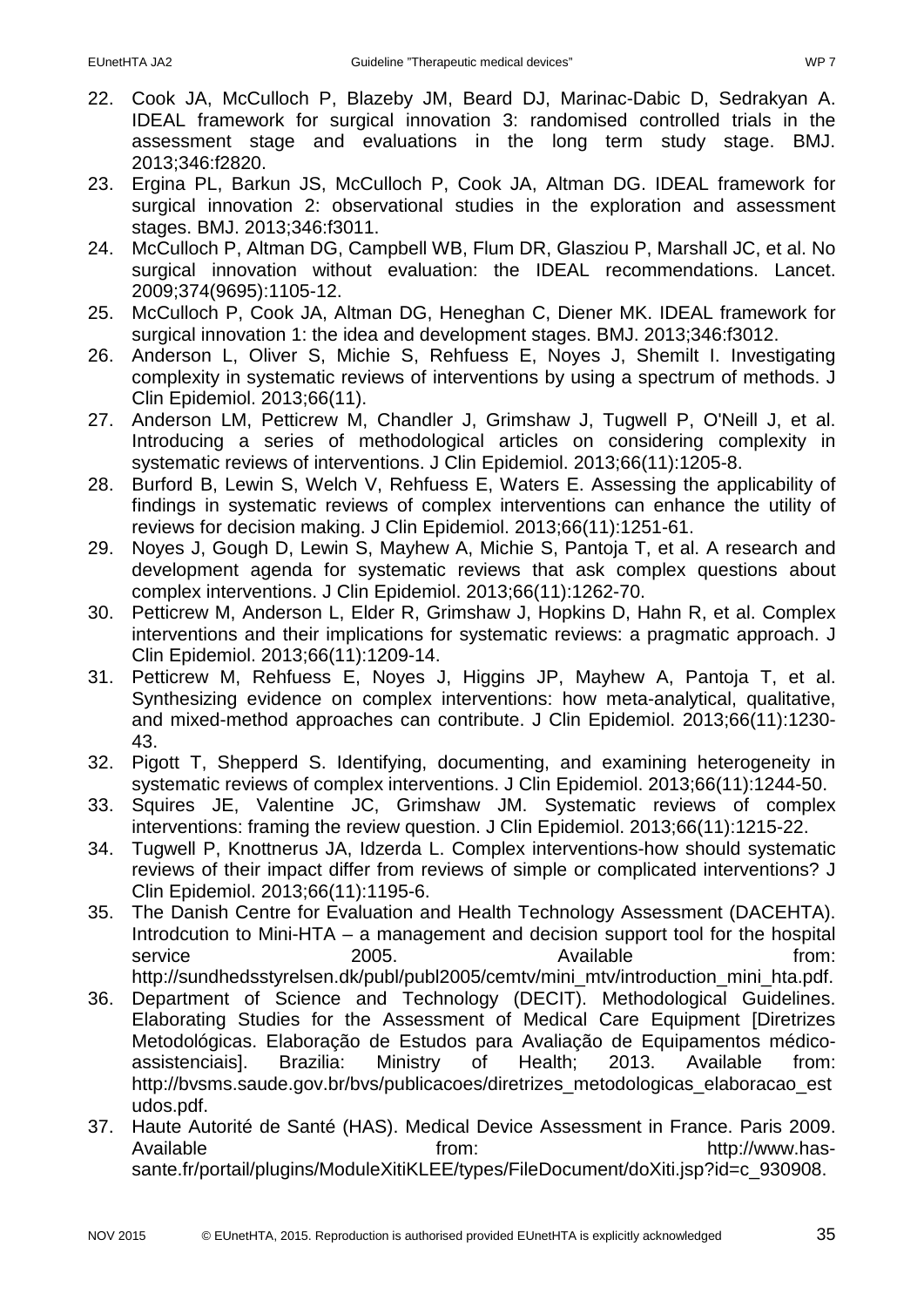- 38. Haute Autorité de Santé (HAS). Methodological Choices for the Clinical Development of Medical Devices 2013. Available from: http://www.hassante.fr/portail/plugins/ModuleXitiKLEE/types/FileDocument/doXiti.jsp?id=c\_1727556
- . 39. Hulstaert F, Neyt M, Vinck I, Stordeur S, Huić M, Sauerland S, et al. The pre-market clinical evaluation of innovative high-risk medical devices. Brussels: Belgian Health Care Knowlegde Centre (KCE); 2011. Available from: https://kce.fgov.be/sites/default/files/page\_documents/kce\_158c\_innovative\_highrisk\_medical\_devices\_0.pdf.
- 40. Royal Netherlands Academy of Arts and Sciences (KNAW). Evaluation of new technology in health care. In need of guidance for relevant evidence. Amsterdam2014. Available from: https://www.knaw.nl/en/news/publications/evaluation-of-new-technology-in-healthcare-1/@@download/pdf\_file/verkenning-new-technology-health-care.pdf.
- 41. National Institute for Health and Clinical Excellence (NICE). Medical Technologies Evaluation Programme. Methods Guide 2011. Available from: http://www.nice.org.uk/Media/Default/About/what-we-do/NICE-guidance/NICEmedical-technologies/Medical-technologies-evaluation-programme-methodsguide.pdf.
- 42. National Institute for Health and Clinical Excellence (NICE). The Diagnostics Assessment Programme manual 2011. Available from: http://www.nice.org.uk/Media/Default/About/what-we-do/NICE-guidance/NICEdiagnostics-guidance/Diagnostics-assessment-programme-manual.pdf.
- 43. College voor zorgverzekeringen (CVZ). Medical tests (assessment of established medical science and medical practice) 2011. Available from: http://www.zorginstituutnederland.nl/binaries/content/documents/zinlwww/documenten/publicaties/publications-in-english/2011/1101-medical-testsassessment-of-established-medical-science-and-medical-practice/1101-medicaltests-assessment-of-established-medical-science-and-medicalpractice/Medical+tests+%28assessment+of+established+medical+science+and+med ical+practice%29.pdf.
- 44. Haute Autorité de Santé (HAS). Rapid Assessment Method for Assessing Medical and Surgical Procedures 2007. Available from: http://www.hassante.fr/portail/plugins/ModuleXitiKLEE/types/FileDocument/doXiti.jsp?id=c\_541199.
- 45. Higgins J, Green S. Cochrane handbook for systematic reviews of interventions version 5.1.0 2011. Available from: http://www.cochrane-handbook.org.
- 46. Centre for Reviews and Dissemination (CRD). Systematic Reviews. CRD's guidance for undertaking reviews in health care 2009. Available from: https://www.york.ac.uk/media/crd/Systematic\_Reviews.pdf.
- 47. Schnell-Inderst P, Hunger T, Arvandi M, Conrads-Frank A, Siebert U. Recommendations for the Assessment of Comparative Effectiveness of Medical Devices. A Framework for Evaluation. 2015.
- 48. Food and Drug Administration (FDA). Design Considerations for Pivotal Clinical Investigations for Medical Devices. Guidance for Industry, Clinical Investigators, and Food and Drug Administration Staff 2013. Available from: http://www.fda.gov/medicaldevices/deviceregulationandguidance/guidancedocument s/ucm373750.htm.
- 49. Boutron I, Tubach F, Giraudeau B, Ravaud P. Blinding was judged more difficult to achieve and maintain in nonpharmacologic than pharmacologic trials. J Clin Epidemiol. 2004;57(6):543-50.
- 50. U.S. Preventive Services Task Force Procedure Manual (USPSTF). U.S. Preventive Services Task Force Procedure Manual. AHRQ Publication No. 08-05118-EF: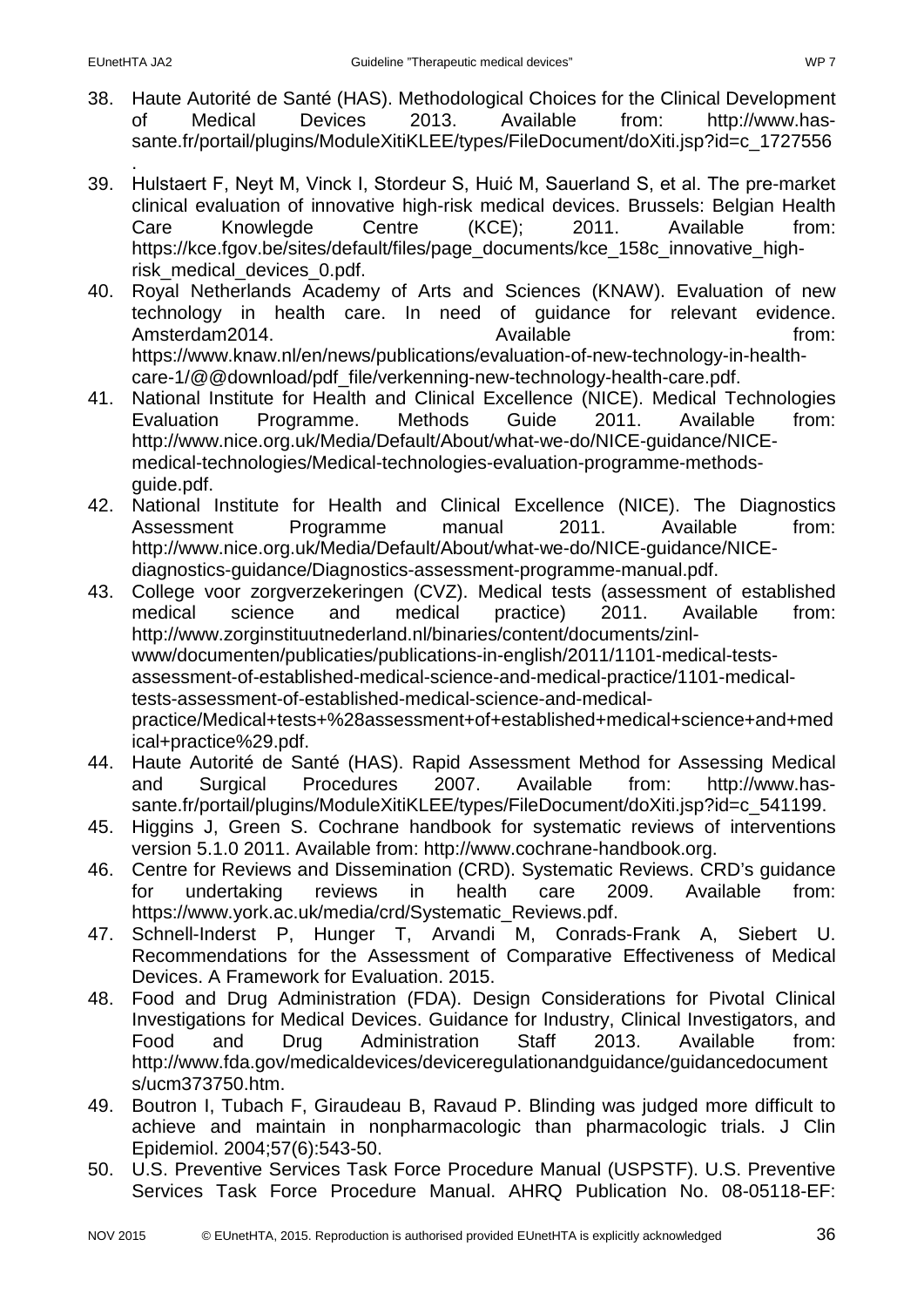Agency for Healthcare Reserach and Quality (AHRQ); 2008. Available from: http://www.uspreventiveservicestaskforce.org/Page/Name/procedure-manual.

- 51. U.S. Preventive Services Task Force. Universal Screening for Hearing Loss in Newborns: US Preventive Services Task Force Recommendation Statement. Pediatrics. 2008;122(1):143-8.
- 52. Commission d'Evaluation des Produits et Prestations. Avis de la Commission: ASR XL Head: Haute Autorité de Santé; 2008. Available from: http://www.hassante.fr/portail/upload/docs/application/pdf/2008-07/cepp\_1737\_asr\_xl\_head.pdf.
- 53. Commission d'Evaluation des Produits et Prestations. Avis de la Commission: Metasul: Haute Autorité de Santé; 2009. Available from: http://www.hassante.fr/portail/upload/docs/application/pdf/2009-02/cepp-1795\_metasul.pdf
- 54. Smith AJ, Dieppe P, Vernon K, Porter M, Blom AW, National Joint Registry of E, et al. Failure rates of stemmed metal-on-metal hip replacements: analysis of data from the National Joint Registry of England and Wales. Lancet. 2012;379(9822):1199-204.
- 55. Commission Nationale d'Évaluation des Dispositifs Médicaux et des Technologies de Santé. Rapport sur les prothèses totales de hanche à couple de frottement métalmétal: Haute Autorité de Santé; 2013. Available from: http://www.hassante.fr/portail/upload/docs/application/pdf/2013- 07/rapport protheses totales de hanche metal-metal.pdf (English summary at: http://www.has-sante.fr/portail/upload/docs/application/pdf/2013- 07/synthesis metal on metal hip implants dm-eval 54.pdf.
- 56. van Barabandt H, Neyt M, Devos C. Catheter ablation of atrial fibrillation. KCE report 184C [Internet]. 2012. Available from: https://kce.fgov.be/publication/report/catheterablation-of-atrial-fibrillation.
- 57. European network for Health Technology Assessment (EUnetHTA). Process of information retrieval for systematic reviews and health technology assessments on clinical effectiveness 2015. Available from: http://www.eunethta.eu/news/closedpublic-consultation-draft-methodological-guideline-process-information-retrievalsystema.
- 58. Chang L, Dhruva SS, Chu J, Bero LA, Redberg RF. Selective reporting in trials of high risk cardiovascular devices: cross sectional comparison between premarket approval summaries and published reports. BMJ. 2015;350:h2613.
- 59. Moher D, Liberati A, Tetzlaff J, Altman DG, Group P. Preferred reporting items for systematic reviews and meta-analyses: the PRISMA statement. BMJ. 2009;339:b2535.
- 60. Bernard A, Vaneau M, Fournel I, Galmiche H, Nony P, Dubernard JM. Methodological choices for the clinical development of medical devices. Medical devices. 2014;7:325-34.
- 61. Lilford RJ, Braunholtz DA, Greenhalgh R, Edwards SJ. Trials and fast changing technologies: the case for tracker studies. BMJ. 2000;320(7226):43-6.
- 62. Food and Drug Administration (FDA). Guidance for Industry and FDA Staff: Guidance for the Use of Bayesian Statistics in Medical Device Clinical Trials 2010. Available from:

http://www.fda.gov/downloads/medicaldevices/deviceregulationandguidance/guidanc edocuments/ucm071121.pdf.

- 63. Bonangelino P, Irony T, Liang S, Li X, Mukhi V, Ruan S, et al. Bayesian approaches in medical device clinical trials: a discussion with examples in the regulatory setting. J Biopharm Stat. 2011;21(5):938-53.
- 64. Devereaux PJ, Bhandari M, Clarke M, Montori VM, Cook DJ, Yusuf S, et al. Need for expertise based randomised controlled trials. BMJ. 2005;330(7482):88.
- 65. Horwitz RI, Feinstein AR. Advantages and drawbacks of the Zelen design for randomized clinical trials. J Clin Pharmacol. 1980;20(7):425-7.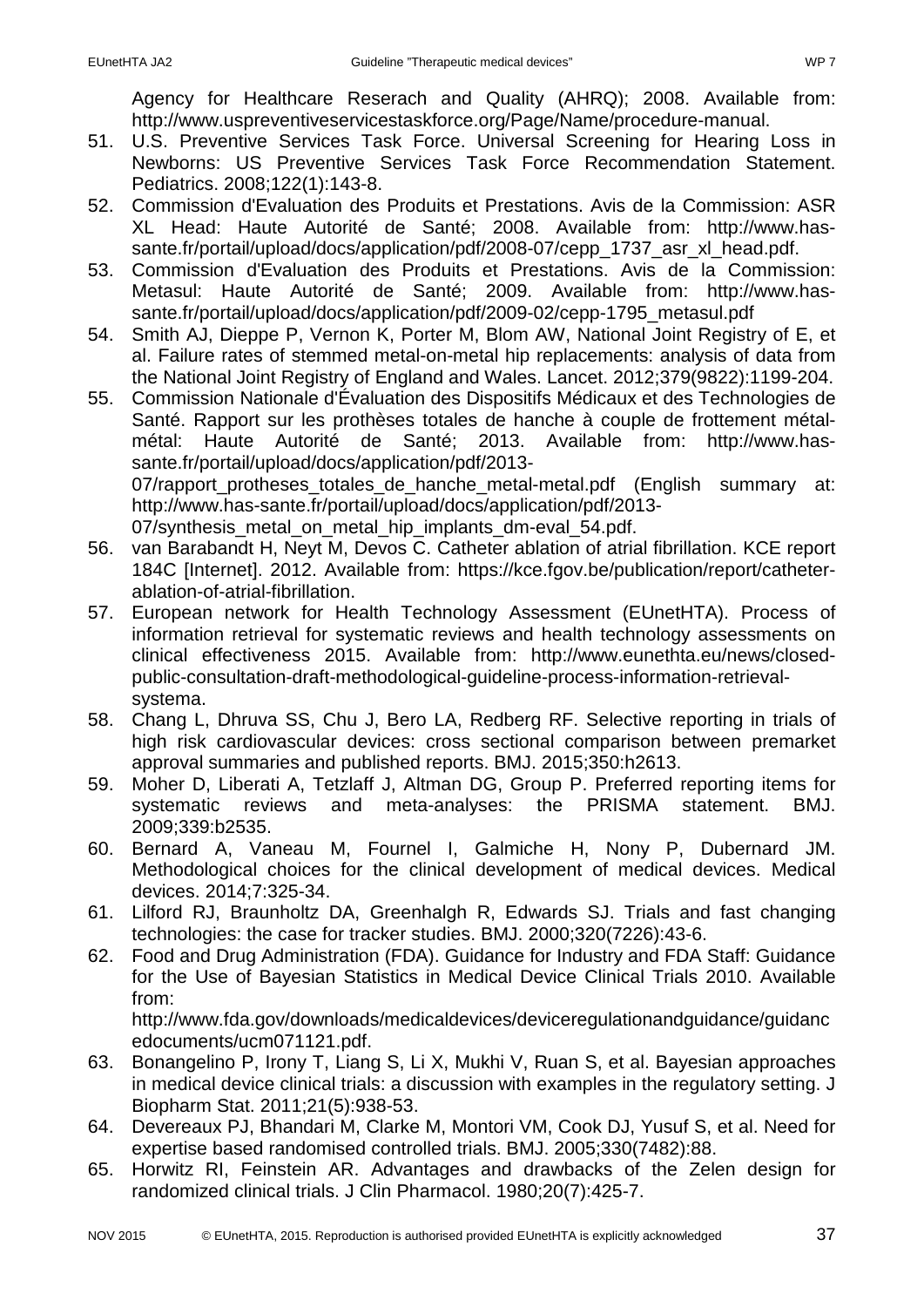- 66. Zelen M. A new design for randomized clinical trials. N Engl J Med. 1979;300(22):1242-5.
- 67. Wennberg JE, Barry MJ, Fowler FJ, Mulley A. Outcomes research, PORTs, and health care reform. Ann N Y Acad Sci. 1993;703:52-62.
- 68. Wood L, Egger M, Gluud LL, Schulz KF, Juni P, Altman DG, et al. Empirical evidence of bias in treatment effect estimates in controlled trials with different interventions and outcomes: meta-epidemiological study. BMJ. 2008;336(7644):601-5.
- 69. Ramsay CR, Wallace SA, Garthwaite PH, Monk AF, Russell IT, Grant AM. Assessing the learning curve effect in health technologies. Lessons from the nonclinical literature. Int J Technol Assess Health Care. 2002;18(1):1-10.
- 70. Lauer MS, D'Agostino RB, Sr. The randomized registry trial--the next disruptive technology in clinical research? N Engl J Med. 2013;369(17):1579-81.
- 71. European Network for Health Technology Assessment (EUnetHTA). Internal validity of non-randomised studies (NRS) on interventions 2015. Available from: http://www.eunethta.eu/news/closed-public-consultation-draft-methodologicalguideline-internal-validity-non-randomised-stud.
- 72. Berger ML, Martin BC, Husereau D, Worley K, Allen JD, Yang W, et al. A questionnaire to assess the relevance and credibility of observational studies to inform health care decision making: an ISPOR-AMCP-NPC Good Practice Task Force report. Value Health. 2014;17(2):143-56.
- 73. Gliklich R, Dreyer N, Leavy M, eds. Registries for Evaluating Patient Outcomes: A User's Guide. Rockville: Agency for Healthcare Research and Quality (AHRQ); 2014. Available from: http://www.effectivehealthcare.ahrq.gov/registries-guide-3.cfm.
- 74. Zaletel M, Kralj M, [editors]. Methodological guidelines and recommendations for efficient and rational governance of patient registries. Ljubljana: National Institute of Public **Health;** 2015. Available from: http://patientregistries.eu/deliverables?p\_p\_id=110\_INSTANCE\_E2SKIJ9mcegy&p\_p lifecycle=0&p p\_state=normal&p\_p\_mode=view&p\_p\_col\_id=column-2&p\_p\_col\_count=1&\_110\_INSTANCE\_E2SKlJ9mcegy\_struts\_action=%2Fdocumen t\_library\_display%2Fview\_file\_entry&\_110\_INSTANCE\_E2SKlJ9mcegy\_redirect=htt p%3A%2F%2Fpatientregistries.eu%2Fdeliverables%3Fp\_p\_id%3D110\_INSTANCE\_ E2SKlJ9mcegy%26p\_p\_lifecycle%3D0%26p\_p\_state%3Dnormal%26p\_p\_mode%3 Dview%26p\_p\_col\_id%3Dcolumn-
	- 2%26p\_p\_col\_count%3D1&\_110\_INSTANCE\_E2SKlJ9mcegy\_fileEntryId=35801.
- 75. Guo B, Moga C, Harstall C, Schopflocher D. A quality appraisal checklist developed specifically for evaluating case series studies. J Clin Epidemiol. 2015.
- 76. Shea BJ, Grimshaw JM, Wells GA, Boers M, Andersson N, Hamel C, et al. Development of AMSTAR: a measurement tool to assess the methodological quality of systematic reviews. BMC Med Res Methodol. 2007;7:10.
- 77. Oxman AD, Guyatt GH. Validation of an index of the quality of review articles. J Clin Epidemiol. 1991;44(11):1271-8.
- 78. Caro J, Eddy DM, Kan H, Kaltz C, Patel B, Eldessouki R, et al. Questionnaire to assess relevance and credibility of modeling studies for informing health care decision making: an ISPOR-AMCP-NPC Good Practice Task Force report. Value Health. 2014;17(2):174-82.
- 79. Jansen JP, Trikalinos T, Cappelleri JC, Daw J, Andes S, Eldessouki R, et al. Indirect treatment comparison/network meta-analysis study questionnaire to assess relevance and credibility to inform health care decision making: an ISPOR-AMCP-NPC Good Practice Task Force report. Value Health. 2014;17(2):157-73.
- 80. Puhan MA, Schunemann HJ, Murad MH, Li T, Brignardello-Petersen R, Singh JA, et al. A GRADE Working Group approach for rating the quality of treatment effect estimates from network meta-analysis. BMJ. 2014;349:g5630.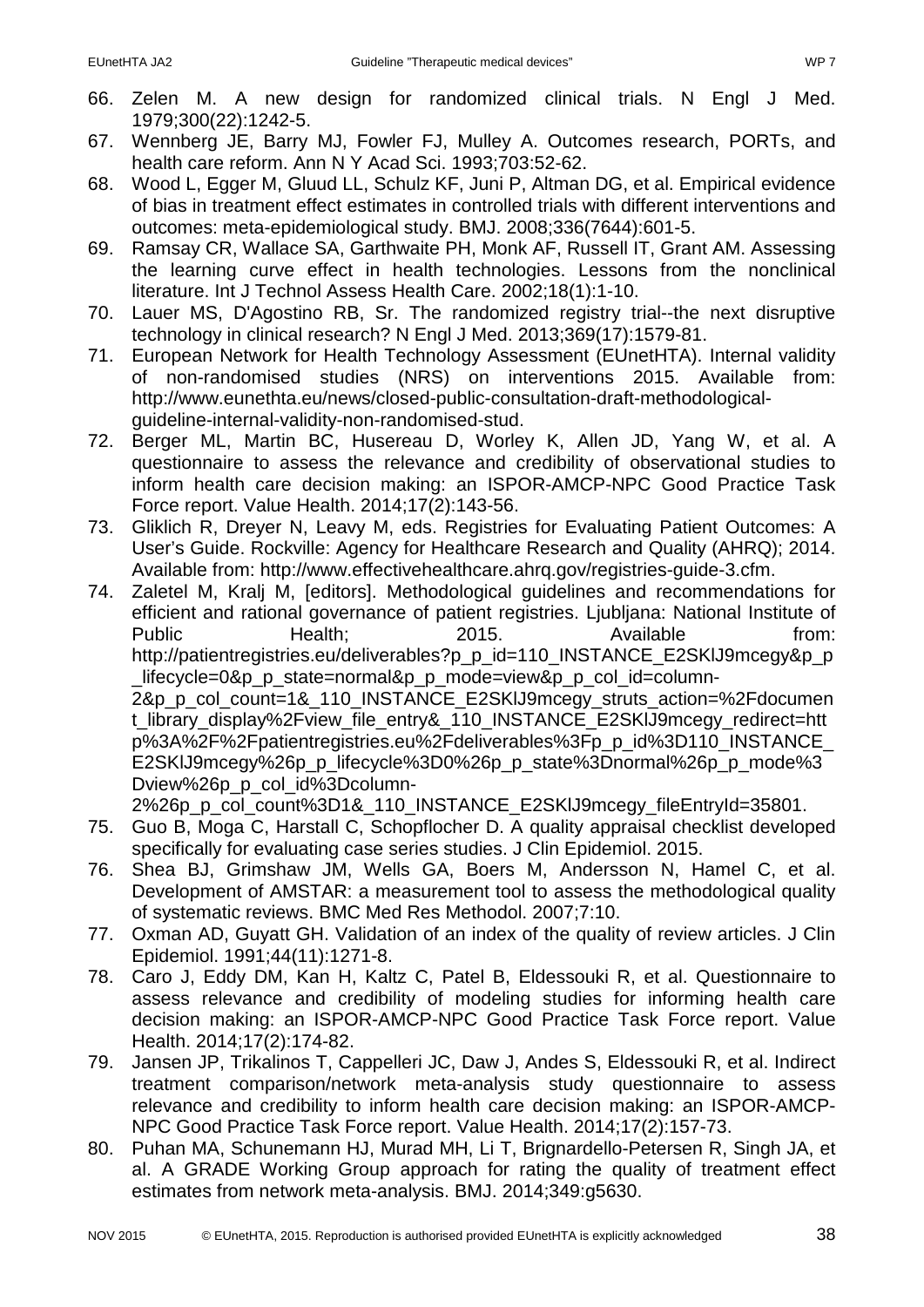- 81. Salanti G, Del Giovane C, Chaimani A, Caldwell DM, Higgins JP. Evaluating the quality of evidence from a network meta-analysis. PLoS One. 2014;9(7):e99682.
- 82. Hutton B, Salanti G, Caldwell DM, Chaimani A, Schmid CH, Cameron C, et al. The PRISMA extension statement for reporting of systematic reviews incorporating network meta-analyses of health care interventions: checklist and explanations. Ann Intern Med. 2015;162(11):777-84.
- 83. Hoffmann TC, Glasziou PP, Boutron I, Milne R, Perera R, Moher D, et al. Better reporting of interventions: template for intervention description and replication (TIDieR) checklist and guide. BMJ. 2014;348:g1687.
- 84. Borenstein M, Hedges L, Higgins J, Rothstein H. Introduction to meta analysis: statistics in practice. Chichester, UK: Wiley; 2009.
- 85. Mulier S, Ni Y, Jamart J, Ruers T, Marchal G, Michel L. Local recurrence after hepatic radiofrequency coagulation: multivariate meta-analysis and review of contributing factors. Ann Surg. 2005;242(2):158-71.
- 86. Egger M, Davey Smith G, Altman DG. Systematic Reviews in Health Care: Meta-Analysis in Context, Second Edition: Wiley; 2008.
- 87. Hartling L, McAlister FA, Rowe BH, Ezekowitz J, Friesen C, Klassen TP. Challenges in systematic reviews of therapeutic devices and procedures. Ann Intern Med. 2005;142(12 Pt 2):1100-11.
- 88. Pablos-Mendez A, Barr RG, Shea S. Run-in periods in randomized trials: implications for the application of results in clinical practice. JAMA. 1998;279(3):222-5.